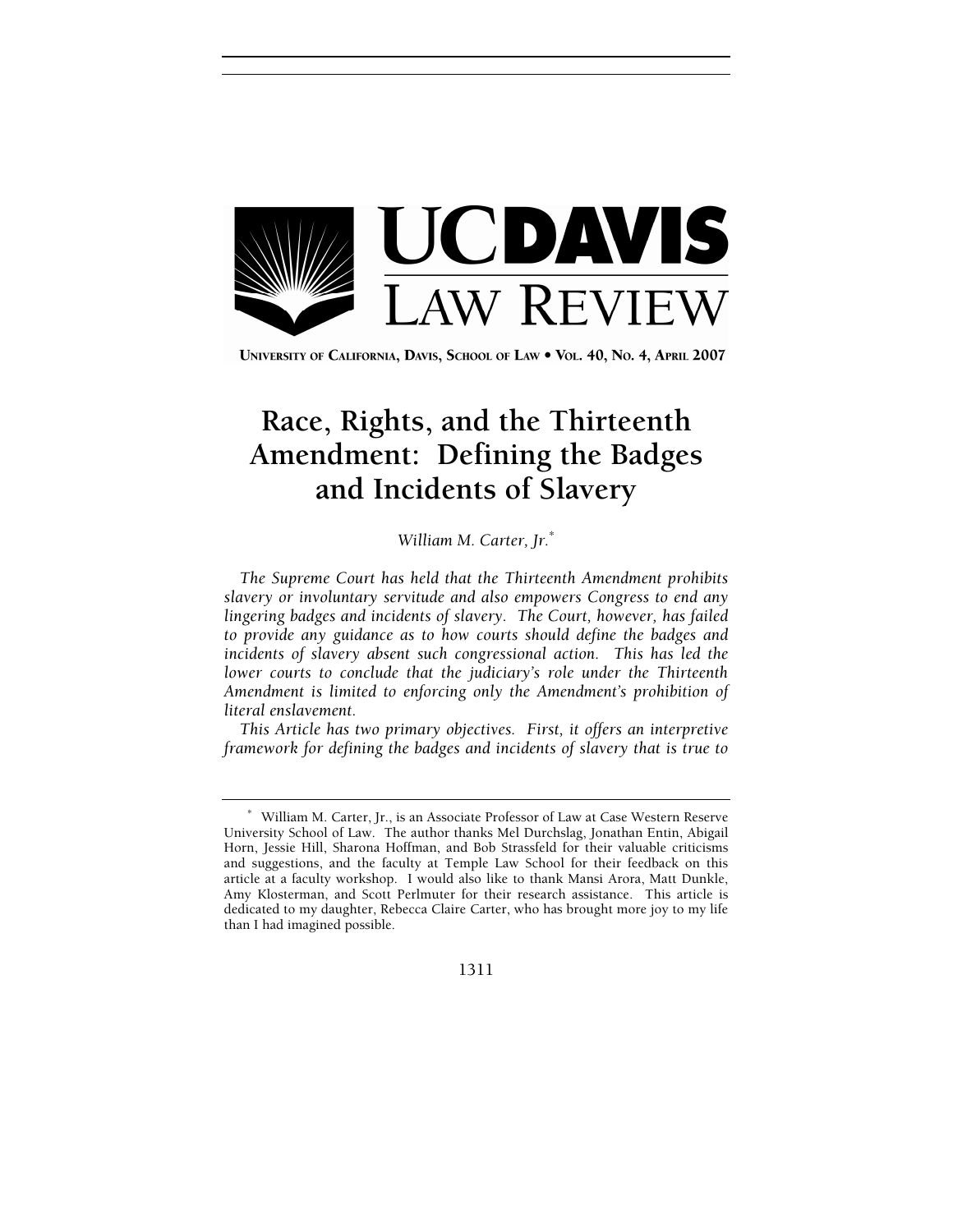*both the Amendment's drafters' original purposes and that can also serve as a vibrant remedy for the legacies of slavery. The Thirteenth Amendment should neither be construed as a dead letter whose purpose was served with the removal of the freedmen's bonds nor as a limitless remedy for all forms of discrimination. Rather, the Amendment must be interpreted in an evolutionary manner, but with specific regard to the experience of the victims of human bondage in the United States (i.e., African Americans) and the destructive effects that the system of slavery had upon American society, laws, and customs.*

*Second, this Article explains that the judiciary has concurrent power with Congress to define and offer redress for the badges and incidents of slavery. Limiting the Amendment, in the absence of congressional action, to literal enslavement ignores the Amendment's framers' expressed original intent that the Amendment itself would eliminate all lingering vestiges of the slave system. Furthermore, such an interpretation violates separation of powers principles by imputing to Congress the ability to legislate under the Amendment's Enforcement Clause against conditions that purportedly do not violate the Amendment itself in any way. Even in the absence of congressional action, the judiciary should enforce the Thirteenth Amendment's promise to eliminate the badges and incidents of slavery.* 

## TABLE OF CONTENTS

| I. THE THIRTEENTH AMENDMENT: BACKGROUND, LEGISLATIVE     |                                                      |  |  |
|----------------------------------------------------------|------------------------------------------------------|--|--|
|                                                          | HISTORY, AND SUPREME COURT INTERPRETATION 1320       |  |  |
|                                                          | A. The Thirteenth Amendment Debates  1322            |  |  |
| В.                                                       | Supreme Court Interpretation of the Badges and       |  |  |
|                                                          |                                                      |  |  |
| II. GUIDING INTERPRETIVE PRINCIPLES: THE THIRTEENTH      |                                                      |  |  |
|                                                          | AMENDMENT'S FRAMERS' VISION AND PHILOSOPHY  1330     |  |  |
| III. CURRENT APPROACHES TO DEFINING THE BADGES AND       |                                                      |  |  |
|                                                          |                                                      |  |  |
|                                                          |                                                      |  |  |
| Separation of Powers Approach: Broad Congressional<br>В. |                                                      |  |  |
|                                                          |                                                      |  |  |
|                                                          | C. Expansionist Approach: As a Remedy for Any Class- |  |  |
|                                                          |                                                      |  |  |
|                                                          | 1. The Badges and Incidents of Slavery as Applied    |  |  |
|                                                          |                                                      |  |  |
|                                                          | 2. The Badges and Incidents of Slavery as Applied    |  |  |
|                                                          |                                                      |  |  |
| IV. INTERPRETING AND APPLYING THE BADGES AND INCIDENTS   |                                                      |  |  |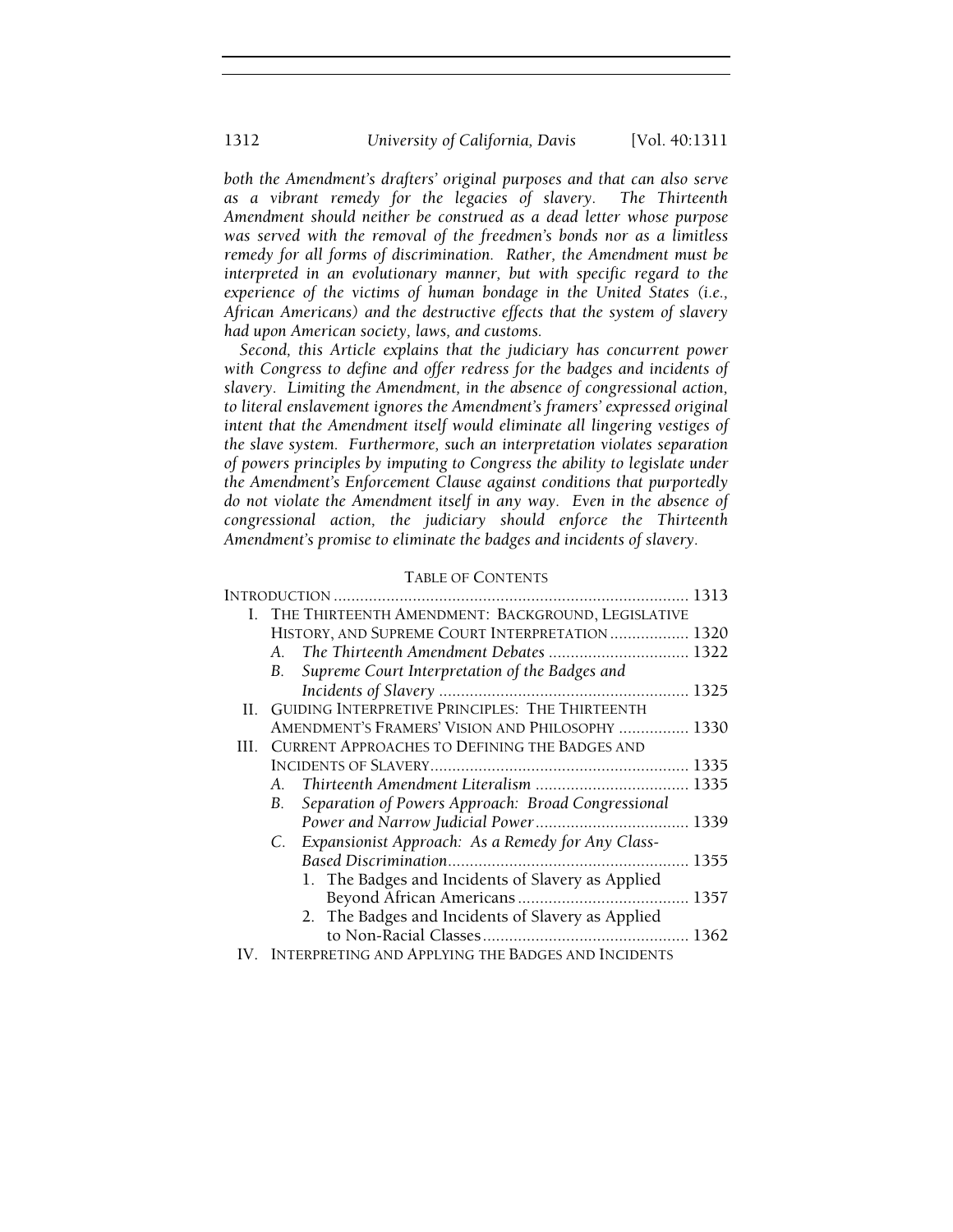| 20071      | Race, Rights, and the Thirteenth Amendment              | 1313 |
|------------|---------------------------------------------------------|------|
|            |                                                         |      |
|            | A. Justification for a Two-Pronged Approach to Defining |      |
|            | the Badges and Incidents of Slavery  1366               |      |
| B.         | Application of the Badges and Incidents                 |      |
|            |                                                         |      |
|            | 1. Religiously Motivated Hate Crimes 1369               |      |
|            | 2. Racial Profiling of Arabs and Muslims in             |      |
|            |                                                         |      |
|            | 3. The "Digital Divide" and the Badges                  |      |
|            |                                                         |      |
|            | C. The "Black-White Binary Paradigm" and Commonality    |      |
|            | of Oppression: Criticism and Response 1376              |      |
| ONCLUSION. |                                                         |      |

*[I]t is perhaps difficult to draw the precise line, to say where freedom ceases and slavery begins . . . .*<sup>1</sup>

#### **INTRODUCTION**

Despite its seemingly simple command that "[n]either slavery nor involuntary servitude . . . shall exist within the United States,"2 the Thirteenth Amendment's scope remains ambiguous. In *Jones v. Alfred*  H. Mayer Co.,<sup>3</sup> the Supreme Court construed the Amendment as not only abolishing African slavery, but also empowering Congress to "pass all laws necessary and proper for abolishing all badges and incidents of slavery in the United States."4 In so holding, the Court resurrected the Thirteenth Amendment as a potentially significant source of civil rights protections after more than one hundred years during which the Amendment had largely been treated as obsolete. The Court, however, has never articulated or even suggested a consistent exegesis of the Amendment's meaning. Rather, the current jurisprudence rests wholly upon ad hoc determinations of whether a

<sup>&</sup>lt;sup>1</sup> CONG. GLOBE, 39th Cong., 1st Sess. 475 (1866), *reprinted in* THE RECONSTRUCTION AMENDMENTS' DEBATES: THE LEGISLATIVE HISTORY AND CONTEMPORARY DEBATES IN CONGRESS ON THE 13TH, 14TH, AND 15TH AMENDMENTS 122 (Alfred Avins ed., 1967) [hereinafter THE RECONSTRUCTION AMENDMENTS' DEBATES] (statement of Sen. Trumbull in support of Civil Rights Act of 1866, passed pursuant to Thirteenth Amendment).

<sup>&</sup>lt;sup>2</sup> U.S. CONST. amend. XIII, § 1.

<sup>&</sup>lt;sup>3</sup> 392 U.S. 409 (1968).

<sup>4</sup>  *Id.* at 439.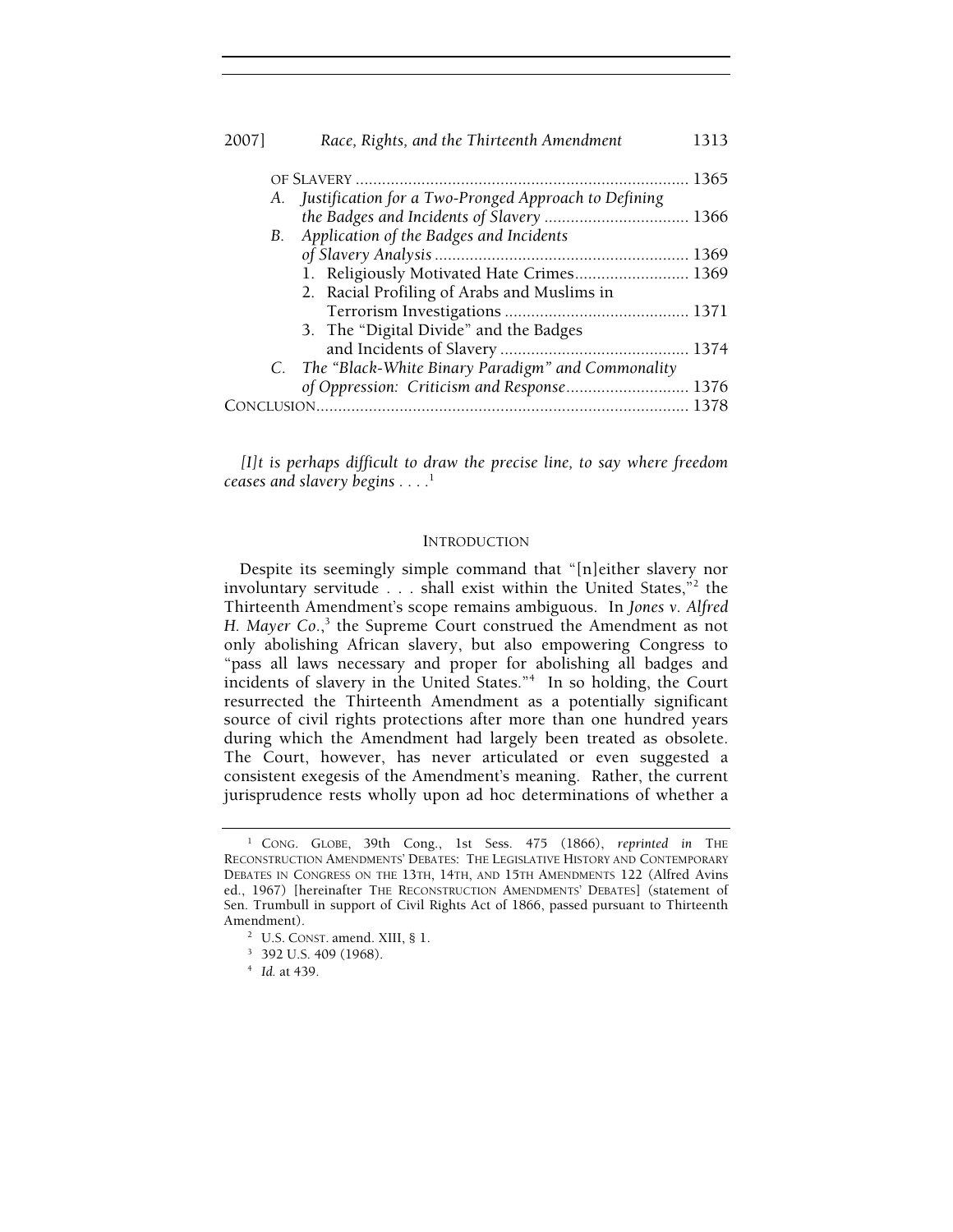given statute or complaint falls within the Thirteenth Amendment.

Significant questions regarding the Amendment's scope and interpretation therefore remain unanswered. First, given "[t]he fact that southern slavery was, in the main, [African] slavery,"5 can the Amendment's proscription of the badges of slavery be interpreted as extending to racial groups other than African Americans?<sup>6</sup> Second, even if the Thirteenth Amendment's prohibition of the badges of slavery does apply to all racial groups, does it apply to non-racial classes?7 Third, what principles should guide judges, legislators, or potential litigants in determining whether a particular condition or form of discrimination constitutes a badge of slavery?

In addition to this lack of definition regarding the scope of the Amendment's prohibition of the badges and incidents of slavery, a significant separation of powers question also remains unresolved. In *Jones*, the Supreme Court held that the Thirteenth Amendment's Enforcement Clause empowers Congress to enact legislation it deems necessary to eliminate the badges and incidents of slavery.<sup>8</sup> Neither in *Jones* nor in subsequent cases, however, has the Court defined the Amendment's self-executing scope. The *Jones* Court specifically reserved the question of whether the Amendment, in the absence of

<sup>5</sup>  *See, e.g.*, KENNETH M. STAMPP, THE PECULIAR INSTITUTION: SLAVERY IN THE ANTE-BELLUM SOUTH 193 (1961). Stampp posits that one reason for the ascendancy of African slavery was because "[i]f he ran away, the Negro slave with his distinctive skin color could not so easily escape detection as could a white indentured servant." *Id.*

<sup>&</sup>lt;sup>6</sup> The Supreme Court has held that a variety of civil rights statutes passed pursuant to the Thirteenth Amendment do apply to persons who are not African American. *See, e.g.*, Shaare Tefila Congregation v. Cobb, 481 U.S. 615 (1987) (holding that 42 U.S.C. § 1982 applies to discrimination against Jewish persons); McDonald v. Santa Fe Trail Transp. Co., 427 U.S. 273 (1976) (noting that 42 U.S.C. § 1981 applies to discrimination in making or enforcement of contracts without regard to victim's race). The Court, however, has never directly addressed whether such persons can bring a direct cause of action under the Thirteenth Amendment itself (as opposed to under a statute implementing the Amendment) because the Court has also never definitively addressed whether such a direct cause of action exists. For a discussion of the dichotomy in the case law regarding the scope of Congress's Thirteenth Amendment Enforcement Clause power versus the scope of the Amendment in the absence of congressional action, see *infra* Part IV.B.

<sup>7</sup>  *See* Marcellene Elizabeth Hearn, Comment, *A Thirteenth Amendment Defense of the Violence Against Women Act*, 146 U. PA. L. REV. 1097, 1143 (1998) (criticizing this "settled interpretation" of Thirteenth Amendment: "[T]he promise of the Thirteenth Amendment for women is split down race lines. All women may claim the Amendment's protections against states of [actual] servitude . . . . Black women may invoke the civil rights statutes based on the Thirteenth Amendment for claims of racial discrimination.").

*Jones*, 392 U.S. at 439.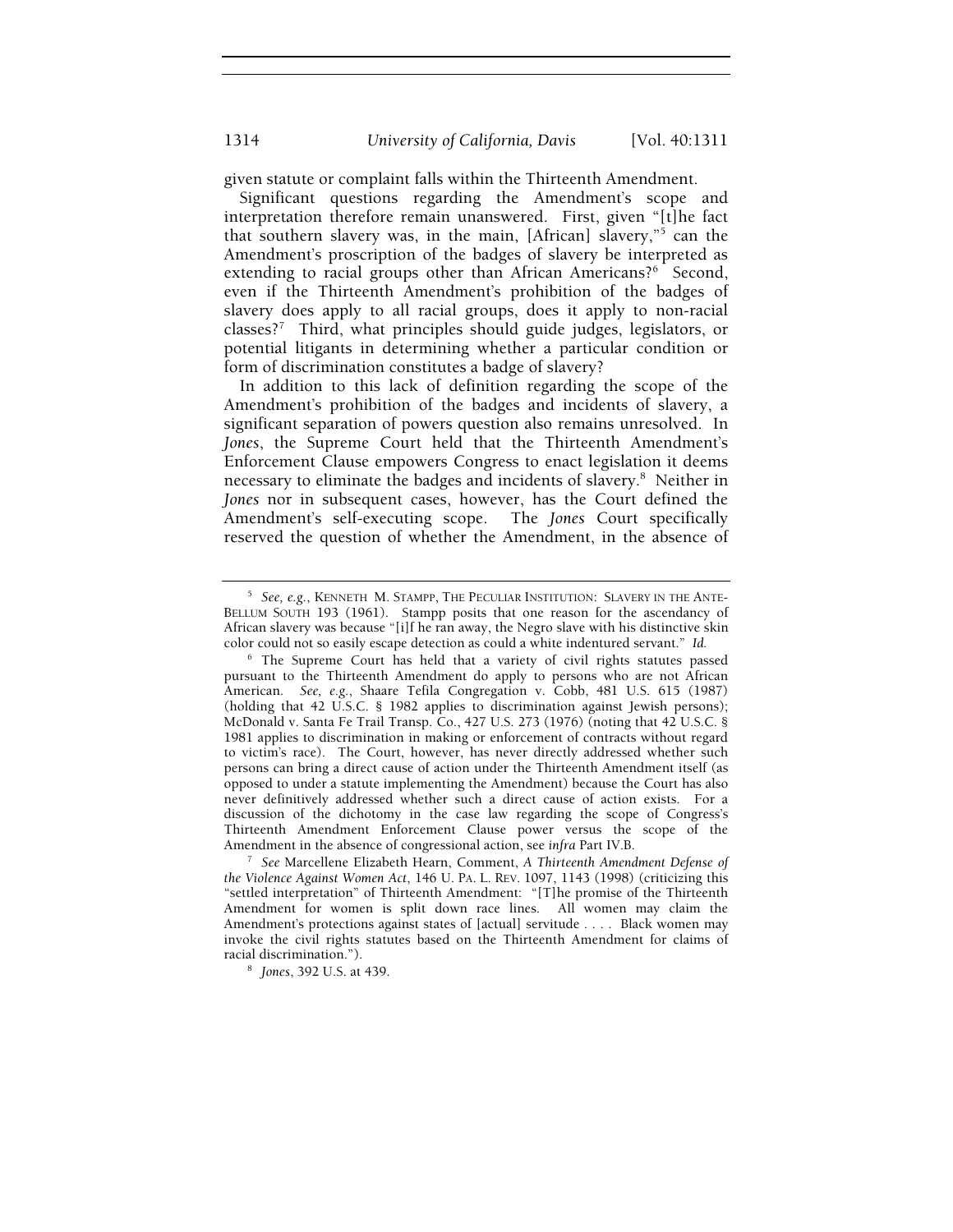implementing legislation, reaches the badges and incidents of slavery. $^9$ In the absence of a definitive statement from the Court, lower courts have uniformly held that the judicial power to enforce the Amendment is limited to conditions of literal slavery or involuntary<br>servitude.<sup>10</sup> These courts have simultaneously affirmed that the These courts have simultaneously affirmed that the Amendment empowers Congress to offer redress for the badges and incidents of slavery.<sup>11</sup>

<sup>9</sup> In *Jones*, the Court noted that "[w]hether or not the Amendment *itself* did any more than [abolish slavery]" was "a question not involved in this case." *See Jones*, 392 U.S. at 439. In *City of Memphis v. Greene*, 451 U.S. 100, 125 (1981), the Court subsequently stated that Congress's power to eliminate the badges and incidents of slavery "is not inconsistent with the view that the Amendment has self-executing force," but neither embraced nor rejected any particular view of the Amendment's

<sup>&</sup>lt;sup>10</sup> While the Court has never reached an actual holding on this issue, in *Palmer v*. *Thompson*, 403 U.S. 217, 226-27 (1971), the Court indicated its skepticism toward construing the Amendment as providing a remedy for the badges of slavery in the absence of congressional legislation defining a condition as such. (*Palmer* is discussed in more detail in Part II.B, *infra*.) The Court's Thirteenth Amendment discussion in *Palmer*, although dicta, could be read as a strong signal that the badges of slavery power is relegated solely to congressional enforcement, were it not for the portion of *Greene* cited in note 9, *supra*, which was decided after *Palmer.*

<sup>&</sup>lt;sup>11</sup> See Crenshaw v. City of Defuniak Springs, 891 F. Supp. 1548, 1556 (N.D. Fla. 1995) ("While neither the Supreme Court . . . or the Courts of Appeal have decided the extent to which a direct cause of action exists under the Thirteenth Amendment, district courts have uniformly held that the amendment does not reach forms of discrimination other than slavery or involuntary servitude."); Joyce E. McConnell, *Beyond Metaphor: Battered Women, Involuntary Servitude and the Thirteenth Amendment*, 4 YALE J.L. & FEMINISM 207, 213 (1992) ("[T]he Thirteenth Amendment is generally, albeit implicitly, interpreted by the courts [solely] as a prohibition against coerced wage labor in the market economy . . . . If one accepts this limited perspective, the Thirteenth Amendment guarantees workers nothing more than the freedom to contract their labor."); *see also* Larry J. Pittman, *Physician-Assisted Suicide in the Dark Ward: The Intersection of the Thirteenth Amendment and Health Care Treatments Having Disproportionate Impacts on Disfavored Groups*, 28 SETON HALL L. REV. 774, 860-71 (1998) (surveying lower courts' Thirteenth Amendment cases). The conclusion that the Amendment empowers Congress to legislate against the badges of slavery, but that the Amendment itself only reaches literal enslavement, is far from compelled by the Amendment's history or Supreme Court cases. In fact, it runs directly counter to the Amendment's legislative history and context. It also raises serious constitutional concerns by imputing to Congress a power under the Amendment's Enforcement Clause that is completely separate from what these courts believe the Amendment itself prohibits. *See infra* Part IV.B. This structure may make sense as a practical matter, if one believes that courts are ill-suited to determine what modern day conditions constitute lingering effects of slavery. But the lower courts have cast their narrow interpretations of the judiciary's power under the Amendment as constitutional decisions regarding the Amendment's meaning or original intent, not as matters of prudential abstention.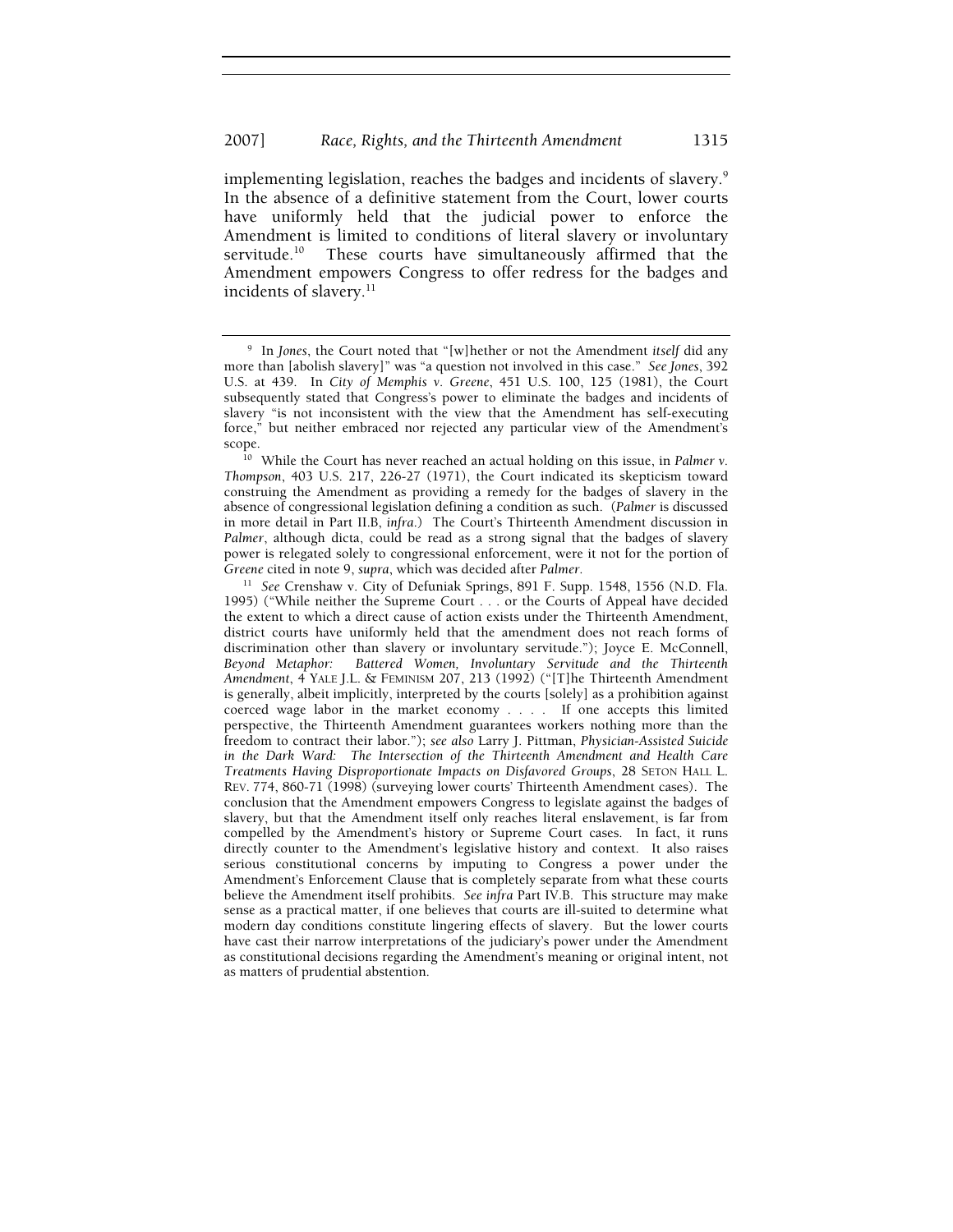This lack of clarity since the Court's decision in *Jones* has resulted in a growing divide between Thirteenth Amendment case law and Thirteenth Amendment scholarship. The lower courts have consistently found that the Amendment itself prohibits only literal slavery, involuntary servitude, or other forms of coerced labor.<sup>12</sup> Concurrent with this judicial narrowing of the Amendment's potential, scholars and litigants have advocated for an expansive interpretation of the Amendment as applying to various forms of social injustice.13

<sup>12</sup> *See* discussion *supra* note 11.One court has even gone so far as to suggest that asserting the Thirteenth Amendment as a direct cause of action for the badges or incidents of slavery was so improper as to be sanctionable under Federal Rule of Civil

Procedure 11. *See* Sanders v. A.J. Canfield, 635 F. Supp. 85, 87 (N.D. Ill. 1986). 13 *See, e.g.*, ALEXANDER TSESIS, THE THIRTEENTH AMENDMENT AND AMERICAN FREEDOM: A LEGAL HISTORY (2004) [hereinafter TSESIS, THE THIRTEENTH AMENDMENT AND AMERICAN FREEDOM] (arguing that scope of Thirteenth Amendment reaches beyond actual enslavement and has important implications for civil liberties); Akhil Reed Amar, *Remember the Thirteenth*, 10 CONST. COMMENTARY 403 (1993) (arguing that Thirteenth Amendment's "significance is underappreciated in a wide range of contexts where issues of state action and private power have been problematic"); Akhil Reed Amar, *The Case of the Missing Amendments:* R.A.V. v. City of St. Paul, 106 HARV. L. REV. 124 (1992) (positing Thirteenth Amendment as constitutional basis for federal laws restricting hate speech); Pamela D. Bridgewater, *Reproductive Freedom as Civil Freedom: The Thirteenth Amendment's Role in the Struggle for Reproductive Rights*, 3 J. GENDER RACE & JUST. 401 (2000) [hereinafter Bridgewater, *Reproductive Freedom as Civil Freedom*] (noting that infringement of women's reproductive rights is both remnant of institution of slavery and modern manifestation of slavery); Pamela D. Bridgewater, *Un/Re/Dis Covering Slave Breeding in Thirteenth Amendment Jurisprudence*, 7 WASH. & LEE RACE & ETHNIC ANC. L.J. 11 (2001) (arguing that Thirteenth Amendment protects against sexual exploitation as both badge of slavery and as instance of involuntary servitude); William M. Carter, Jr., *A Thirteenth Amendment Framework for Combating Racial Profiling*, 39 HARV. C.R.-C.L. L. REV. 17 (2004) (explaining that racial profiling is badge or incident of slavery in violation of Thirteenth Amendment); Douglas L. Colbert, *Challenging the Challenge: Thirteenth Amendment as a Prohibition Against the Racial Use of Peremptory Challenges*, 76 CORNELL L. REV. 1 (1990) [hereinafter Colbert, *Challenging the Challenge*] (arguing that race-based peremptory jury challenges violate Thirteenth Amendment); Douglas L. Colbert, *Liberating the Thirteenth Amendment*, 30 HARV. C.R.-C.L. L. REV. 1 (1995) [hereinafter Colbert, *Liberating the Thirteenth Amendment*] (discussing that racial disparities in capital punishment and race-based peremptory jury challenges violate Thirteenth Amendment); Marco Masoni, *The Green Badge of Slavery*, 2 GEO. J. ON FIGHTING POVERTY 97 (1994) (arguing that environmental degradation of black communities is remnant of slavery); Petal Nevella Modeste, *Race Hate Speech: The Pervasive Badge of Slavery that Mocks the Thirteenth Amendment*, 44 HOW. L.J. 311 (2001) (arguing that Thirteenth Amendment provides grounds to prohibit racial hate speech); Larry J. Pittman, *A Thirteenth Amendment Challenge to Both Racial Disparities in Medical Treatments and Improper Physicians' Informed Consent Disclosures*, 48 ST. LOUIS U. L.J. 131 (2003) (arguing that racial disparities in medical treatments and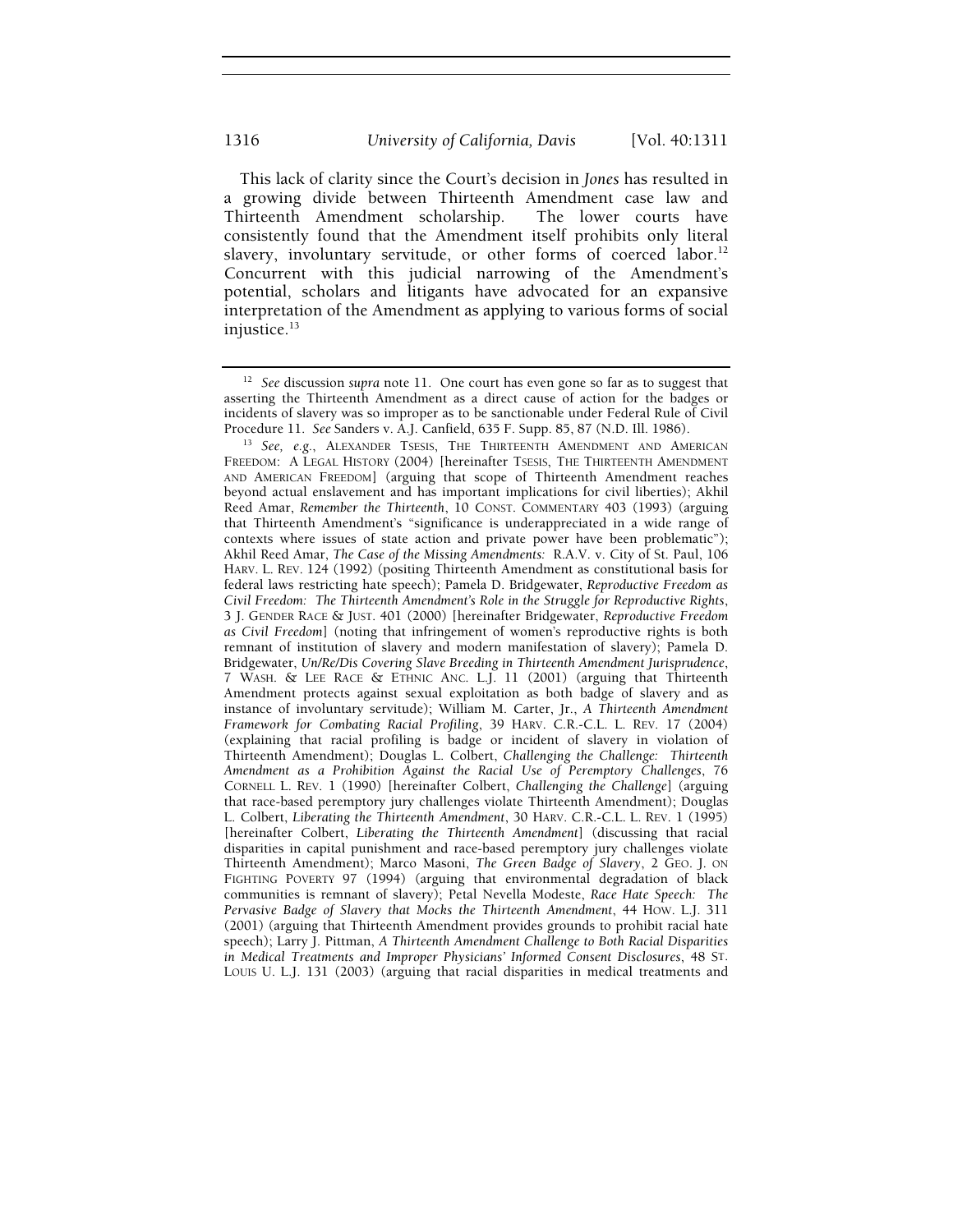At the extremes, the current approaches to construing the Thirteenth Amendment's self-executing prohibition of the badges and incidents of slavery are misguided. Those courts that dismiss "badges and incidents of slavery" claims out of hand without seriously considering such claims can do so only by disregarding Supreme Court precedent, the Amendment's legislative history, its historical context, and its framers' intent. Scholars and litigants who view the Thirteenth Amendment as providing a generalized constitutional remedy for all forms of discrimination without analyzing whether the practice or condition at issue has a real connection to the institution of chattel slavery ignore enslavement itself and the consequent injuries thereof that motivated the Amendment's adoption. In so doing, they weaken the Amendment's potential as an effective legal remedy for the claims that it does encompass.

African Americans are the most obvious beneficiaries of the Thirteenth Amendment. I ultimately conclude, however, that persons who are not African American can also suffer a badge or incident of slavery when the injury at issue is proximately traceable to the system

improper physicians' informed consent disclosures violate Thirteenth Amendment); Pittman, *supra* note 11, at 774 (stating that racial discrimination in healthcare industry violates Thirteenth Amendment as badge or incident of slavery); Vernellia R. Randall, *Slavery, Segregation and Racism: Trusting the Health Care System Ain't Always Easy! An African American Perspective on Bioethics*, 15 ST. LOUIS U. PUB. L. REV. 191 (1996) (noting that racial discrimination against African Americans by physicians and other medical providers violates Thirteenth Amendment); David P. Tedhams, *The Reincarnation of "Jim Crow": A Thirteenth Amendment Analysis of Colorado's Amendment 2*, 4 TEMP. POL. & CIV. RTS. L. REV. 133, 142 (1994) (explaining that Colorado referendum prohibiting state from offering protection from discrimination on basis of sexual orientation was badge or incident of slavery because any legislation depriving "an individual, or class, of their civil rights . . . devalue[s] the subject class by relegating it to a subordinate status, [and therefore] violate[s] the mandate of equality implicit in the Thirteenth Amendment"); Alexander Tsesis, *Furthering American Freedom: Civil Rights & the Thirteenth Amendment*, 45 B.C. L. REV. 307, 308 (2004) [hereinafter Tsesis, *Furthering American Freedom*] (furthering argument that scope of Thirteenth Amendment reaches beyond actual enslavement and has important implications for civil liberties); Alexander Tsesis, *The Problem of Confederate Symbols: A Thirteenth Amendment Approach*, 75 TEMP. L. REV. 539 (2002) (arguing that confederate symbols are badges of slavery violating Thirteenth Amendment); Victor Williams & Alison M. Macdonald, *Rethinking Article II, Section 1 and Its Twelfth Amendment Restatement: Challenging Our Nation's Malapportioned, Undemocratic Presidential Election Systems*, 77 MARQ. L. REV. 201, 230 (1994) (observing that current constitutional structures governing presidential elections were adopted as "constitutional appeasements to southern slaveholding interests" and, as such, "must be philosophically and politically scrutinized as structural badges and incidents of slavery") (internal quotation marks omitted); Hearn, *supra* note 7 (writing that violence against women violates Thirteenth Amendment).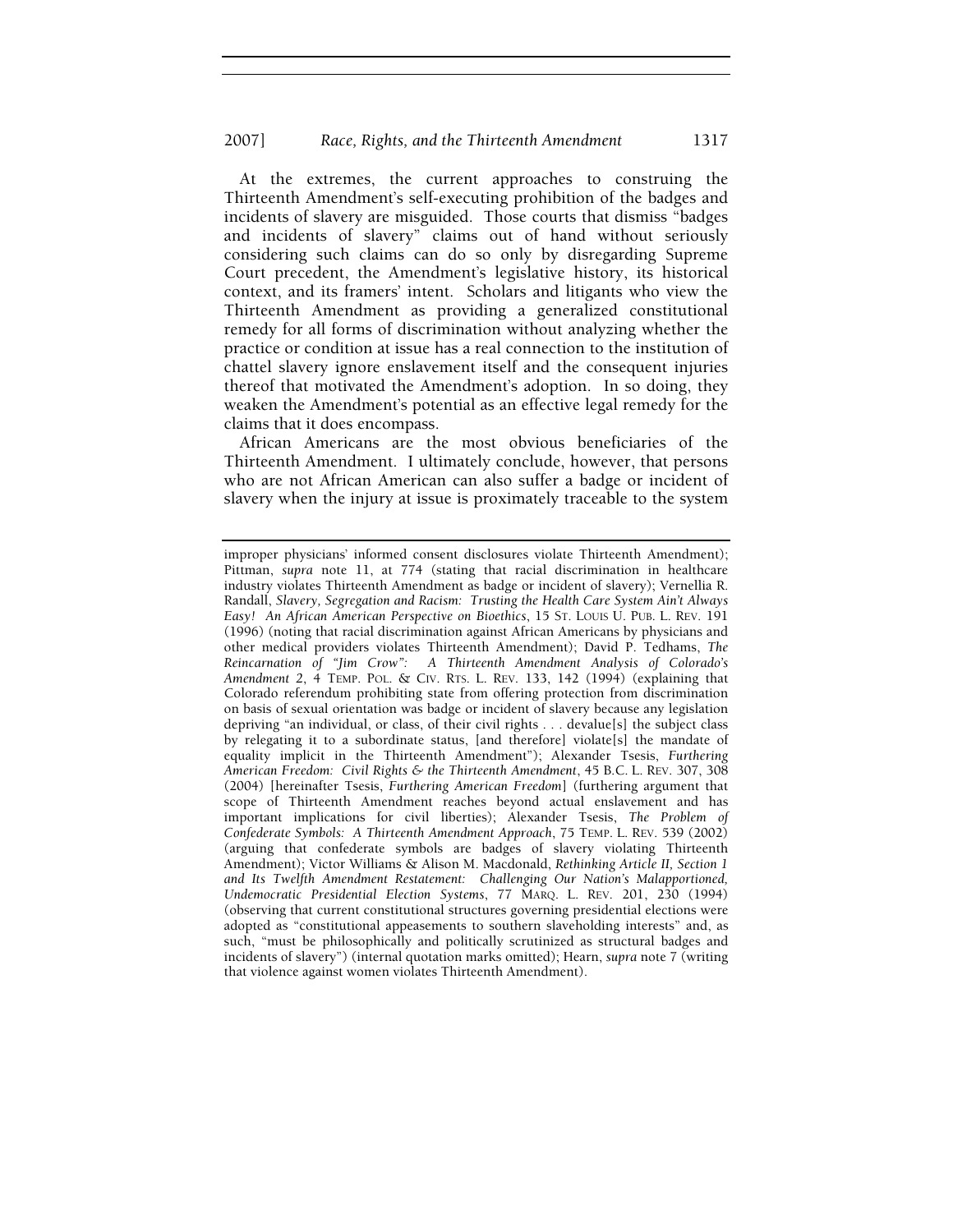of slavery. Defining the badges and incidents of slavery requires an examination of the nexus between group history and the nature and genesis of the complained of injury or condition. In other words, as the group's link to slavery grows more attenuated, the nature of the injury must be more strongly connected to the system of slavery to be rationally considered a badge or incident thereof. Conversely, where the harm suffered is less directly traceable to the system of slavery, the injured party must be able to show that her group's current status, history, and societal perception are sufficiently similar to those actually enslaved such that inequality arising out of or based upon that status is an outgrowth or legacy of slavery.

In both formulations, the point of reference remains where I believe it must: either on the group formerly enslaved (African Americans) and those classes sufficiently similar to them in terms of history and societal standing, or upon the system of slavery and the specific damage it caused to American society. In this way, the constitutional command to eliminate the badges and incidents of slavery remains tethered to the actual historical facts of American slavery and its particular victims.<sup>14</sup> In short, because the institution of slavery was about the interaction of race,<sup>15</sup> power, and group status, the Thirteenth Amendment should be expressly construed in terms of race, power, and group status.

I have argued elsewhere that viewing the Amendment as vesting Congress alone with the power to address the badges of slavery is inconsistent with the Amendment's legislative history and the Supreme Court's recent precedents regarding congressional power to enforce the Reconstruction Amendments.<sup>16</sup> This Article expands upon those themes and also addresses the separation of powers concerns

<sup>14</sup> *See* Tsesis, *Furthering American Freedom*, *supra* note 13, at 310 ("The judiciary's interpretation [of the Thirteenth Amendment] must be partially historical, because it cannot be made without reference to the United States' experience with slavery, and partially theoretical, because it must chart the course for civil liberties.").

<sup>&</sup>lt;sup>15</sup> "Race," of course, is a controversial concept. See Sharona Hoffman, *Is There a Place for "Race" as a Legal Concept?*, 36 ARIZ. ST. L.J. 1093 (2004). By saying that the Thirteenth Amendment is about "race" I do not mean that discrimination or inequality based upon factors other than biology or skin color is always beyond the Amendment's scope. As will be demonstrated below, the Thirteenth Amendment's framers conceived their mission as remedying the permanent disabilities that the institution of slavery inflicted in perpetuity upon an identifiable and stigmatized group, where those injuries were inflicted in furtherance of maintaining slavery and subordination. Therefore, a more accurate characterization of the Amendment's goals is that it was designed to eliminate the permanent caste system slavery created and to ensure that such castes would not exist in the future. 16 *See* Carter, *supra* note 13, at 82-86.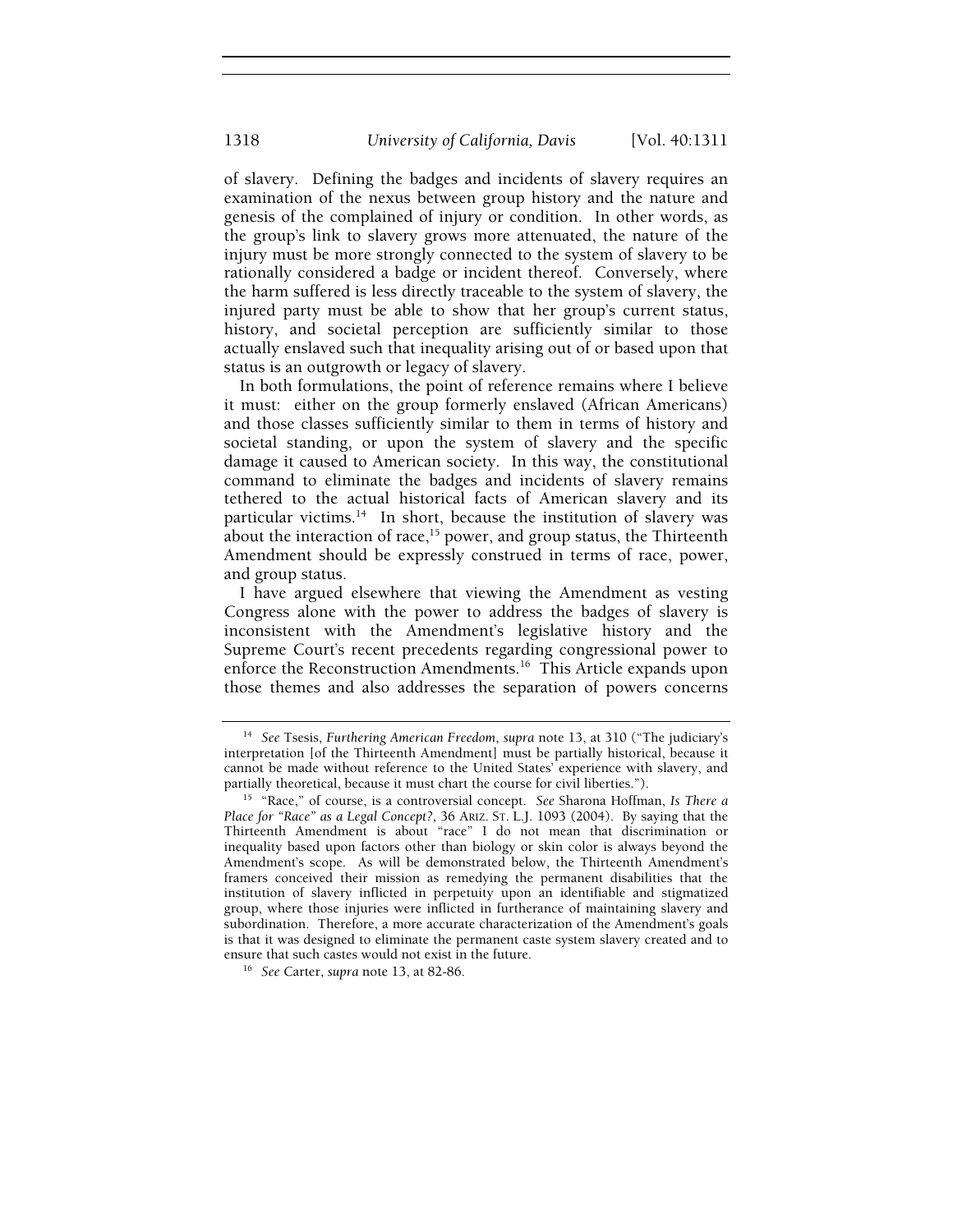from a pragmatic perspective. While Congress may, in some cases and for pragmatic reasons, be the *better* branch of government to define what conditions amount to badges of slavery, it is not the *only* branch practically equipped or constitutionally empowered to do so. Thus, while courts should accord substantial deference to congressional determinations that particular injuries or conditions are lingering effects of slavery, they should also, in the absence of applicable federal legislation, exercise their independent constitutional authority to say "what the law is" regarding the Thirteenth Amendment.  $^{17}$ 

This Article has two primary objectives. First, it offers an interpretive framework for defining "badges and incidents of slavery" that is true to the Amendment's drafters' original purposes and that can also serve as a vibrant remedy for the legacies of slavery. Second, it explains that the judiciary has concurrent power with Congress to define and offer redress for the badges and incidents of slavery. These two objectives are related because the courts, regardless of their formal power to enforce constitutional rights, are unlikely to do so where the proposed interpretation is so indeterminate as to raise concerns about judicial policymaking. I believe that courts have been unwilling to extend the Amendment to its full scope at least in part because the badges and incidents of slavery prohibited by the Thirteenth Amendment remain so undefined.<sup>18</sup>

Part I of this Article briefly reviews the existing Thirteenth Amendment literature, the Amendment's legislative history, and Supreme Court jurisprudence to discern generally accepted principles and remaining areas of ambiguity. Part II proposes principles of constitutional interpretation to guide us in defining the badges and incidents of slavery, and concludes that an understanding of the Amendment's framers' purposes supports interpreting the Amendment

<sup>17</sup> Marbury v. Madison, 5 U.S. (1 Cranch) 137, 177 (1803).

<sup>&</sup>lt;sup>18</sup> Arguably, the current ambiguity regarding what exactly constitutes a badge or incident of slavery should make courts *more* willing to extend the Thirteenth Amendment to a variety of injustices. *See, e.g.*, G. SIDNEY BUCHANAN, THE QUEST FOR FREEDOM: A LEGAL HISTORY OF THE THIRTEENTH AMENDMENT 176 (1976) (stating that Thirteenth Amendment "creates inviting conceptual vistas for scholastic exploration"); Bridgewater, *Reproductive Freedom as Civil Freedom*, *supra* note 13, at 424 ("[T]he precise scope of the Thirteenth Amendment remains undefined. This creates an opportunity for creative litigators and legal scholars to attempt to persuade courts that a particular practice or condition violates the Thirteenth Amendment."). The fact that no court has yet accepted that the Thirteenth Amendment reaches the badges and incidents of slavery (absent congressional authorization), despite the many cogent arguments for so doing, suggests that clearer theoretical justification is necessary.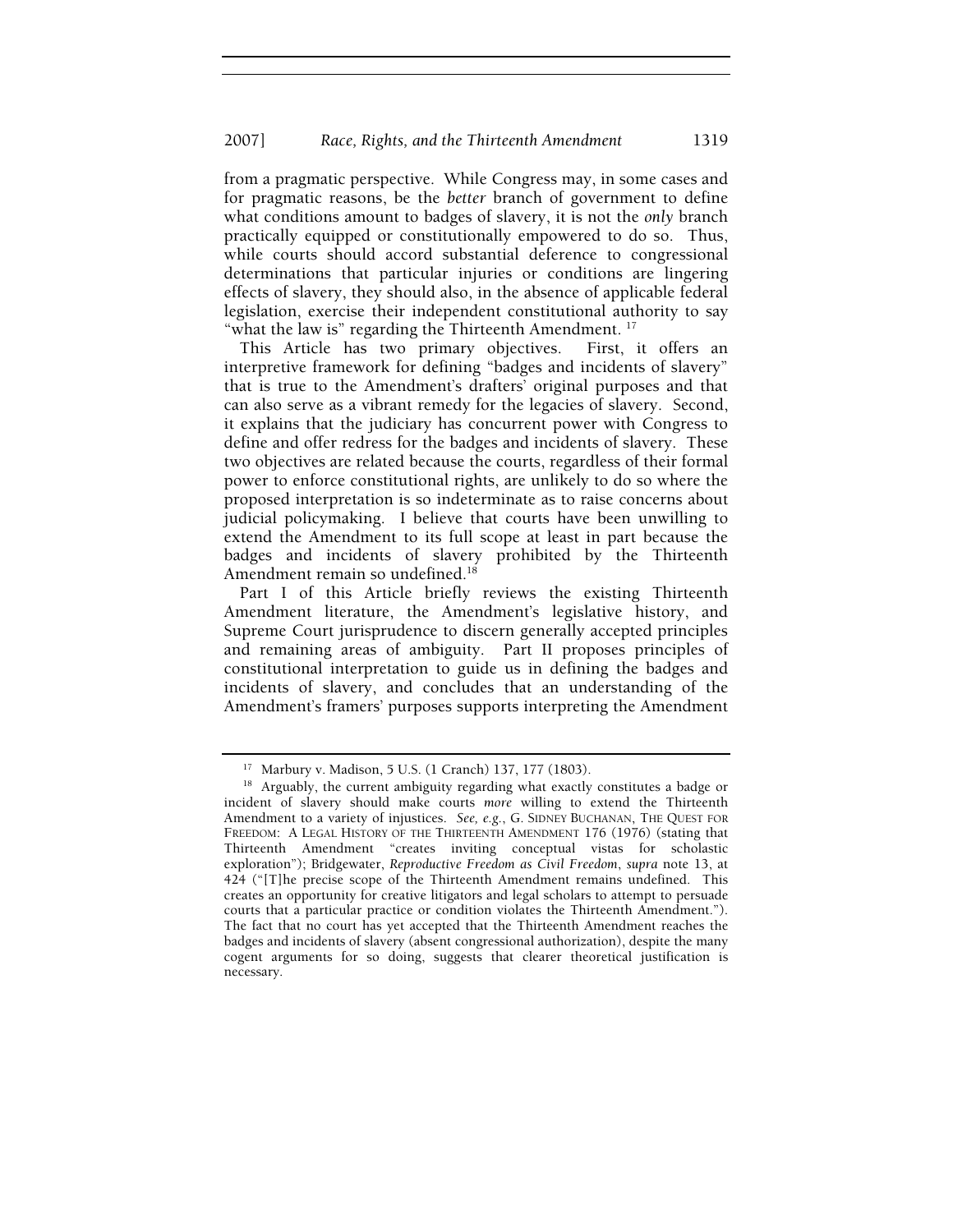as reaching substantially beyond literal slavery or involuntary servitude. Part III reviews the current approaches to Thirteenth Amendment interpretation and concludes that none of the prevailing approaches is tenable. In Part IV, I synthesize the foregoing principles and propose that the badges and incidents of slavery be evaluated with reference to whether the identity of the victim and the nature of the injury demonstrate a concrete link to the system of chattel slavery. I also provide examples of how the framework I propose would be applied in practice. Finally, in Part IV, I briefly respond to the potential criticism that grounding the badges and incidents of slavery analysis in the specifics of chattel slavery and the experiences of African Americans under that institution would unduly minimize the unique experiences of other racial and ethnic minorities. I conclude by arguing that the Thirteenth Amendment's promise to rid America of the lingering vestiges of slavery remains a vibrant option for the furtherance of substantive equality.

## I. THE THIRTEENTH AMENDMENT: BACKGROUND, LEGISLATIVE HISTORY, AND SUPREME COURT INTERPRETATION

The Thirteenth Amendment has given rise to two distinct interpretations. The first is that the Amendment prohibits only chattel slavery, involuntary labor, or other conditions amounting to actual compelled service. Courts and commentators have analyzed, for example*,* whether the Thirteenth Amendment provides a remedy for coercive labor practices,<sup>19</sup> physical confinement,<sup>20</sup> child abuse,<sup>21</sup>

<sup>19</sup> *See e.g.*, United States v. Kozminski, 487 U.S. 931 (1988) (holding that "involuntary servitude" means that victim was forced to labor under threat of physical force or restraint); Sterier v. Bethlehem Area Sch. Dist., 987 F.2d 989 (3d Cir. 1993) (holding that Thirteenth Amendment does not prohibit mandatory community service programs); Bahar Azmy, *Unshackling the Thirteenth: Modern Slavery and a Reconstructed Civil Rights Agenda*, 71 FORDHAM L. REV. 981 (2002) (discussing possible application of Thirteenth Amendment to modern labor trafficking); Samantha C. Halem, *Slaves to Fashion: A Thirteenth Amendment Litigation Strategy to Abolish Sweatshops in the Garment Industry*, 36 SAN DIEGO L. REV. 397 (1999) (arguing that exploitation of immigrant garment workers violates Thirteenth Amendment); Maria L. Ontiveros, *Immigrant Workers' Rights in a Post-*Hoffman *World — Organizing Around the Thirteenth Amendment*, 18 GEO. IMMIGR. L.J. 651 (2004) (arguing that Thirteenth Amendment should apply to undocumented workers); Lea S. Vandervelde, *The Labor Vision of the Thirteenth Amendment*, 138 U. PA. L. REV. 437 (1989) ("[T]he thirteenth amendment can be interpreted to stand for a much broader idea of employee autonomy and independence."); Tobias Barrington Wolff, *The Thirteenth Amendment and Slavery in the Global Economy*, 102 COLUM. L. REV. 973 (2002) (arguing that Thirteenth Amendment applies to involvement of U.S. firms in forced labor abroad); Donald C. Hancock, Comment, *The Thirteenth Amendment and the Juvenile Justice*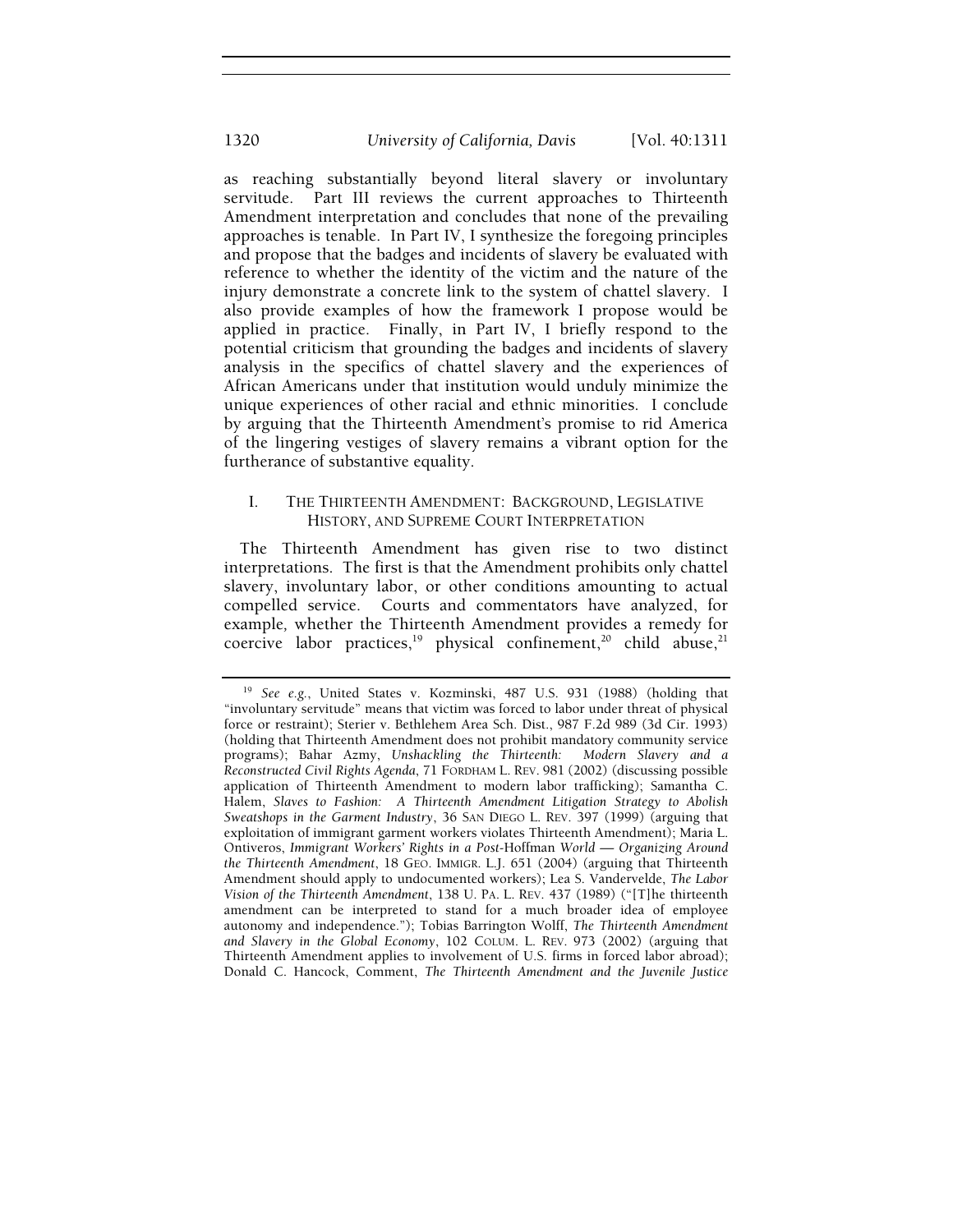## 2007] *Race, Rights, and the Thirteenth Amendment* 1321

prostitution,<sup>22</sup> or other forms of compelled service or physical domination.<sup>23</sup> This interpretation of the Amendment does not posit race or a link to the institution of chattel slavery as an essential element of the exercise of Thirteenth Amendment power. The Thirteenth Amendment is an absolute declaration that neither slavery nor involuntary servitude shall exist in the United States.<sup>24</sup> Therefore, just as any person of any race can be enslaved, so too can any person be abused, exploited, or physically dominated in a manner equivalent to enslavement.<sup>25</sup>

<sup>21</sup>*See, e.g.*, Akhil Reed Amar & Daniel Widawsky, *Child Abuse as Slavery: A* 

<sup>22</sup> See, e.g., Neal Katyal, Men Who Own Women: A Thirteenth Amendment Critique *of Forced Prostitution*, 103 YALE L.J. 791 (1993) (arguing that forced prostitution and governmental failure to enforce laws against pimping violate Thirteenth Amendment); *cf*. Vanessa B.M. Vergara, Comment, *Abusive Mail-Order Bride Marriage and the Thirteenth Amendment*, 94 NW. U. L. REV. 1547 (2000) (arguing that mail-order bride industry violates Thirteenth Amendment). 23 *See, e.g.*, Andrew Koppelman, *Forced Labor: A Thirteenth Amendment Defense of* 

*Abortion*, 84 NW. U. L. REV 480 (1990) (arguing that certain abortion restrictions violate Thirteenth Amendment); McConnell, *supra* note 11 (arguing that violence against women creates conditions of involuntary servitude in violation of Thirteenth Amendment); Sean Charles Vinck, *Does the Thirteenth Amendment Provide a Jurisdictional Basis for a Federal Ban on Cloning?*, 30 J. LEGIS. 183 (2003) (arguing that Thirteenth Amendment is source of constitutional authority for ban on human cloning); Hearn, *supra* note 7 (arguing that Thirteenth Amendment provides basis for federal legislation covering violence against women).

<sup>24</sup> *See* The Civil Rights Cases, 109 U.S. 3, 20 (1883) ("[T]he [Thirteenth] amendment is not a mere prohibition of state laws establishing or upholding slavery, but an absolute declaration that slavery or involuntary servitude shall not exist in any

<sup>25</sup> See Hodges v. United States, 203 U.S. 1, 16-17 (1906) ("Slavery or involuntary servitude of the Chinese, of the Italian, of the Anglo Saxon, are as much within [the Thirteenth Amendment's] compass as slavery or involuntary servitude of the African."); The Slaughterhouse Cases, 83 U.S. (16 Wall.) 36, 72 (1872) ("[N]egro slavery alone was in the mind of the Congress which proposed the thirteenth article, it forbids any other kind of slavery, now or hereafter."); United States v. Nelson, 277 F.3d 164, 176 (2d Cir. 2002) ("[T]he Thirteenth Amendment's prohibitions extend, at the least, to all race-based slavery or servitude.").

*System*, 83 J. CRIM. L. & CRIMINOLOGY 614 (1992) (arguing that Thirteenth Amendment prohibits state practice of compelling juvenile delinquents to perform involuntary labor).

<sup>20</sup> *See, e.g.*, United States v. Alzanki, 54 F.3d 994 (1st Cir. 1995) (affirming convictions for holding household worker in involuntary servitude); United States v. King, 840 F.2d 1276 (6th Cir. 1988) (holding that religious cult held children in involuntary servitude in violation of federal law and Thirteenth Amendment); United States v. Warren, 772 F.2d 827 (11th Cir. 1985) (affirming convictions for holding migrant workers in involuntary servitude).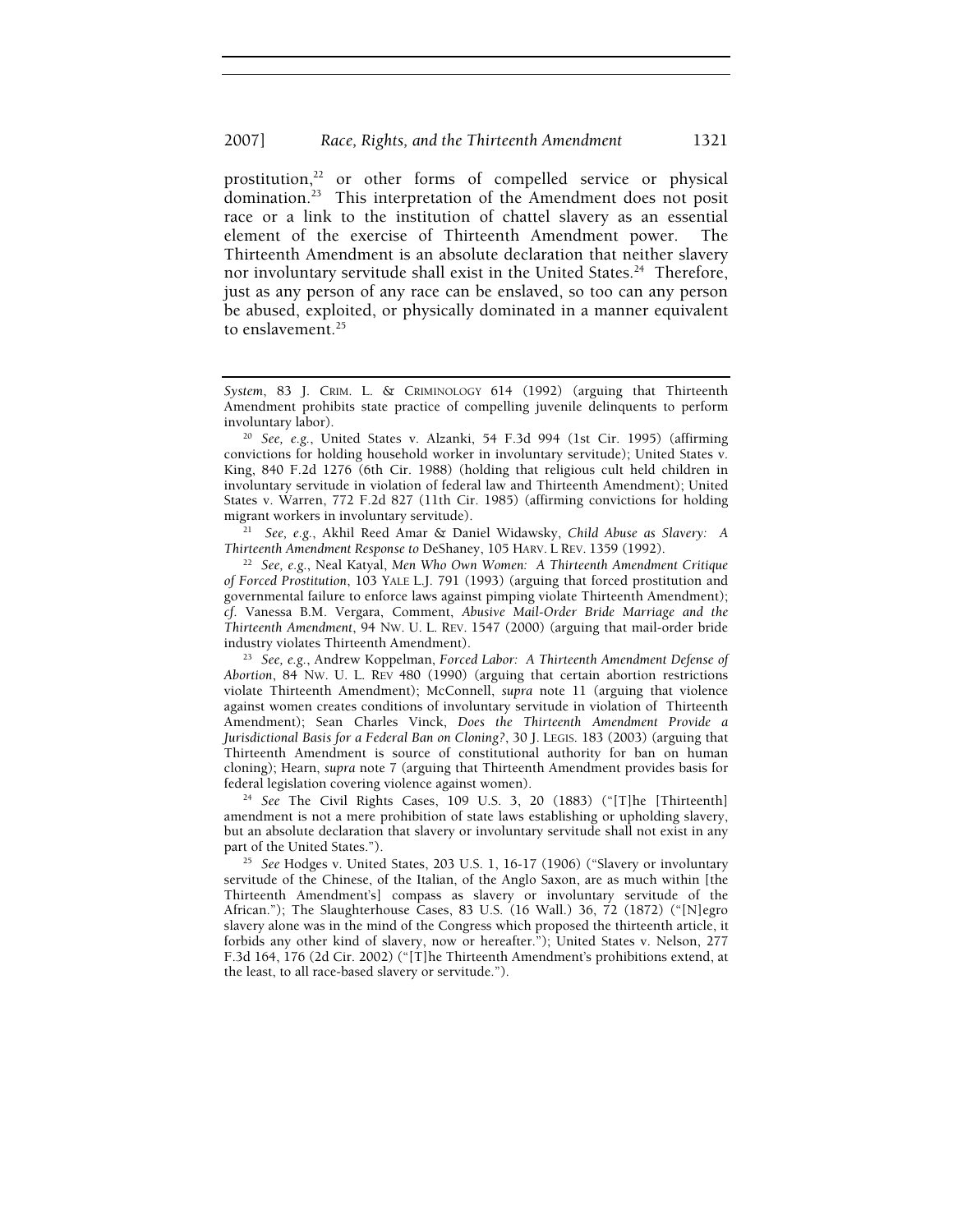In contrast, the badges and incidents of slavery interpretation of the Amendment requires an examination of whether a modern condition or form of discrimination is a lingering effect of the system of African slavery. In *Jones*, for example, the Supreme Court held that a private individual's refusal to sell a home to an African American buyer was a relic of slavery that reinforced segregation.<sup>26</sup> In so holding, the Court did not examine whether a black person's inability to purchase real property from a white seller amounted to actual enslavement. Rather, the Court's focus was on the dehumanizing vestiges and stigmas arising out of slavery that African Americans still suffered.<sup>27</sup>

Given the relative lack of jurisprudence regarding the badges and incidents of slavery, particularly with regard to the Amendment's reach in the absence of congressional legislation, it remains an open question as to how courts presented with Thirteenth Amendment claims should determine what constitutes a badge or incident of slavery. In the following discussion, I first examine settled Thirteenth Amendment principles by analyzing the Amendment's framers' intentions and Supreme Court case law. I then turn to the myriad of unsettled questions regarding the Amendment's scope and applicability.

#### *A. The Thirteenth Amendment Debates*

By the time of the Civil War, the gradualist approach to abolition that had previously prevailed among congressional Republicans had been replaced by a rejection of incrementalism and general acceptance that the time had come to end both slavery and its concomitant disabilities immediately.<sup>28</sup> The Thirteenth Amendment was designed

<sup>26</sup> Jones v. Alfred H. Mayer Co., 392 U.S. 409, 441-43 (1968).

 $27$  One court, while purporting to recognize that the Thirteenth Amendment does provide a direct, individual cause of action for the badges and incidents of slavery, reached the odd conclusion that such a cause of action only encompasses conditions of forced labor. *See* Rogers v. American Airlines, 527 F. Supp. 229, 231 (S.D.N.Y. 1981) (dismissing African American woman's Thirteenth Amendment claim for employment discrimination because of her "Afro-centric" braided hairstyle and stating that Thirteenth Amendment "prohibits practices that constitute a badge of slavery and, unless a plaintiff alleges she *does not have the option of leaving her job*, does not support claims of racial discrimination in employment") (emphasis added and internal quotation marks omitted). The court's misunderstanding of the difference between the Thirteenth Amendment's prohibition of compelled labor and its prohibition of the badges and incidents of slavery illustrates the confusion surrounding the Thirteenth Amendment.<br><sup>28</sup> See Tsesis, The Thirteenth Amendment and American Freedom, *supra* note 13,

at 102 ("The Thirteenth Amendment . . . signaled a break from moderate anti-slavery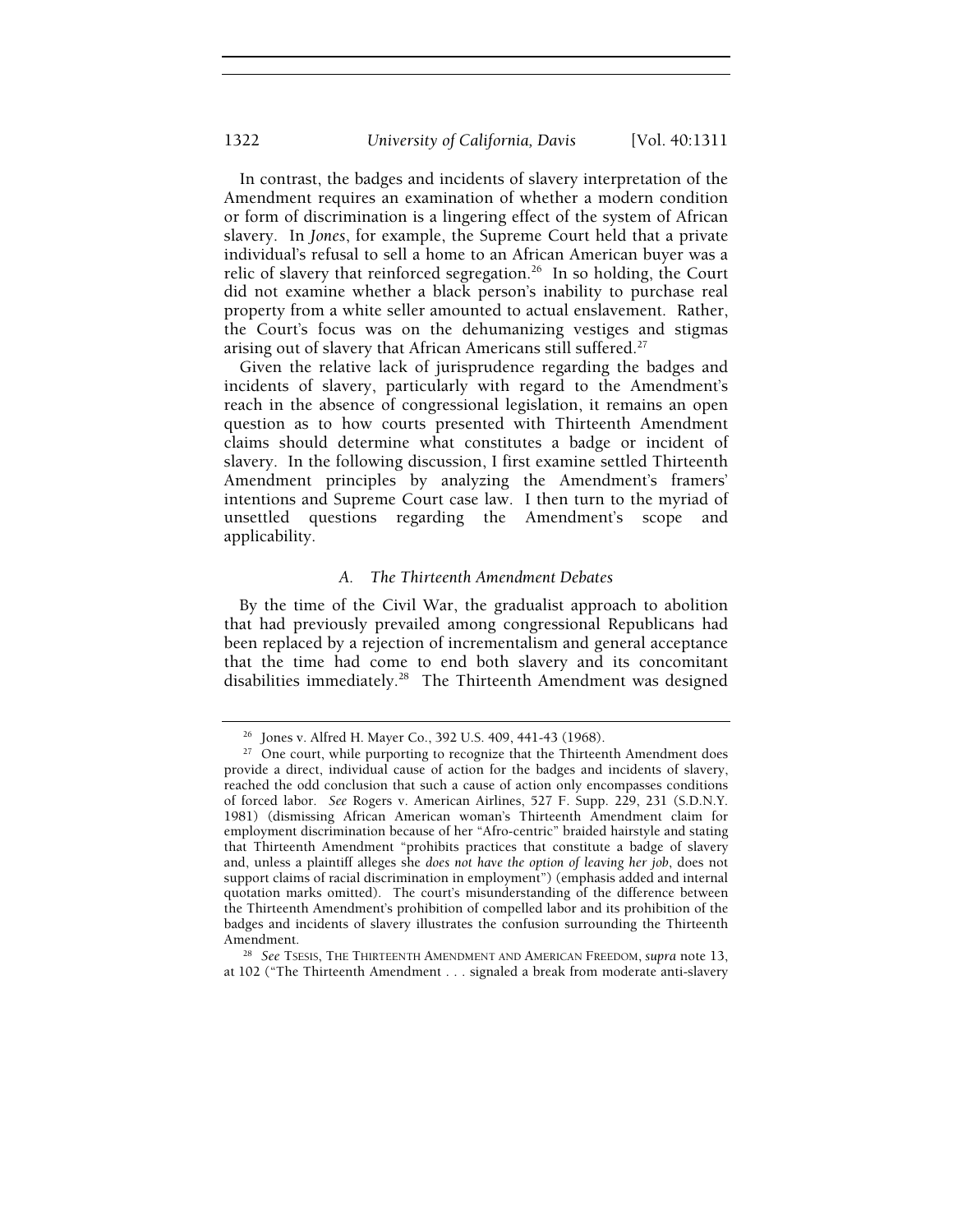to do so. For a variety of reasons, the Thirteenth Amendment debates focused little on whether the time had come for the economic institution of chattel slavery to end. It was apparent that the legal institution of slavery would end with the North's imminent military victory in the Civil War.<sup>29</sup> Even conservative Democrats in the House and Senate realized that slavery was inexorably moving toward its end. By the time of the Thirteenth Amendment debates, it was no longer considered politically acceptable for Northern conservatives to argue in favor of maintaining human enslavement on its own merits. $30$  The Thirteenth Amendment debates, therefore, did not focus on the wisdom of ending slavery itself, but on what effect the Amendment would have beyond manumission.

Specifically, the debates reveal concern among conservative Democrats that the Amendment would provide the federal government with the power to interfere in matters they argued were solely of state concern; namely, the civil rights of persons in each state.<sup>31</sup> Given the stated goals of the Reconstruction Republicans, these concerns were well-founded. As such, the Amendment's drafters did intend to provide the federal government with the express constitutional power to protect the freedmen from continued state and private discrimination and subjugation after the formal end of slavery.<sup>32</sup>

In the debates leading to the Amendment, there was a notable absence of earlier assertions that slavery was a positive good that had a "civilizing" or "Christianizing" effect. See id. at 174.

<sup>31</sup> See, e.g., *id.* (noting that Amendment's opponents were fighting "a last-ditch stand against the second of the two revolutions which had been in progress: The revolution in federalism"); Robert J. Kaczorowski, *Revolutionary Constitutionalism in the Era of the Civil War and Reconstruction*, 61 N.Y.U. L. REV. 863, 866-67 (1986) (arguing that "[t]he most important question for the framers [of the Reconstruction Amendments] was whether the national or the state governments possessed primary authority to determine and secure the status and rights of American citizens"). 32 The Reconstruction Amendments' primary purpose of establishing a national

power to protect civil rights is unduly minimized by the Supreme Court's recent jurisprudence regarding "states rights" and congressional enforcement power under

leanings. Moderates wanted states gradually and separately to end slavery."); RONALD G. WALTERS, AMERICAN REFORMERS: 1815-1860, at 80 (1997) (noting that antislavery doctrine, from 1830s onward, rejected what William Lloyd Garrison called "pernicious doctrine of gradual abolition"). 29 *See* Jacobus tenBroek, *Thirteenth Amendment to the Constitution of the United* 

*States*: *Consummation to Abolition and Key to the Fourteenth Amendment*, 39 CAL. L. REV. 171, 174 (1951) ("With the victory of Northern arms, slavery as a legal institution was at an end, save in a few border states where it could not hope long to survive surrounded by a free nation.").<br><sup>30</sup> With the South's exit from Congress, the arguments regarding slavery changed.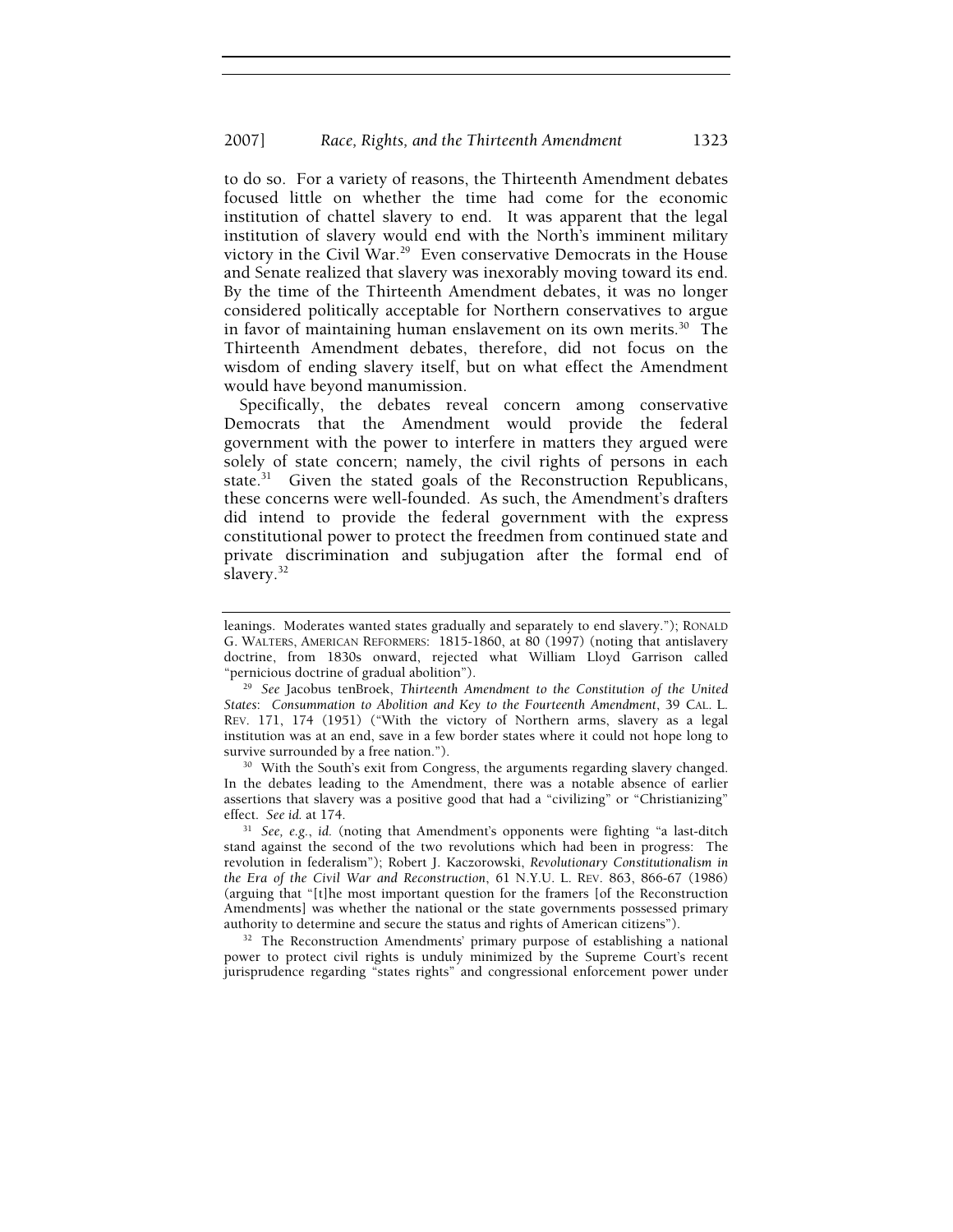The debates also reveal disagreement between Republicans and Democrats, and among Republicans themselves, over exactly how far the Amendment would go in protecting the freedmen's rights. The Republican coalition's conservatives and moderates agreed with progressive Republicans that the federal government should protect the civil rights of African Americans, but disagreed as to whether this included rights to full political participation or "social" equality.<sup>33</sup> Many of the Amendment's advocates identified particular incidents of slavery that would be abolished by the Amendment.<sup>34</sup> More often,

<sup>33</sup> More conservative Republicans believed that the Thirteenth Amendment should only grant limited, "civil" rights, including the right to make and enforce contracts, property rights, and the right to be full parties and witnesses in court proceedings, but "they considered the rights to vote, to hold office, and to serve on juries to be 'political' rights." Melissa L. Saunders, *Equal Protection, Class Legislation, and Colorblindness*, 96 MICH. L. REV. 245, 270 n.105 (1997); *cf.* Plessy v. Ferguson, 163 U.S. 537, 551-52 (1896) ("If the civil and political rights of both races be equal, one cannot be inferior to the other civilly or politically. If one race be inferior to the other socially, the constitution of the United States cannot put them upon the same plane."). The hesitancy concerning political rights was, of course, not universally shared among Reconstruction Republicans; after all, many of the same men later voted in favor of the

<sup>34</sup> Senator James Harlan of Iowa, elaborating upon the Amendment's purposes, indicated that the incidents of slavery that the Amendment would abolish included the

the Fourteenth Amendment. *See, e.g.*, United States v. Morrison, 529 U.S. 598 (2000) (holding that Congress did not have power under Section Five of Fourteenth Amendment to enact civil remedy provision of Violence Against Women Act); City of Boerne v. Flores, 521 U.S. 507 (1997) (holding that Religious Freedom Restoration Act of 1993 exceeded Congress's powers under Section Five of Fourteenth Amendment).The history of the Reconstruction Amendments shows that, under our Reconstructed Constitution, states have no right to be free from federal "interference" when they violate the civil rights of U.S. citizens. Taking a more moderate position, Professor Michael Les Benedict has argued that the historical record shows that Republicans wanted to take a "conservative" approach to Reconstruction: "Republicans agonized over the choices they had to make between preserving federalism and protecting black rights. Faced with the choice, they opted to protect rights, but they did so in such a way as to preserve as much as possible of the traditional, state-centered system." Michael Les Benedict, *Constitutional History and Constitutional Theory: Reflections on Ackerman, Reconstruction, and the Transformation of the American Constitution*, 108 YALE L.J. 2011, 2030 (1999). Benedict, however, acknowledges that even conservative Republicans recognized that if a state "systematically violate[s] [the rights of the freedmen], those who violate them will be themselves responsible for all the necessary interference of the central government." Id. at 2030-31 (internal quotations omitted). Accordingly, while I would not go as far as some who have argued that "[t]he Thirteenth Amendment deflates federalism concerns because, by its very enactment, it superceded federalism," I do believe that the Thirteenth Amendment creates plenary power for the federal government to override state action or remedy state inaction that results in violations of the rights of national citizenship. See Hearn, supra note 7, at 1140.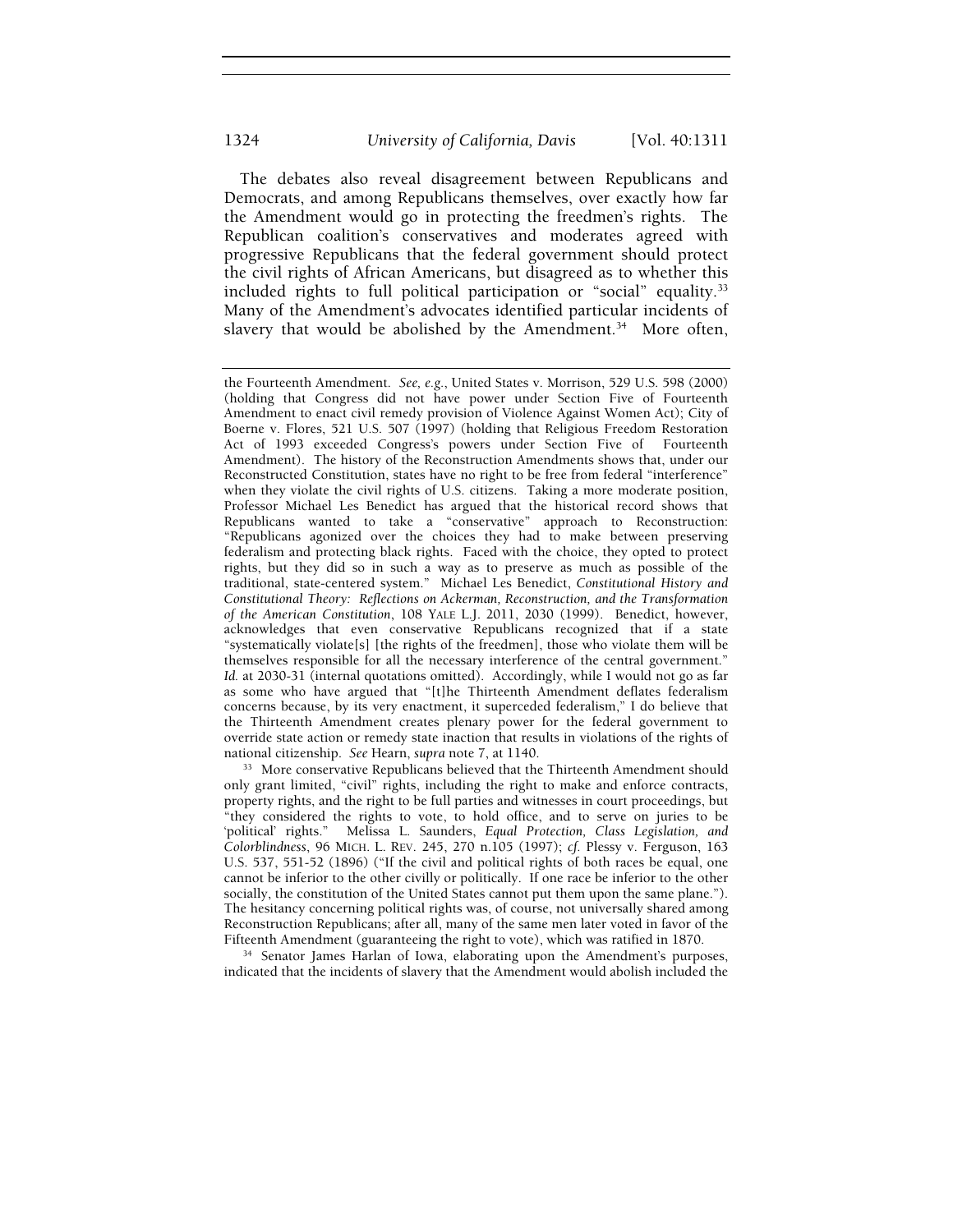however, the Amendment's proponents spoke of the Amendment's purposes using broad, natural rights language indicating that they intended it to be flexible enough to eliminate the vestiges of slavery in whatever form they might be found.<sup>35</sup>

## *B. Supreme Court Interpretation of the Badges and Incidents of Slavery*

The Supreme Court's cases clearly establish that the Thirteenth Amendment was intended to abolish both the institution of chattel slavery and the badges and incidents of that institution. As early as 1883, the Court stated in the *Civil Rights Cases*<sup>36</sup> that the Amendment empowered Congress to "pass all laws necessary and proper for abolishing all badges and incidents of slavery."37 This statement, however, was a departure from its other cases decided during and shortly after Reconstruction, wherein the Court limited its reading of the Amendment to situations involving actual, forced labor.<sup>38</sup>

<sup>35</sup> For a discussion of the Thirteenth Amendment's drafters' view of the Amendment as enshrining natural rights principles, see *infra* Part III*.*

36 109 U.S. 3 (1883).

<sup>37</sup> Id. at 20. The Court, however, held that the Civil Rights Act of 1875 exceeded Congress's Thirteenth Amendment authority by prohibiting segregation in places of public accommodation. The Court believed that congressional power under the Amendment was limited to enforcing equality of "civil freedoms," such as the right to make contracts or engage in judicial proceedings, but did not extend to "adjust[ing] what may be called the social rights of men and races in the community," such as the integration of privately operated facilities. *Id.* at 22. In the *Civil Rights Cases* the Court therefore recognized that the Thirteenth Amendment was "undoubtedly selfexecuting without any ancillary legislation [and] . . . [b]y its own unaided force and effect it abolished slavery, and established universal freedom" and that both the selfexecuting core of the Amendment and legislation passed pursuant to Section 2 encompassed the badges of slavery. *Id.* at 20. Where the Court disagreed with Congress in that case was regarding whether the particular subjects legislated against were in fact badges or incidents of slavery.

38 *See, e.g.*, Corrigan v. Buckley, 271 U.S. 323, 330 (1926) (holding that

lack of respect for familial bonds, inability to hold property, denial of equal status before the justice system, suppression of freedom of speech, and prohibition on blacks' ability to seek education. *See* tenBroek, *supra* note 29, at 177-78 (citing CONG. GLOBE, 38th Cong., 1st Sess. 1439, 1440 (1864)). Representative Martin Thayer of Pennsylvania believed that the Amendment guaranteed African Americans, as full citizens, certain fundamental rights including "the rights to enforce contracts, sue, give evidence in court, inherit and purchase, lease, hold, and convey real property." TSESIS, THE THIRTEENTH AMENDMENT AND AMERICAN FREEDOM, *supra* note 13, at 45 (citing CONG. GLOBE, 39th Cong., 1st Sess. 1151 (1866)). Representative John Kasson of Iowa believed that the Amendment guaranteed the freedmen "the right to conjugal relations, parental rights, and 'the right of a man to the personal liberty.'" *Id.* at 46 (citing CONG. GLOBE, 38th Cong., 1st Sess. 1439 (1864); CONG. GLOBE, 38th Cong., 2d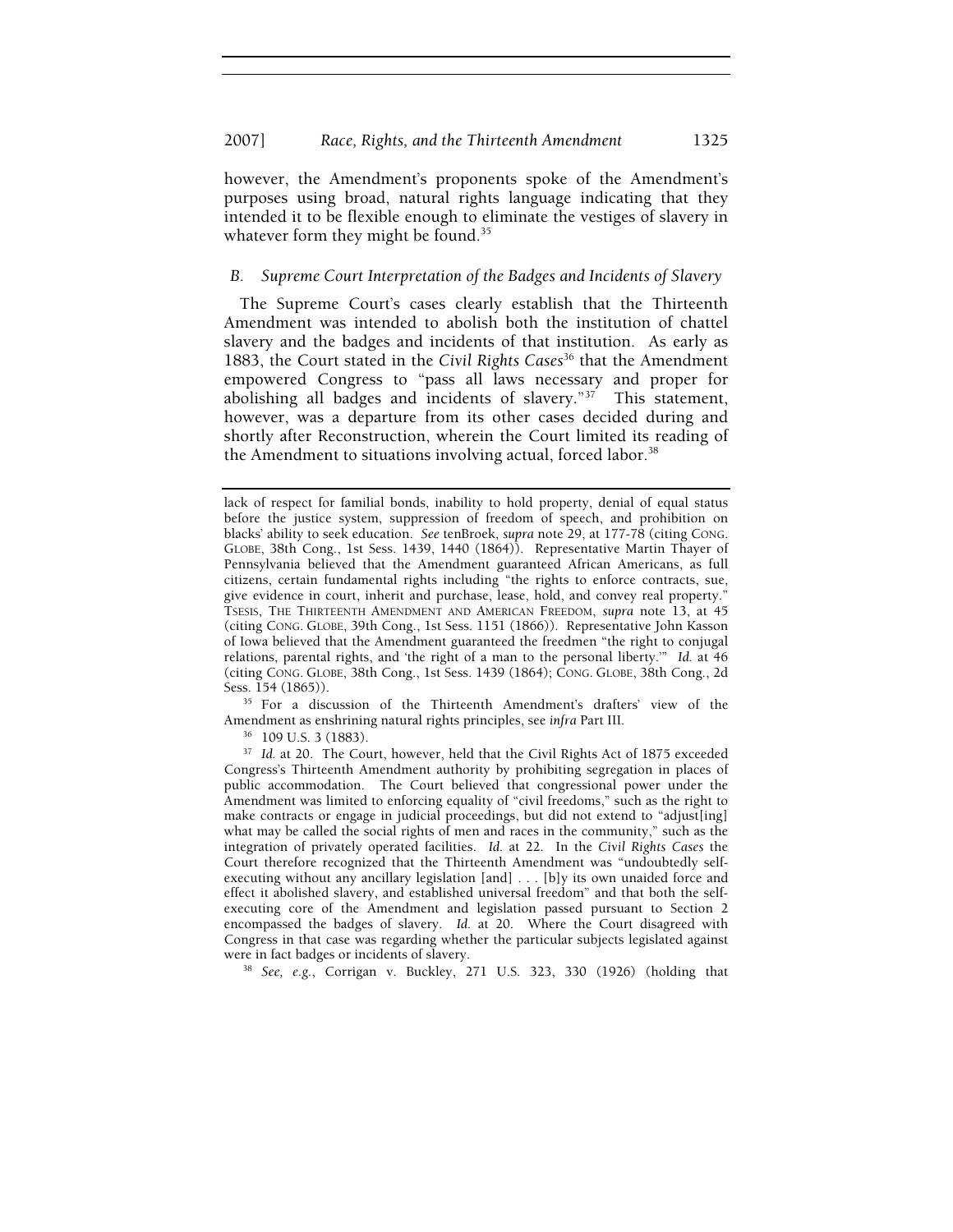The Supreme Court revived the badges of slavery interpretation of the Thirteenth Amendment in *Jones*. 39 In *Jones*, the plaintiffs, an interracial couple, alleged that the defendant's refusal to sell property to them because the husband was African American violated 42 U.S.C. § 1982, which prohibits racial discrimination in the sale or rental of property.40 The question presented in *Jones* was whether, as a matter of statutory construction, § 1982 reached purely private discrimination and, if so, whether § 1982 was a constitutional exercise of congressional power. After concluding that § 1982 does apply to purely private discrimination, $41$  the Court further held that the Thirteenth Amendment provided Congress with the power to enact such a statute because it gave Congress the authority "to pass all laws necessary and proper for abolishing all badges and incidents of slavery in the United States,"42 regardless of whether they are imposed by state action or private conduct. The Court reasoned that private refusal to sell property to African Americans because of their race was a badge or incident of slavery.

Just as the Black Codes, enacted after the Civil War to restrict the free exercise of [the freedmen's] rights, were substitutes for the slave system, so the exclusion of Negroes from white communities became a substitute for the Black Codes. And when racial discrimination herds men into ghettos and makes

Thirteenth Amendment did not provide jurisdiction to hear challenge to enforcement of racially restrictive covenant, because Amendment only reaches "condition[s] of enforced compulsory service of one to another [and] does not in other matters protect the individual rights of persons of the negro race"); Hodges v. United States, 203 U.S. 1, 17 (1906) (holding that Amendment empowered Congress to outlaw only those private acts that amounted to actual physical enslavement, meaning "the state of entire subjection of one person to the will of another"); Plessy v. Ferguson, 163 U.S. 537, 542 (1896) (stating, in deciding that Thirteenth Amendment did not invalidate "separate but equal" doctrine, that "[s]lavery implies involuntary servitude — a state of bondage; the ownership of mankind as chattel, or at least the control of the labor and services of one man for the benefit of another"); United States v. Harris, 106 U.S. 629, 641 (1883) (holding that federal statute criminalizing conspiracies to interfere with federal civil rights "clearly cannot be authorized by the [Thirteenth] amendment which simply prohibits slavery and involuntary servitude"). 39 Jones v. Alfred H. Mayer Co, 392 U.S. 409 (1968).

<sup>40</sup> Section 1982, originally enacted as part of the Civil Rights Act of 1866, provides: "All citizens of the United States shall have the same right, in every State and Territory, as is enjoyed by white citizens thereof to inherit, purchase, lease, sell, hold, and convey real and personal property." 42 U.S.C. § 1982 (2006). 41 *Jones*, 392 U.S. at 421-22. 42 *Id.* at 439 (internal quotation marks omitted).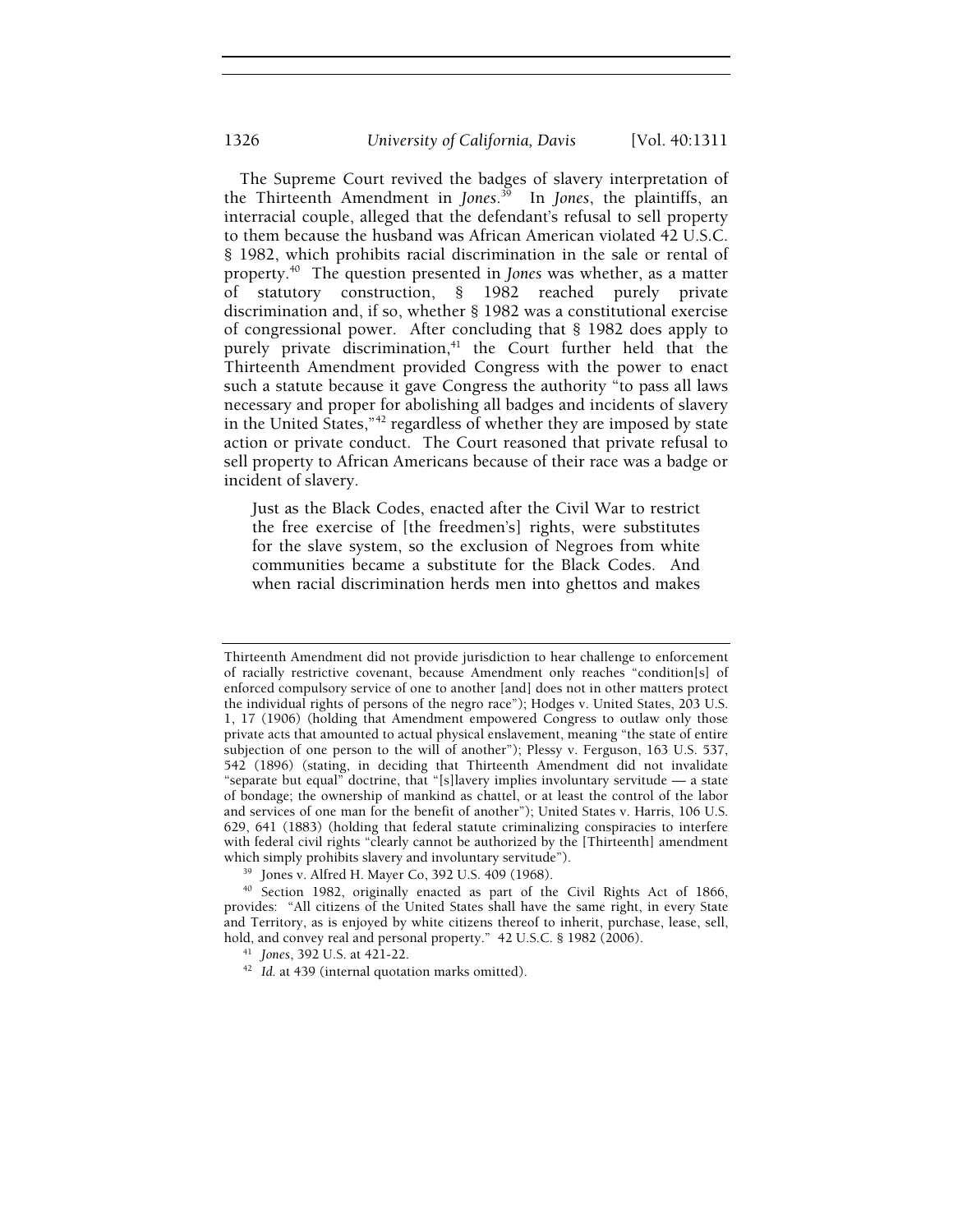their ability to buy property turn on the color of their skin, then it too is a relic of slavery. $43$ 

The Court therefore concluded that § 1982's application to private conduct imposing a badge or incident of slavery was well within Congress's Thirteenth Amendment power.

The Court has shown no signs of returning to a strict textualist interpretation of the Thirteenth Amendment in its post-*Jones* cases. It has also been unwilling, however, to extend *Jones* as far as its logic and the Amendment's history would permit. The Court has never reached the question of whether the Amendment itself reaches the badges and incidents of slavery absent congressional legislation, but has implied that prohibition of the badges of slavery is delegated solely to Congress. For example, in *Palmer v. Thompson*, the plaintiffs challenged a city's decision to close all public swimming pools rather than integrate them.<sup>44</sup> Plaintiffs alleged that the city's action violated, inter alia, the Thirteenth Amendment's prohibition of the badges and incidents of slavery because it amounted to an official expression that blacks were "so inferior that they [were] unfit to share with whites this particular type of public facility."45 The Court rejected plaintiffs' Thirteenth Amendment claim because it believed that their claim "would severely stretch [the Amendment's] short simple words and do violence to its history."46 Moreover, the Court indicated its skepticism that the courts were the proper venue to seek redress for the badges and incidents of slavery:

<sup>43</sup> *Id.* at 441-43. 44 403 U.S. 217 (1971).

<sup>45</sup> *Id.* at 266 (White, J., dissenting). An illuminating aspect of *Palmer* is the fact that swimming pools were the only public facility that the city chose to close rather than desegregate. *Id.* at 219 (noting that city, in response to federal court order to desegregate public facilities, did desegregate its parks, auditoriums, zoo, and golf courses). The city and its white residents clearly believed that there was something different about mingling with blacks in this circumstance. It seems quite likely that ideas about "cleanliness" as well as the stereotype of African Americans as hypersexualized predators influenced the city's absolute refusal to integrate this one type of public facility. *See, e.g.*, GEORGE M. FREDRICKSON, THE BLACK IMAGE IN THE WHITE MIND: THE DEBATE ON AFRO-AMERICAN CHARACTER AND DESTINY, 1817-1914, at 252 (1987) (discussing this stereotype); A. LEON HIGGINBOTHAM, JR., IN THE MATTER OF COLOR: RACE AND THE AMERICAN LEGAL PROCESS: THE COLONIAL PERIOD 41-47 (1978) (same); Martha A. Myers, *The New South's "New" Black Criminal: Rape and Punishment in Georgia, 1870-1940*, *in* ETHNICITY, RACE, AND CRIME: PERSPECTIVES ACROSS TIME AND PLACE 145, 146 (Darnell F. Hawkins ed., 1995) (same). 46 *Palmer*, 403 U.S. at 226.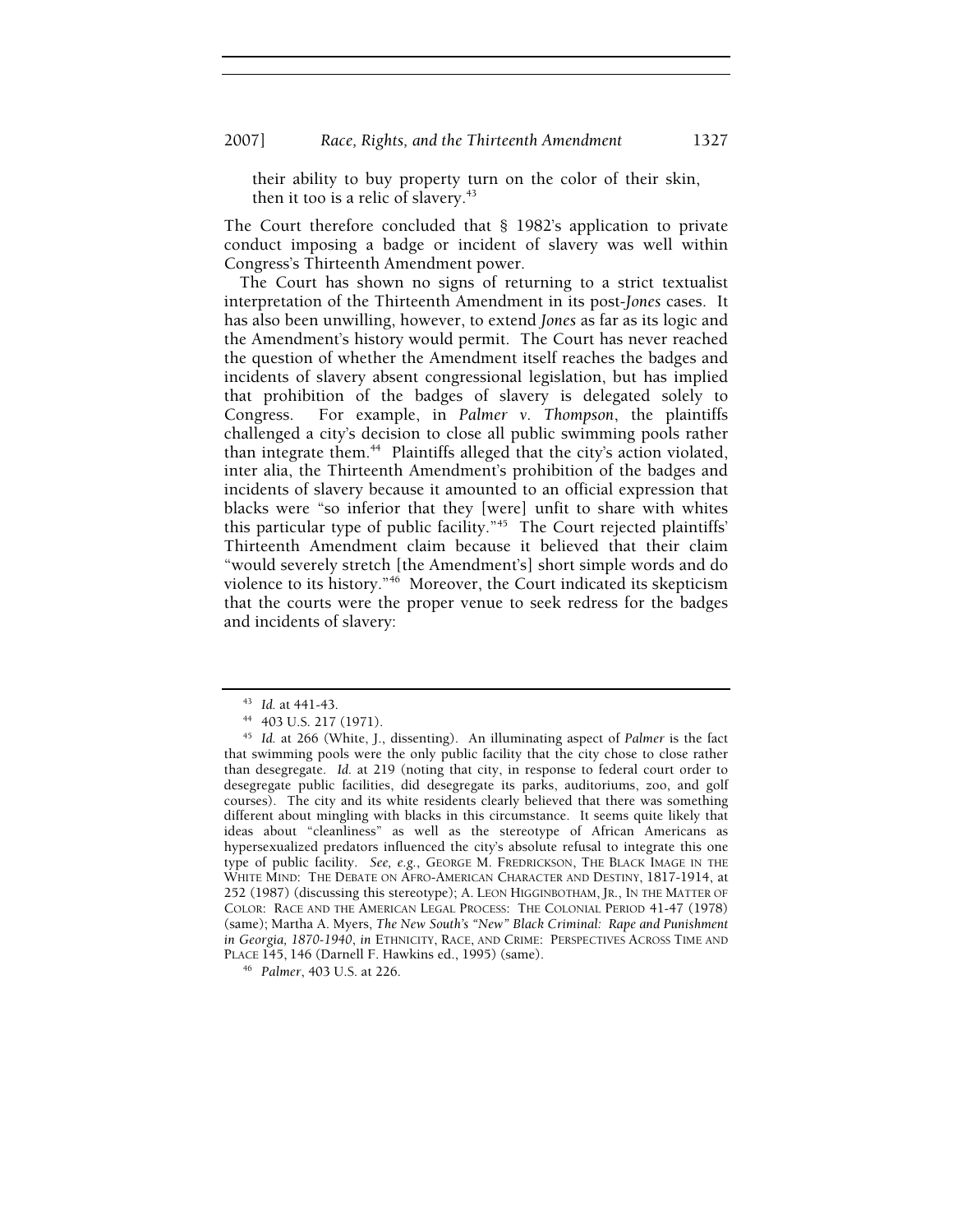[A]lthough the Thirteenth Amendment is a skimpy collection of words to allow this Court to legislate new laws to control the operation of swimming pools throughout the length and breadth of this Nation, the Amendment does contain other words that we held in [*Jones*] could empower *Congress* to outlaw "badges of slavery." The last sentence of the Amendment reads: "Congress shall have the power to enforce this article by appropriate legislation." But Congress has passed no law under this power to regulate a city's opening or closing of swimming pools or other recreational facilities.<sup>47</sup>

The Court thereby indicated its retreat from the broad view of the Amendment's potential that it had articulated in *Jones*. 48

The Supreme Court's jurisprudence has also made clear that the Thirteenth Amendment differs from and is broader than the Fourteenth Amendment's Equal Protection Clause in two important respects. First, although the Court has long held that the Equal Protection Clause only applies where state action exists, $49$  the Court has also held that the Thirteenth Amendment contains no such limitation and applies to purely private conduct imposing either slavery or a badge or incident of slavery.<sup>50</sup> Second, while the Equal Protection Clause is limited to instances of intentional or purposeful discrimination, the Court has not so limited the Thirteenth Amendment.<sup>51</sup> Thus, applying the Thirteenth Amendment to unintentional or "disparate impact" discrimination remains possible. $52$ 

United States.").<br><sup>51</sup> *See, e.g.*, Washington v. Davis, 426 U.S. 229 (1976) (holding that Equal Protection Clause is only violated by intentional discrimination).

<sup>52</sup> See General Bldg. Contractors Ass'n v. Pennsylvania, 458 U.S. 375, 390 n.17 (1982) (holding that 42 U.S.C. § 1981 only applies to intentional discrimination, but leaving open question of whether "the Thirteenth Amendment itself reaches practices

<sup>47</sup> *Id.* at 226-27 (emphasis added). 48 *See also* City of Memphis v. Greene, 451 U.S. 100, 128 (1981) (holding, in rejecting Thirteenth Amendment challenge to city's decision to close street running through all-white area, which effectively segregated it from adjacent black area, that neither practical nor symbolic significance of closing could "be equated to an actual restraint on the liberty of black citizens that is in any sense comparable to the odious practice the Thirteenth Amendment was designed to eradicate").

<sup>49</sup> *See, e.g.*, The Civil Rights Cases, 109 U.S. 3 (1883). 50 *See, e.g.*, Jones v. Alfred H. Mayer Co., 392 U.S. 409, 421-22 (1968) (affirming constitutionality of 42 U.S.C. § 1982, which "encompass[es] every racially motivated refusal to sell or rent and [is not] confined to officially sanctioned segregation in housing"); *The Civil Rights Cases*, 109 U.S. at 20 ("[T]he [Thirteenth] amendment is not a mere prohibition of State laws establishing or upholding slavery, but an absolute declaration that slavery or involuntary servitude shall not exist in any part of the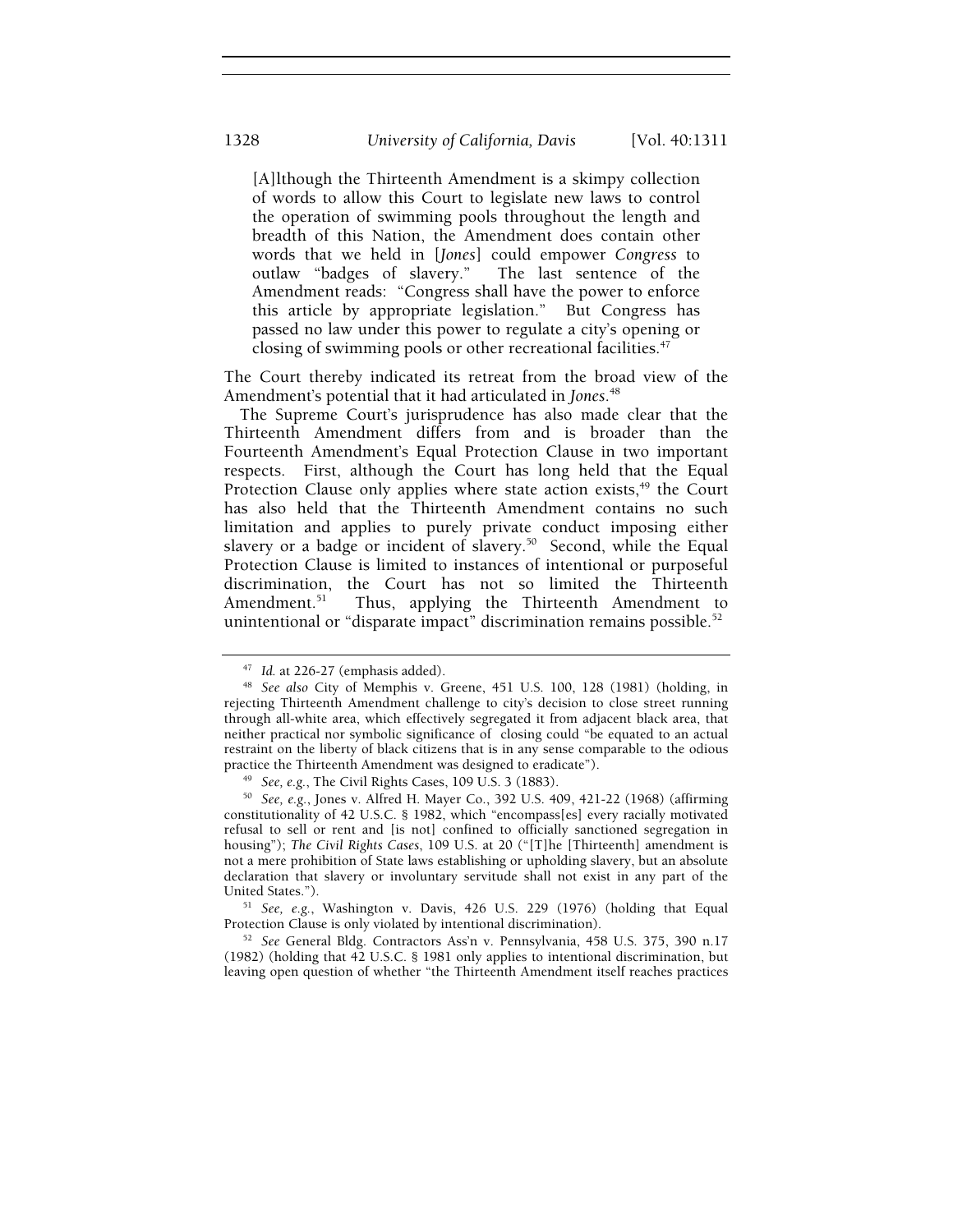Several fundamental principles can be gleaned from the Amendment's legislative history and the Supreme Court's jurisprudence beyond the basic principle that the Amendment ended chattel slavery. First, the Amendment's Enforcement Clause empowers Congress to adopt legislation aimed at preventing or remedying conditions that it rationally determines are badges or incidents of slavery.<sup>53</sup> As a correlative to this power, the federal government can trump whatever "states' rights" might otherwise exist with regard to civil rights matters.<sup>54</sup> Second, the badges and incidents of slavery against which Congress can legislate include at a minimum those "inseparable incidents"55 of slavery imposed upon African Americans during slavery, such as abridgement or denial of freedom of movement, the ability to own or dispose of property, the right to make and enforce contracts, and of other civil rights afforded to white citizens.56 Third, in contrast to the Equal Protection Clause, the Court has clearly held that the Thirteenth Amendment applies to private conduct; the Court has left open the possibility that the Thirteenth Amendment applies not only to purposeful discrimination but also to systemic or "disparate impact" discrimination.<sup>57</sup> Finally, the Court's post-*Jones* cases have shown skepticism regarding whether the Thirteenth Amendment itself, in the absence of congressional legislation enacted pursuant to the Amendment's Enforcement Clause, reaches the badges and incidents of slavery.58

with a disproportionate effect as well as those motivated by a discriminatory purpose"); *Greene*, 451 U.S. at 128-29 ("To decide the narrow constitutional question presented by this record we need not speculate about the sort of impact on a racial group that might be prohibited by [the Thirteenth Amendment] itself. We merely hold that the impact [in this case] . . . does not reflect a violation of the Thirteenth Amendment."). 53 *See Jones*, 329 U.S. at 440. 54 *See supra* notes 31-32 and accompanying text.

<sup>55</sup> Hodges v. United States, 203 U.S. 1, 31 (1906) (Harlan, J., dissenting) ("Compulsory service of the slave for the benefit of the master, restraint of his movements except by the master's will, disability to hold property, to make contracts, to have a standing in court, to be a witness against a white person, and such like

burdens and incapacities, were the inseparable incidents of the institution."). 56 *See Jones*, 392 U.S. at 432 (citing CONG. GLOBE, 39th Cong., 1st Sess. 475 (1866)

<sup>&</sup>lt;sup>57</sup> See supra note 52 and accompanying text.<br><sup>58</sup> See, e.g., Memphis v. Greene, 451 U.S. 100 (1981); Palmer v. Thompson, 403 U.S. 217 (1971).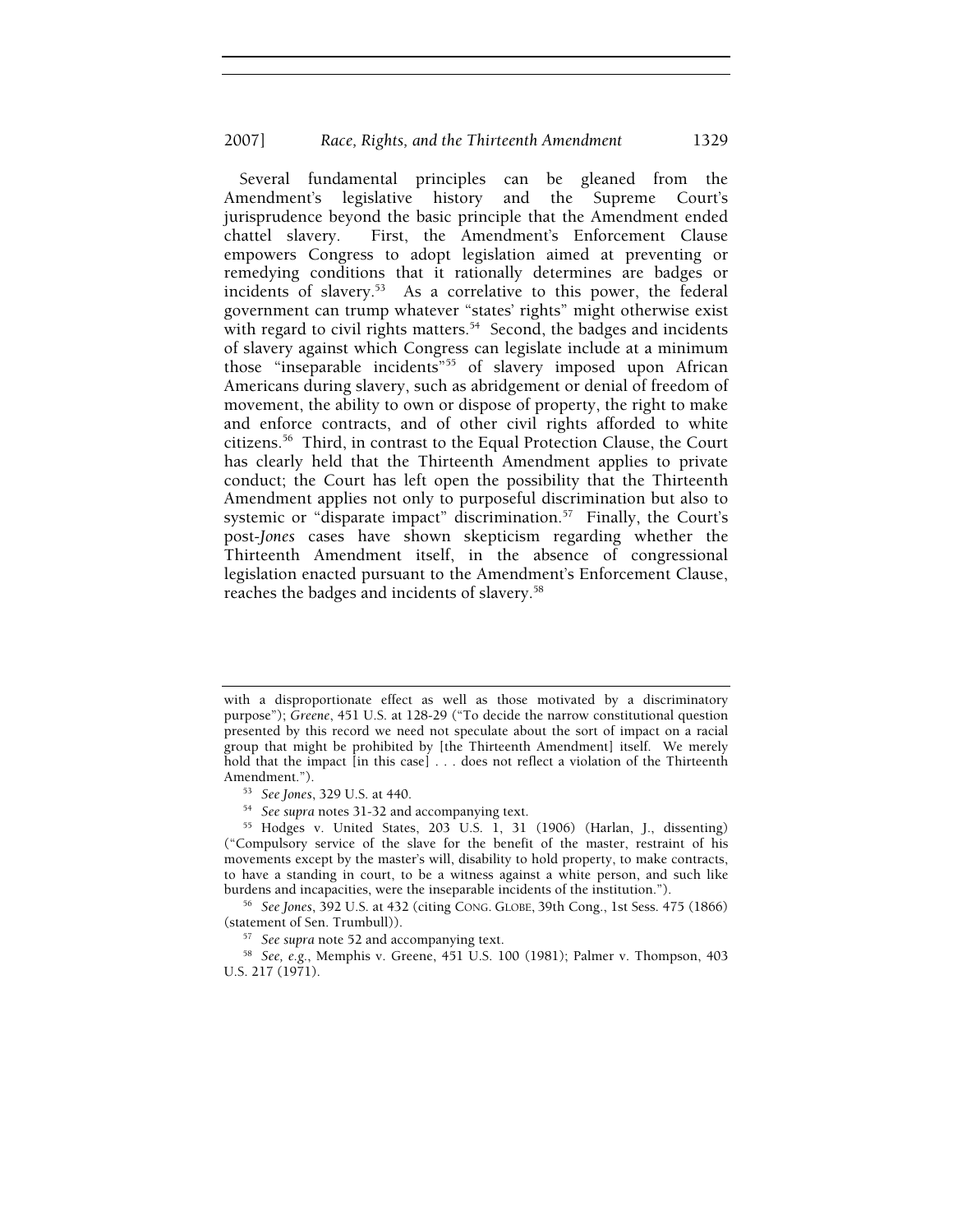## II. GUIDING INTERPRETIVE PRINCIPLES: THE THIRTEENTH AMENDMENT'S FRAMERS' VISION AND PHILOSOPHY

A common argument in our contemporary constitutional discourse is that "originalism"59 is the province of conservatives who seek only to faithfully interpret the Constitution according to neutral principles,<sup>60</sup> while "living constitutionalism"<sup>61</sup> is the province of liberals intent on detaching the Constitution from its original meaning in the interest of unprincipled social engineering. $62$  It is often asserted

<sup>61</sup> William J. Brennan Jr., *The Constitution of the United States: Contemporary Ratification*, 27 S. Tex. L. Rev. 433, 437-38 (1986).

<sup>62</sup> "Today, originalism, as a theory of constitutional interpretation, is generally

<sup>&</sup>lt;sup>59</sup> In its simplest sense, the idea of originalism has been expressed as follows: "The Constitution is a written instrument. As such, its meaning does not alter. That which it meant when adopted it means now." Paul Brest, *The Misconceived Quest for the Original Understanding*, 60 B.U. L. REV. 204, 208 n.21 (1980) (citing South Carolina v. United States, 199 U.S. 437, 448 (1895) (Brewer, J.)). One form of originalism is strict textualism, under which the objective is not necessarily to understand the subjective "intent" behind a text, but rather its "objective" linguistic meaning. Most "textualist originalists," however, are not "literalists," in the sense that they would be willing to go beyond the dictionary definition of words, particularly when dealing with constitutional provisions, in seeking the meaning of those words. Even Justice Scalia, who has great disdain for the use of legislative history as a tool of statutory interpretation, does not advocate literalism in constitutional interpretation. *See, e.g.*, Bank One Chicago v. Midwest Bank & Trust Co*.*, 516 U.S. 264, 279 (1996) (Scalia, J., concurring). Justice Scalia has written that:

In textual interpretation, context is everything, and the context of the Constitution tells us not to expect nit-picking detail, and to give words and phrases an expansive rather than narrow interpretation — though not an interpretation that the language will not bear. . . . I will consult the writings of some men who happened to be delegates to the Constitutional Convention . . . . I do so, however, not because they were Framers and therefore their intent is authoritative and must be the law; but rather because their writings, like those of other intelligent and informed people of the time, display how the text of the Constitution was originally understood.

Antonin Scalia, *Common-Law Courts in a Civil-Law System*, *in* A MATTER OF INTERPRETATION: FEDERAL COURTS AND THE LAW 3, 37-38 (Amy Gutmann ed., 1997). Thus, Justice Scalia, while still refusing to consider the subjective intent or nontextual purposes of the drafters of a constitutional provision, does consider their views in attempting to place a constitutional provision's text in context to divine the text's meaning. His approach seeks to find the meaning the text itself would have had at the time it was drafted, rather than the meaning that particular drafters of that text may have intended to give it.

<sup>60</sup> *See*, *e.g.*, Cass R. Sunstein, *Fighting for the Supreme Court: How Right-Wing Judges Are Transforming the Constitution*, HARPER'S MAG., Sept. 2005, at 36 (arguing that judicial conservatives who advocate originalism "insist[] that their approach is neutral while other approaches are simply a matter of 'politics'").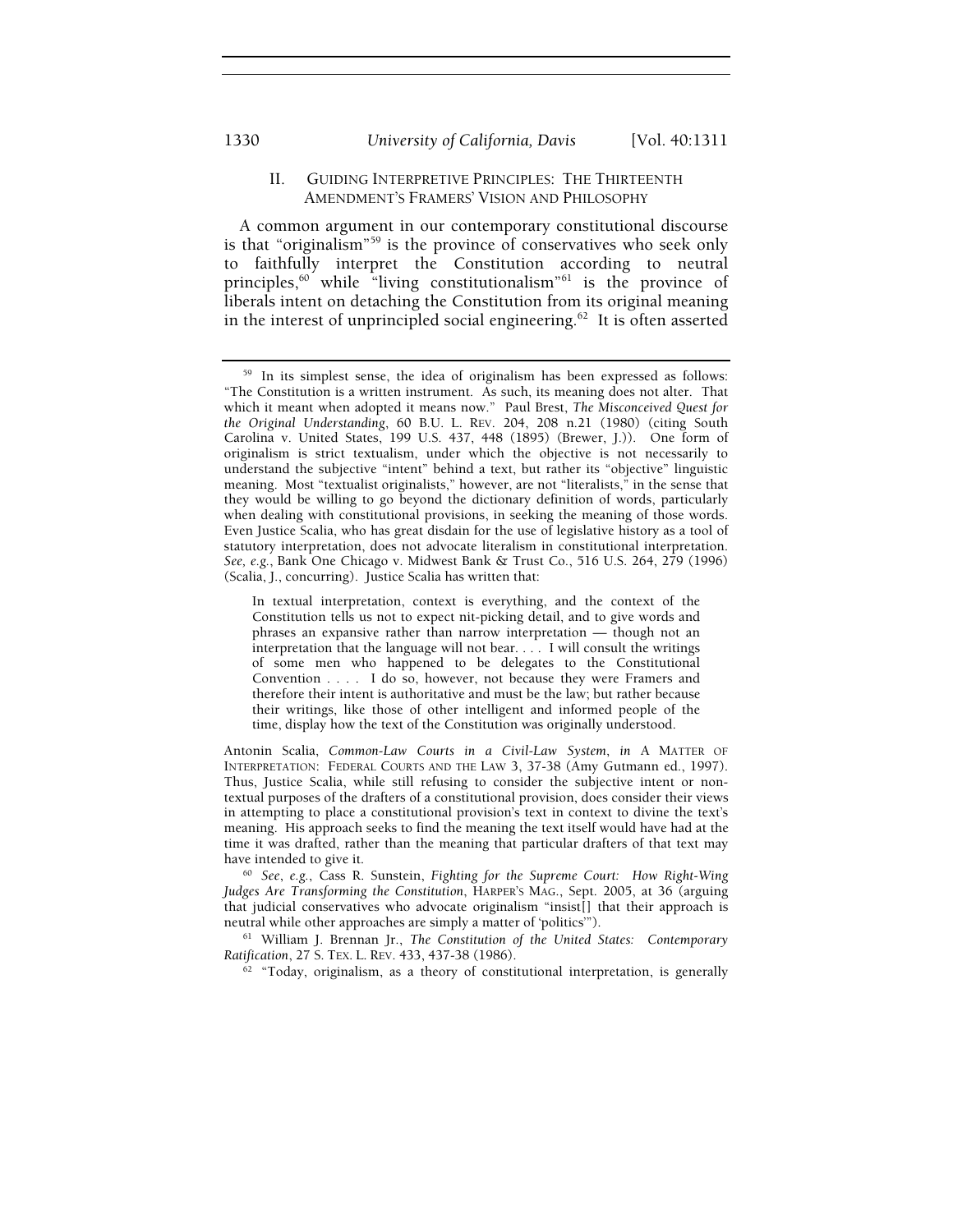that following the framers' "original intent" will tend to yield narrow interpretations of constitutional rights.<sup>63</sup>

Most originalists, however, are not literalists when it comes to constitutional interpretation. Rather, they will to some extent consult sources beyond the written text of a constitutional provision in attempting to discern that text's meaning, primarily, the intentions of the text's drafters.<sup>64</sup> With regard to the Thirteenth Amendment, an originalist should recognize that it must be interpreted as extending substantially beyond ending chattel slavery and involuntary labor.<sup>65</sup> Whatever the intent of the Constitution's original framers, the Reconstruction Republicans intended the Thirteenth Amendment to have an evolving and dynamic interpretation. To the Thirteenth Amendment's drafters, "[f]reedom was much more than the absence of slavery. It was, like slavery, an evolving, enlarging matrix of both

invoked by constitutional and political conservatives to limit the constitutional powers of the federal government, and to restrict the scope of constitutionally protected rights." Robert J. Kaczorowski, *The Supreme Court and Congress's Power to Enforce Constitutional Rights: An Overlooked Moral Anomaly*, 73 FORDHAM L. REV. 153, 176 n.89 (2004) (citing as examples United States v. Morrison, 529 U.S. 598 (2000); City of Boerne v. Flores, 521 U.S. 507 (1997); United States v. Lopez, 514 U.S. 549 (1995)); *see also* Lynette Clemetson, *Meese's Influence Looms in Today's Judicial Wars*, N.Y. TIMES, Aug. 17, 2005, at A1 (quoting Professor Laurence Tribe's view, regarding former U.S. Attorney General Edwin Meese's role in shaping contemporary debate regarding constitutional interpretation, that "Meese was successful in making it look like he and his disciples were carrying out the intentions of the great founders, where the liberals were making it up as they went along").

<sup>&</sup>lt;sup>63</sup> This is, of course, not always true. Justices Scalia and Thomas, for example, while generally considered conservative, have written or joined opinions asserting a robust interpretation of the Sixth Amendment right to jury trial based upon what they believe to be the original intent of that Amendment. *See, e.g.*, Blakely v. Washington, 542 U.S. 296 (2004); Ring v. Arizona, 536 U.S. 584 (2002); Apprendi v. New Jersey,

<sup>&</sup>lt;sup>64</sup> See Ruth Colker, *The Supreme Court's Historical Errors in City of Boerne v.* Flores, 43 B.C. L. REV. 783, 787 (2002) ("Although the conservatives on the Rehnquist Court, led by Justice Scalia, have disavowed the use of legislative history to interpret ambiguous statutes, no member of the Court has disavowed the importance of history in assessing the meaning of the Constitution.").<br><sup>65</sup> Of course, it is true that at this point "most committed originalists remain

persuaded by the traditional account" of the Thirteenth Amendment, under which the Amendment itself is limited to "condition[s] of enforced compulsory service." Stephen A. Siegel, *The Federal Government's Power to Enact Color-Conscious Laws: An Originalist Inquiry*, 92 NW. U. L. REV. 477, 569, 568 (1998) (internal quotation marks omitted). Originalism, however, exists on a spectrum and any form of originalism that takes account of the Amendment's framers' expressed intentions or the surrounding historical context should recognize that the badges and incidents of slavery interpretation of the Amendment is supported by this evidence.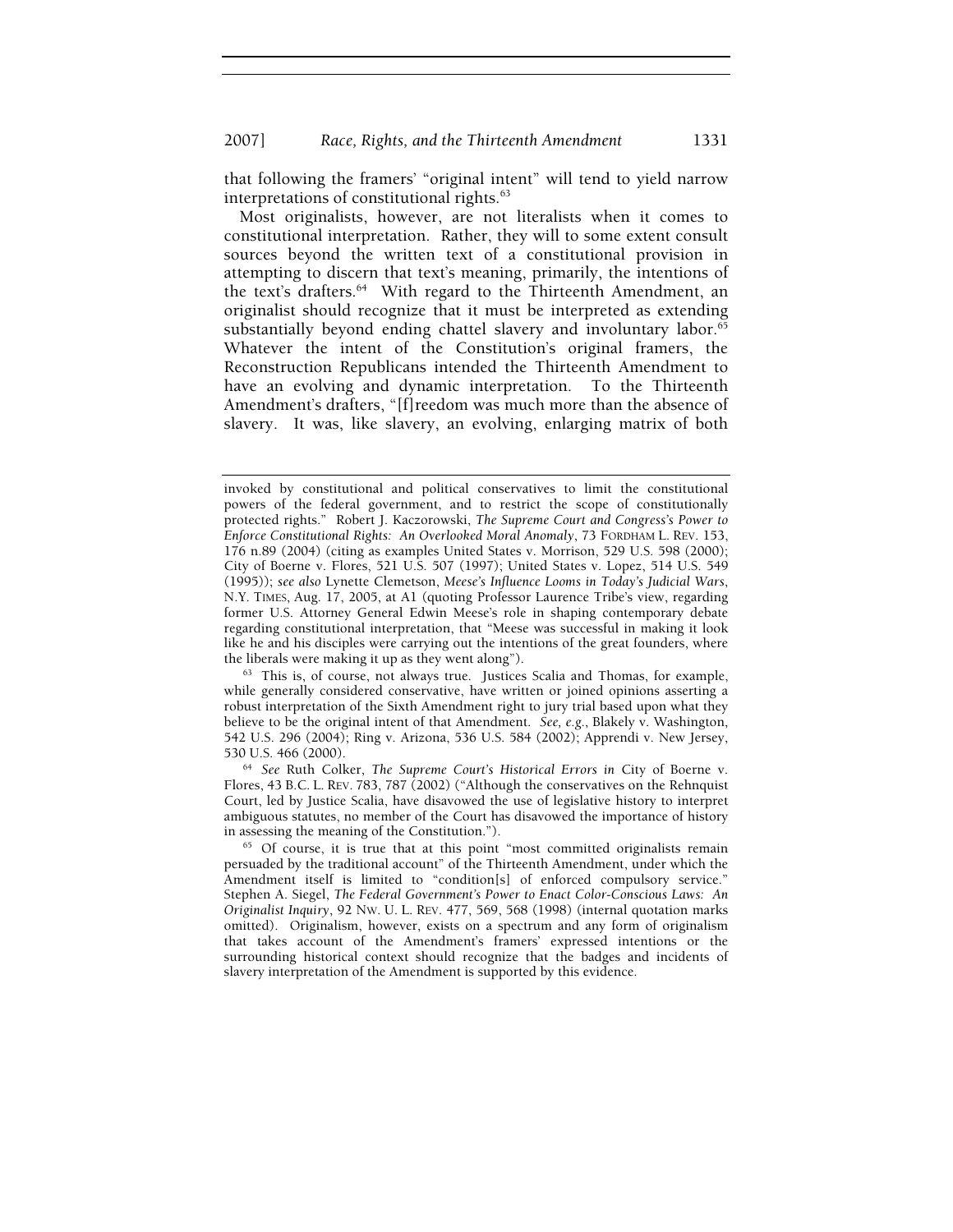formal and customary relationships rather than a static catalog."<sup>66</sup> In short, the Amendment's framers wished not only to end slavery itself but also "to act so as to obliterate the last vestiges of slavery in America."67 Thus, while I do not believe that defining the badges of slavery need be solely or even principally an originalist project, truly examining the Amendment's drafters' original intent supports a robust interpretation of its intended scope.<sup>68</sup>

The Reconstruction Amendments' primary architects were strongly influenced by abolitionist philosophy on the nature of a just society. $69$ Accordingly, consideration of abolitionist ideology is important in constructing a Thirteenth Amendment jurisprudence that is both faithful to the Amendment's drafters' intent and stands as a vibrant legal basis for federal protection and promotion of substantive equality.70 Abolitionists believed that the social contract obligated the

<sup>66</sup> HAROLD M. HYMAN & WILLIAM M. WIECEK, EQUAL JUSTICE UNDER LAW: CONSTITUTIONAL DEVELOPMENT 1835-1875, at 391-92 (1982) (describing influence of abolitionist and natural rights philosophies on Thirteenth Amendment's drafters). 67 Tedhams, *supra* note 13, at 137 (citing CONG. GLOBE, 38th Cong., 1st Sess. 1324

<sup>(1864) (</sup>statement of Sen. Wilson of Massachusetts)). 68 There are also pragmatic concerns that counsel in favor of an inquiry into the

original intent (broadly defined) of the Amendment's drafters, at least as the starting point for interpretation. As Senator Trumbull noted during the debates over the Civil Rights Act of 1866, "There is very little importance in the general declaration of abstract . . . principles unless they can be carried into effect." Kaczorowski, *supra* note 31, at 896 (quoting CONG. GLOBE, 39th Cong., 1st Sess. 474 (1866)). As a practical matter, it must be recognized that avowedly non-originalist constitutional interpretation is unlikely to gain credence in the current jurisprudential climate. *See, e.g.*, Morris B. Hoffman, Op-Ed, *Ruling from the Head, Not the Heart*, N.Y. TIMES, Oct. 21, 2005, at A25 (stating, in discussing nomination of Harriet Miers to Supreme Court, that "[w]e need more judges, at all levels, who are not frustrated policymakers, who won't strain to find ambiguity in unambiguous words because they want to 'do good'").

<sup>&</sup>lt;sup>69</sup> See TSESIS, THE THIRTEENTH AMENDMENT AND AMERICAN FREEDOM, *supra* note 13, at 101 ("Radical Republicans established the Thirteenth Amendment on the natural rights principles that had guided the abolition movement from its founding in 1833."); Rhonda V. Magee Andrews, *The Third Reconstruction: An Alternative to Race Consciousness and Colorblindness in Post-Slavery America*, 54 ALA. L. REV. 483, 491-92 (2003) ("The radical abolitionists' ideology, which gave birth to the idea of reinterpreting the Constitution as a means of transforming America from a slaveholding nation to a humanity-upholding nation for the betterment of all, stands as the most authoritative point of reference in evaluating the civil rights law that has subsequently developed."); *see also* tenBroek, *supra* note 29, at 202 (arguing that history and context of Reconstruction Amendments requires that their meaning be discerned in relation to "the comprehensive goals of the abolitionist crusade"). 70 I realize the dangers of reading too much into abolitionist philosophy, because

<sup>&</sup>quot;factions that ranged from radically progressive to conservative characterized the abolitionist movement, and even the most progressive among them would be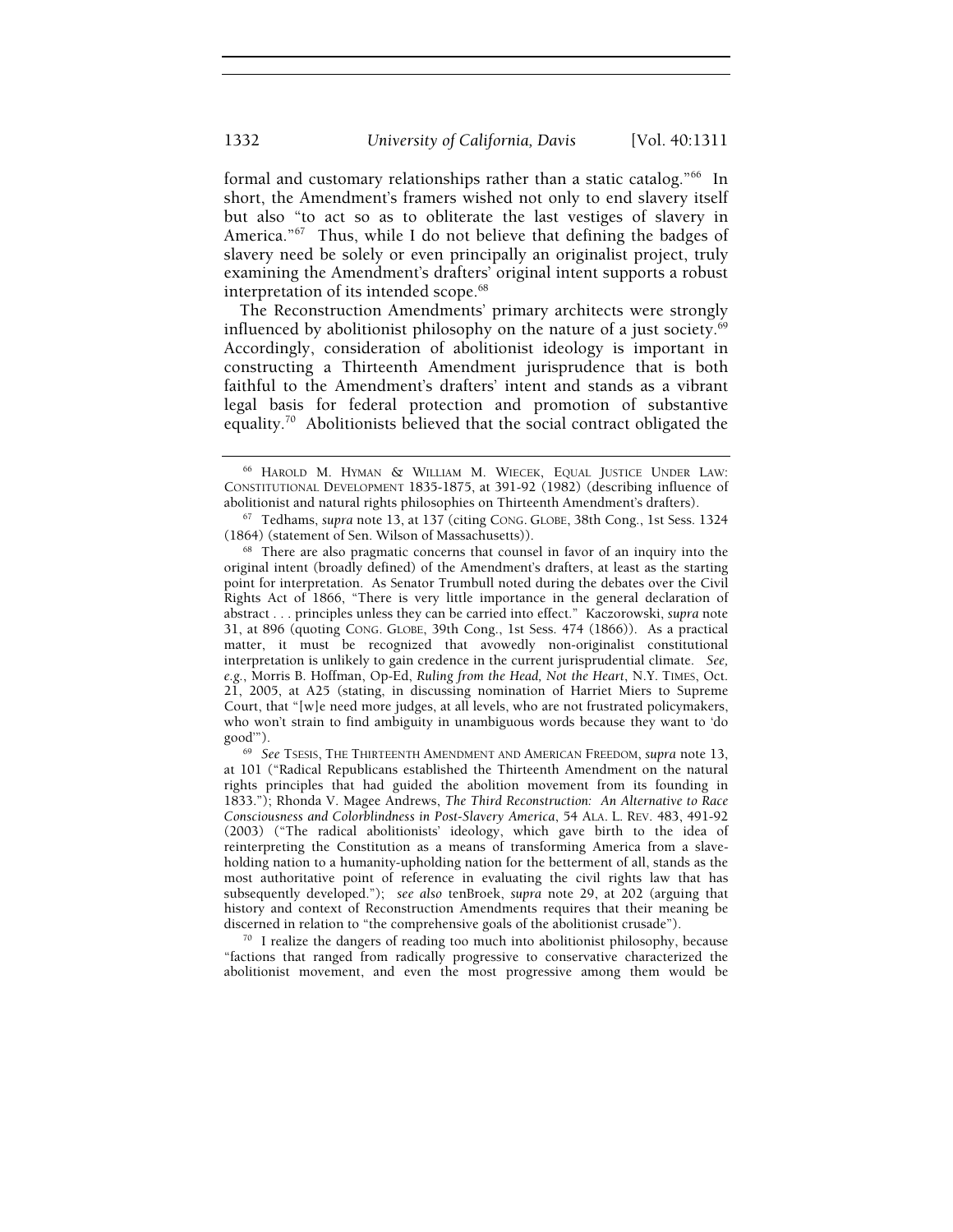federal government to "make just" the conditions of all persons within the reach of its power.<sup>71</sup> Thus, under abolitionist philosophy, not only was the federal government required to refrain from action that denied the humanity of those subject to its jurisdiction, it was also required to take positive action to prevent the states and private persons from doing the same.<sup>72</sup> Further, the idea of permanent castes of persons who were "denied the basic rights, privileges, and protections characteristic of membership in a civilized society" was abhorrent to abolitionists.73

The Thirteenth Amendment debates reflect this expansive view of liberty derived from abolitionist thought. The Civil War Republican ideology was one of "natural rights, individual liberty, and equal opportunity."74 Senator Lyman Trumbull of Illinois, while recognizing that "[i]t is difficult, perhaps, to define accurately what slavery is and what liberty is,"<sup>75</sup> argued that the Thirteenth Amendment would enforce civil liberty: that is, "natural liberty, so far restrained by human laws and no further, as is necessary and expedient for the general advantage of the public."76 Examination of the legislative history of the Civil Rights Act of  $1866$ ,<sup>77</sup> which was based upon the

<sup>71</sup> *See* Andrews, *supra* note 69, at 493. 72 *See* tenBroek, *supra* note 29, at 199 (arguing that Amendment's framers intended it to ensure freedmen "full enjoyment" of rights of freedom, which depended upon "(1) the absence of discriminatory state legislative or other official action and (2) the presence of adequate affirmative protection to prevent or cope with individual invasions"). 73 Andrews, *supra* note 69, at 494.

<sup>74</sup> Kaczorowski, *supra* note 31, at 879.<br><sup>75</sup> CONG. GLOBE, 39th Cong., 1st Sess. 474 (1866), *reprinted in* THE RECONSTRUCTION AMENDMENTS' DEBATES, *supra* note 1, at 121.

<sup>76</sup> Id. (quoting Blackstone).<br><sup>77</sup> Some may question the probative value of legislators' statements made subsequent to adoption of the Thirteenth Amendment. *See, e.g.*, Colker, *supra* note

considered anachronistic conservatives today." Andrews, *supra* note 69, at 493 n.26. For example, Senator Trumbull stated that he did not believe the Thirteenth Amendment required extending the right to vote to the freedmen: "I have never thought suffrage any more necessary to the liberty of a freedman than of a non-voting white, whether child or female." CONG. GLOBE, 39th Cong., 1st Sess. 1761 (1866), *reprinted in* THE RECONSTRUCTION AMENDMENTS' DEBATES, *supra* note 1, at 200.Senator Trumbull went on to argue, however, that the freedman was entitled to the liberty promised by the Thirteenth Amendment and was therefore entitled to "whatever is necessary to secure it to him . . . be it the ballot or the bayonet." *Id.* Thus, midnineteenth century, white abolitionists' views on the specifics of what constituted social justice were certainly narrower than what I would advocate is called for today. The abolitionists' broader purposes of reconceptualizing our Constitution to guarantee equality, however, must guide Thirteenth Amendment jurisprudence.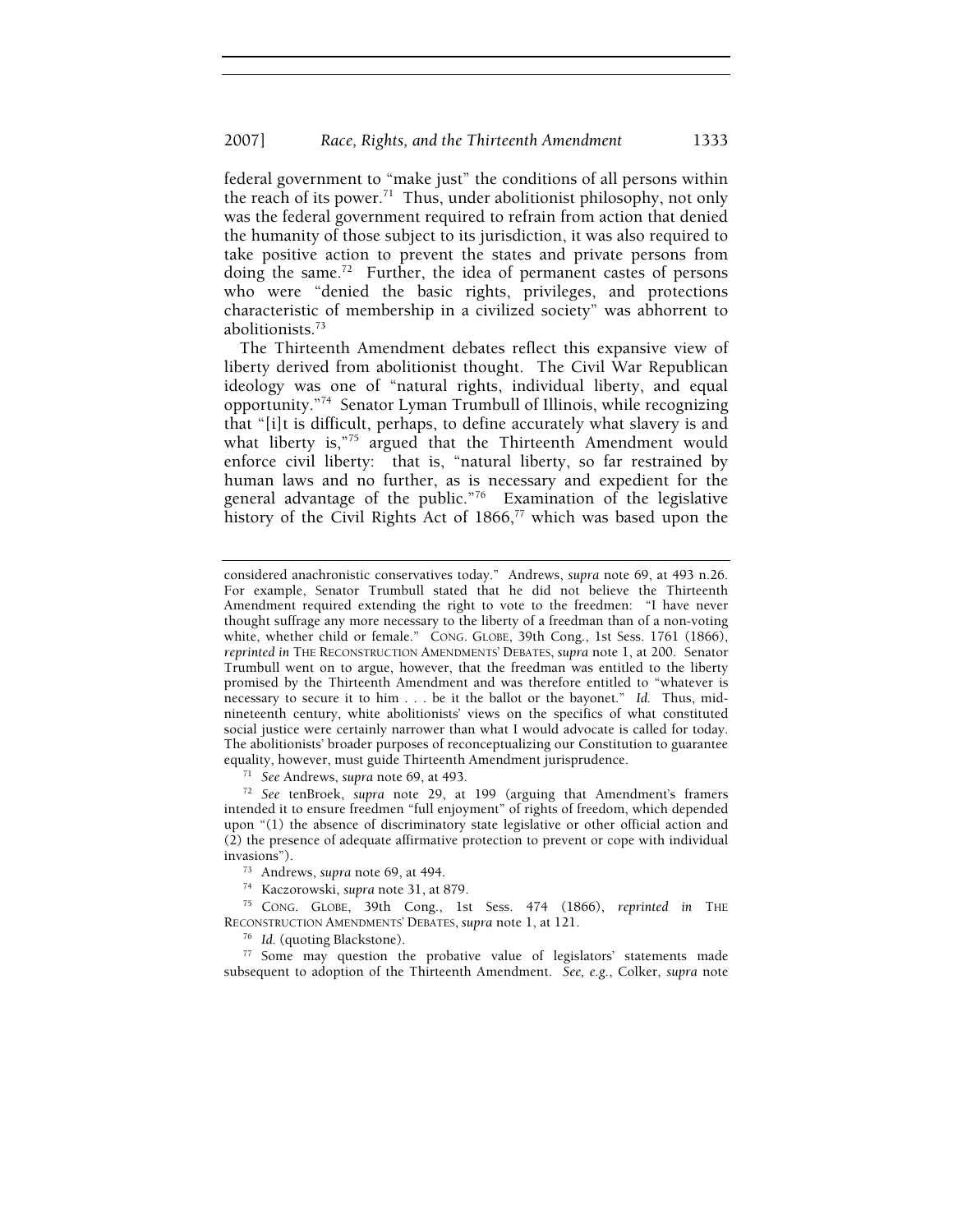Thirteenth Amendment, also reveals that Reconstruction Republicans recognized that both state action and private custom could create subjugation that, while not "mak[ing] a man an absolute slave" nonetheless "deprive[d] him of the rights of a freeman."78 For example, Representative Myers of Pennsylvania, arguing in favor of the Civil Rights Act of 1866, stated:

The great change of which I have spoken is that from slavery to freedom. Slavery gone, its laws, its prejudices, and consequences should be buried forever. We are legislating for

Did anybody ever suppose that [the Amendment] had any operation whatever upon the *status* of the free negro, a negro who was born free or who had been emancipated ten years before it was passed? Certainly not. Nobody ever dreamed of such a thing. Its operation was wholly confined to the slave; it made the slave free; it did not affect anybody else except the master by depriving him of his slave.

*Id.* Senator Cowan's statements, however, do not obviate the fact that taken as a whole, "[t]he debates over the Amendment's ratification reveal disagreement over the Amendment's *wisdom*, not over its *purpose* of doing far more than emancipation and of granting substantial affirmative rights." Azmy, *supra* note 19, at 1008 (emphasis added); *see also id.* at 1008-22 (exploring congressional debates in detail); Carter, *supra* note 13, at 47-53 (same); tenBroek, *supra* note 29, at 174-81 (same).

<sup>64,</sup> at 790 ("We should rarely look at statements made after the ratification of a Constitutional provision. The important temporal period is the moment (or the immediate moment before) the ratification of constitutional language."). However, the statements I cite from the debates over the Civil Rights Act of 1866 are directly relevant to Thirteenth Amendment interpretation. The Act was Congress's first major exercise of its Thirteenth Amendment power and, as such, the debates regarding the Act help illuminate legislators' views of the Amendment's scope. Because the statements in favor of and against the Act were made by many of the same legislators who had passed the Amendment one year earlier, their views regarding the Amendment's scope are particularly informative. In short, the debates regarding the Civil Rights Act of 1866 should be seen as a continuation and extension of the debates

<sup>&</sup>lt;sup>78</sup> CONG. GLOBE, 39th Cong., 1st Sess. 475 (1866), *reprinted in* THE RECONSTRUCTION AMENDMENTS' DEBATES, *supra* note 1, at 122 (statement of Sen. Trumbull); *see also id.* at 504, *reprinted in* THE RECONSTRUCTION AMENDMENTS' DEBATES, *supra* note 1, at 127 ("The once slave is no longer a slave; he has become, by means of emancipation, a free man. If such be the case, then in all common sense is he not entitled to those rights which we concede to a man who is free?") (statement of Sen. Howard of Michigan during debates over Civil Rights Act of 1866); Carter, *supra* note 13 at 47-52 (arguing that legislative history reveals clear intent that Amendment would do more than end chattel slavery). *But see* CONG. GLOBE, 39th Cong., 1st Sess. 1784 (1866), *reprinted in* THE RECONSTRUCTION AMENDMENTS' DEBATES, *supra* note 1, at 203 (arguing that Thirteenth Amendment did not authorize Civil Rights Act of 1866 because Amendment was intended "simply to abolish negro slavery") (statement of Sen. Cowan). Senator Cowan added: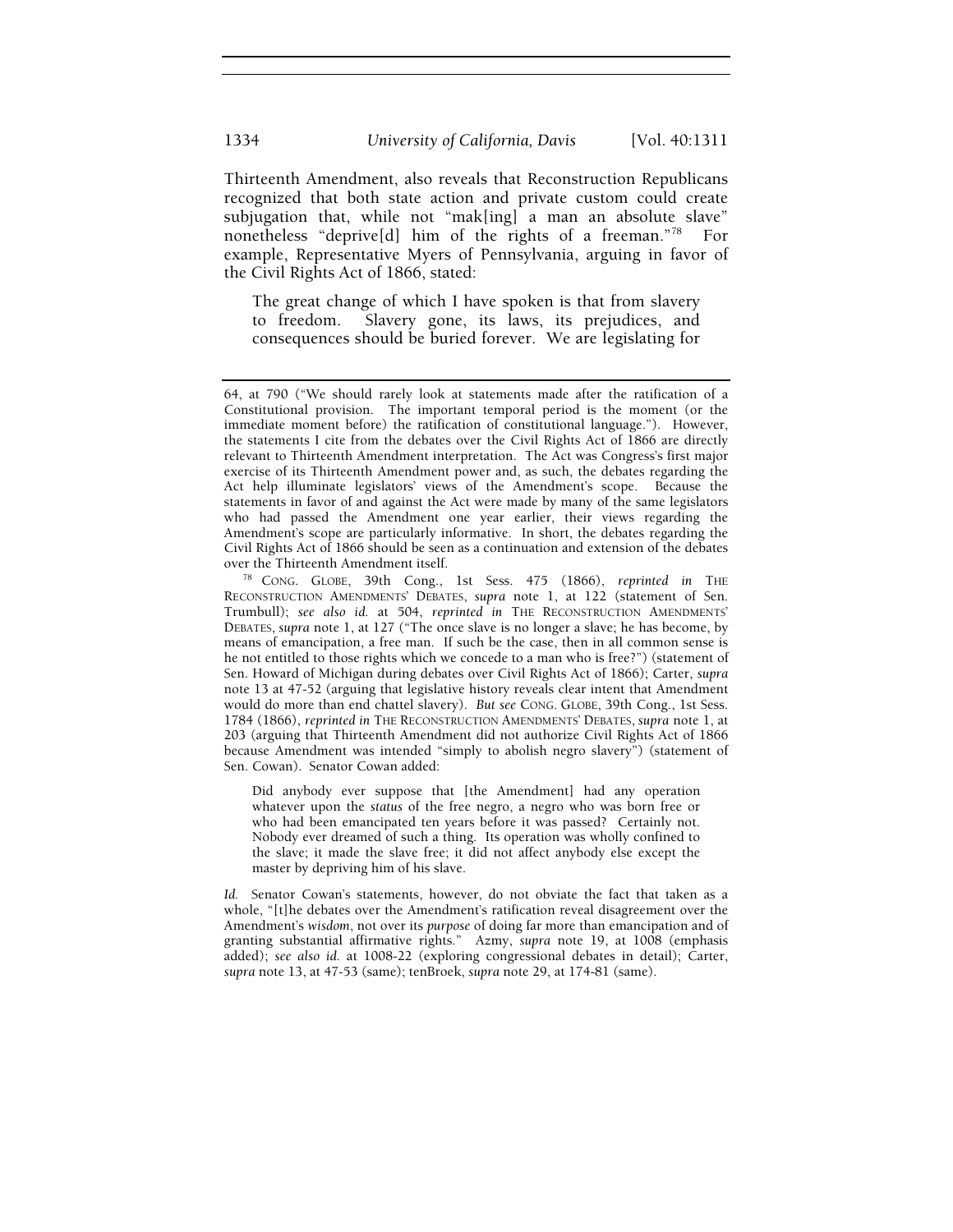## 2007] *Race, Rights, and the Thirteenth Amendment* 1335

mankind. If there be wrong, now is the time to right it; if there be defects, this is the forum in which to remedy them; if doubts remain, the present is the hour to solve them. The craven may shift the responsibility, but civilization will hold us accountable for the performance of our whole duty.<sup>79</sup>

Thus, an understanding of the abolitionist and natural rights roots of the Thirteenth Amendment's framers' political philosophy leaves little room for an interpretation of the Amendment as limited to literal enslavement.

## III. CURRENT APPROACHES TO DEFINING THE BADGES AND INCIDENTS OF SLAVERY

## *A. Thirteenth Amendment Literalism*

"Strict textualism,"80 or literalism, is the most accepted approach to Thirteenth Amendment interpretation.<sup>81</sup> Given that the Amendment textually prohibits only "slavery" and "involuntary servitude," a strict textualist interpretation would hold that the badges and incidents of slavery theory is unsound. Limiting the Thirteenth Amendment to its literal language arguably has the benefit of clarity, simplicity, and relative ease of application in comparison to the apparent indeterminacy of defining the badges or incidents of slavery.

Even the strict textualist approach, however, has proven more difficult to apply than it might seem. While it has always been clear that the Amendment outlaws chattel slavery or classical peonage, courts and scholars have struggled with what other forms of physical domination or economic exploitation should be seen as modern

<sup>79</sup> CONG. GLOBE, 39th Cong., 1st Sess. 1621 (1866), *reprinted in* THE RECONSTRUCTION AMENDMENTS' DEBATES, *supra* note 1, at 193.<br><sup>80</sup> The strict textualist approach posits that a law should be interpreted in

accordance with "[t]he plain meaning . . . that it would have for a 'normal speaker of English' under the circumstances in which it is used." Brest, *supra* note 59, at 206. Under this approach, inquiries into legislative intent are limited to determining the meaning of the word used, not the broader purposes or "spirit" of the provision at issue. 81 The cases rejecting claims of discrimination that do not amount to literal

enslavement are too numerous to cite here. *See, e.g.*, James v. Family Mart, 496 F. Supp. 891, 894 (M.D. Ala. 1980) (rejecting plaintiff's claim for racial discrimination in employment, stating that "[p]laintiff's factual allegations do not involve a proper Thirteenth Amendment action [because they did not involve] involuntary servitude or compulsory labor").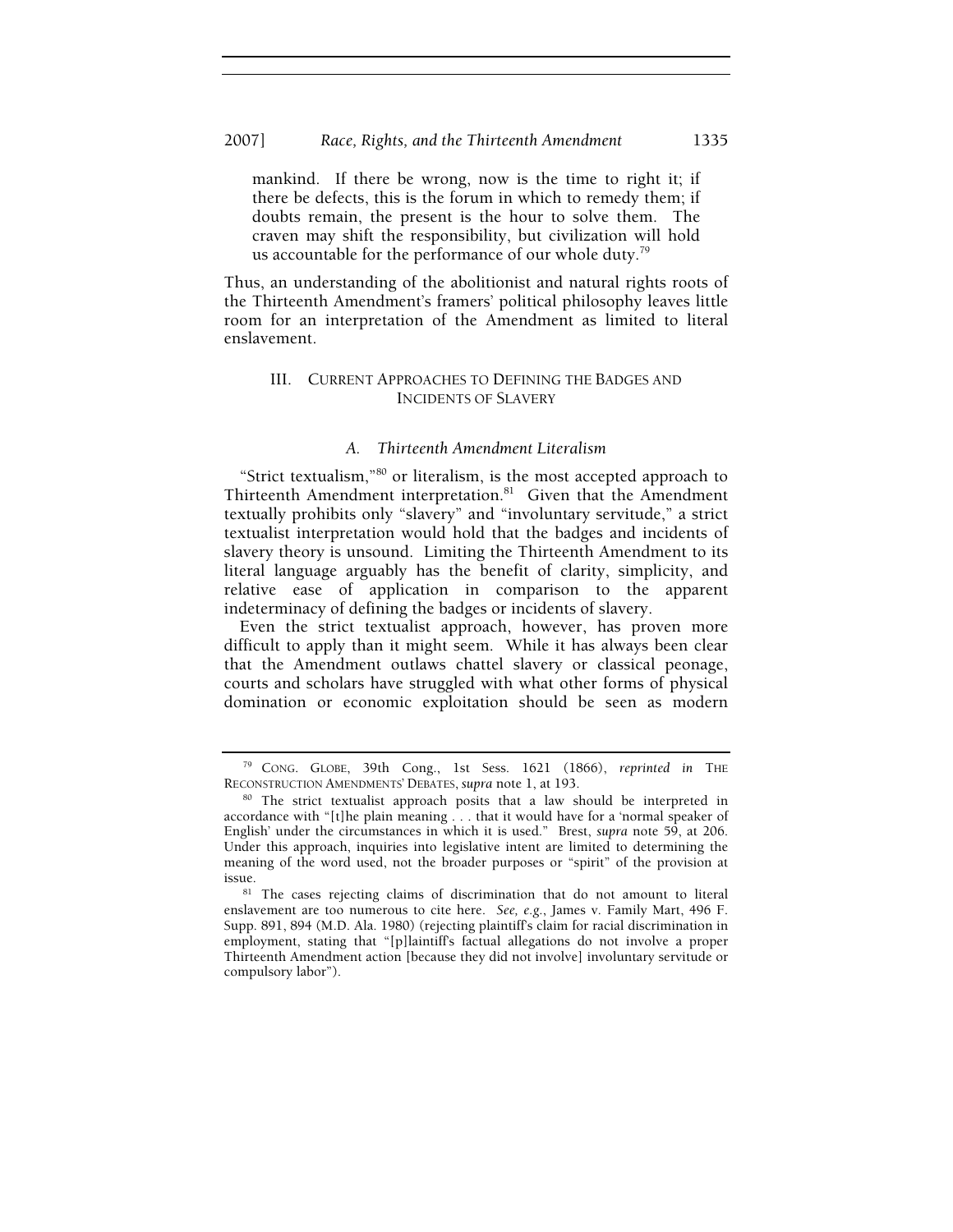equivalents of the "slavery or involuntary servitude" to which the Amendment explicitly speaks.<sup>82</sup> For example, in *United States v. Kozminski*, 83 farm owners who held two mentally retarded men to work on their farm were convicted of violating federal laws prohibiting involuntary servitude.<sup>84</sup> The two men worked on the farm up to seventeen hours per day, seven days a week, at first for fifteen dollars per week and then for no pay.<sup>85</sup> They were also physically and verbally abused, told not to leave the farm, denied adequate nutrition and medical care, isolated from the outside world, and one of the men was threatened with institutionalization if he disobeyed.<sup>86</sup> The issue before the Court was whether the trial court's jury instructions, which defined involuntary servitude as encompassing service compelled either by the use or threat of physical or legal coercion, or by psychological coercion, were within a proper reading of the relevant statutes.

The Supreme Court held that the "involuntary servitude" prohibited by the Thirteenth Amendment $87$  and relevant federal statutes can only be imposed by physical or legal coercion or the threat thereof, and that psychological coercion alone, no matter how severe or successful, cannot create a condition of involuntary servitude.<sup>88</sup> The Court

<sup>82</sup> *See* Lauren Kares, Note, *The Unlucky Thirteenth: A Constitutional Amendment in Search of a Doctrine*, 80 CORNELL L. REV. 372 (1995) (discussing lack of consistent judicial methodology in interpreting what constitutes slavery or involuntary

<sup>83 487</sup> U.S. 931 (1988).

<sup>&</sup>lt;sup>84</sup> Id. at 934. The defendants were prosecuted under 18 U.S.C. § 241, which criminalizes conspiracies to interfere with rights secured by federal law, which includes the Thirteenth Amendment right to be free from slavery or involuntary servitude, and 18 U.S.C. § 1584, which makes it a crime to hold another person in involuntary servitude. *Id.*

<sup>85</sup> *Id.* at 935. 86 *Id.*

<sup>87</sup> Because § 241 applies to conspiracies to violate rights secured "by the Constitution or laws of the United States, [it] incorporates the prohibition of involuntary servitude contained in the Thirteenth Amendment." *Id.* at 940. Accordingly, in construing the elements of a § 241 conspiracy in the context of the case, the Court was construing the underlying substantive right violated, namely, the Thirteenth Amendment. With regard to § 1584, the Court reasoned that "Congress' use of the constitutional language in a statute enacted pursuant to its constitutional authority to enforce the Thirteenth Amendment guarantee makes the conclusion that Congress intended the phrase to have the same meaning in both places logical, if not inevitable." *Id.* at 944-45. Therefore, the Court's holding on § 1584 should also be read as a holding regarding the Thirteenth Amendment, except insofar as the criminal nature of these statutes influenced the Court's holding.<br><sup>88</sup> The Court also held, however, that "the record contains sufficient evidence of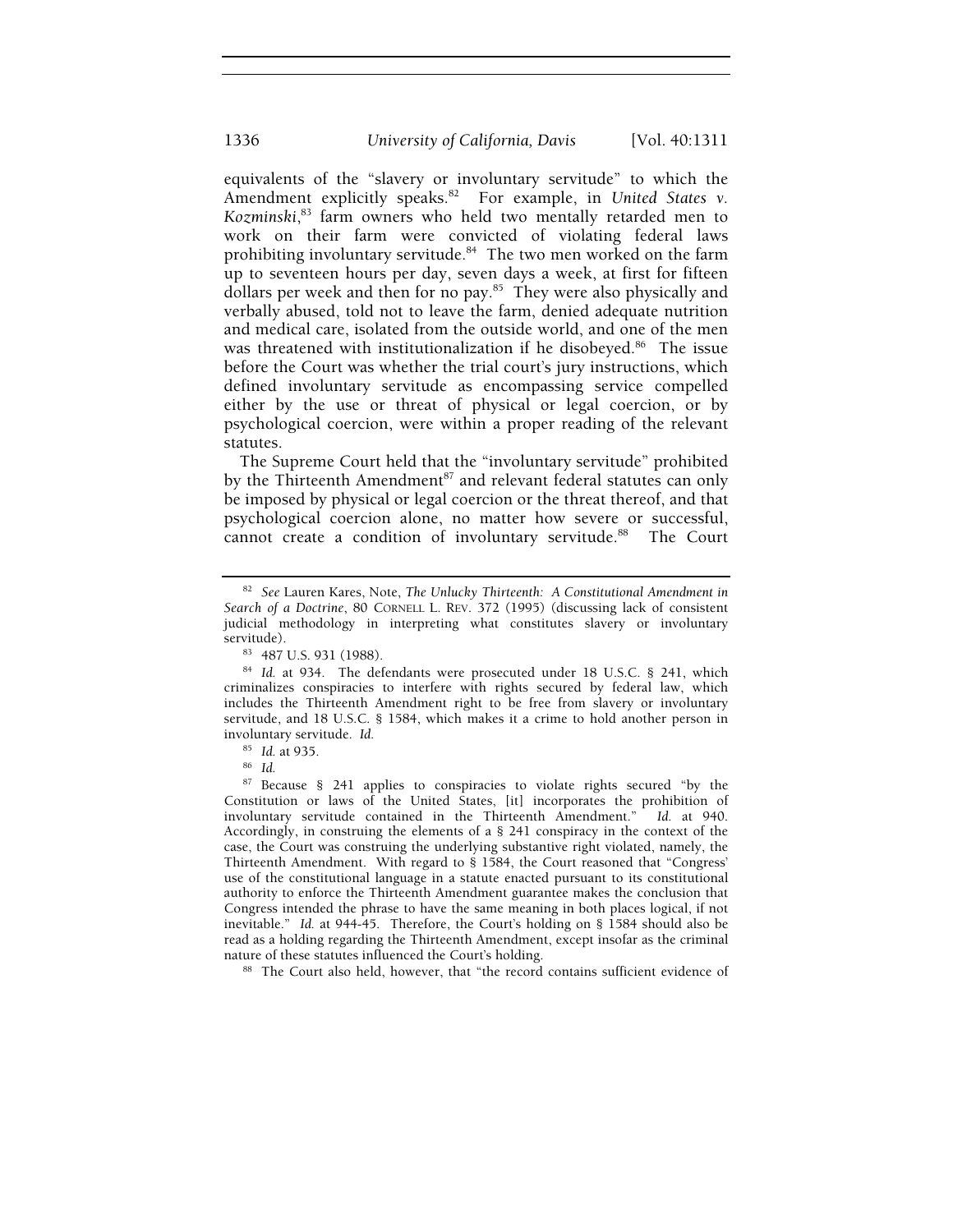reasoned that its precedents only supported a finding of involuntary servitude where the perpetrator used physical or legal coercion (such as the threat of criminal sanctions for refusing to work) to compel the victim's labor.<sup>89</sup> "The guarantee of freedom from involuntary servitude," the Court held, "has never been interpreted specifically to prohibit compulsion of labor by other means, such as psychological coercion."90

Many have argued that the Court's decision in *Kozminski* was misguided, both as a matter of policy and of statutory interpretation.<sup>91</sup> For purposes of this Article, *Kozminski* is informative because the Court consulted a variety of non-textual sources even in taking a nominally literalist approach to the Thirteenth Amendment.<sup>92</sup> Among other interpretive aids, the Court examined its own Thirteenth Amendment precedent,<sup>93</sup> the "general intent" of the Thirteenth Amendment's framers,<sup>94</sup> the legislative history of the federal statutes at issue,<sup>95</sup> and the principle that ambiguity regarding criminal laws should be resolved in favor of lenity. $96$  Additionally, the Court cited several policy concerns that it believed counseled against interpreting

to enslavement. 91 *See, e.g.*, Joyce Koo Dalrymple, *Human Trafficking: Protecting Human Rights in the Trafficking Victims Protection Act*, 25 B.C. THIRD WORLD L.J. 451 (2005).

92 Indeed, the Court's holding can be characterized as *anti*-textual. As Justice Brennan noted in his concurrence, the words "involuntary servitude" do not require that the imposition of servitude be accomplished by any particular means. *Kozminski*, 487 U.S. at 955 (Brennan, J., concurring) (arguing that Court's concerns about construing "involuntary servitude" to include service obtained by psychological coercion "are not textual concerns, for the text suggests no grounds for distinguishing among different means of coercing involuntary servitude").

<sup>93</sup> Id. at 943-44. As Professor Brest has noted, adherence to precedent is a form of non-textualist reasoning, because the system of precedent is based not on the text of the provision interpreted, but on policy concerns about stability of the legal system. *See* Brest, s*upra* note 59, at 229; *see also* Lawrence v. Texas, 539 U.S. 558, 577 (2003) (characterizing stare decisis as "a principle of policy") (internal quotation marks omitted).

physical or legal coercion to enable a jury to convict the Kozminskis even under the stricter standard of involuntary servitude that we announce today" and remanded for further proceedings. Id. at 953.

<sup>&</sup>lt;sup>89</sup> Id. at 943 ("[W]e find that in every case in which this Court has found a condition of involuntary servitude, the victim had no available choice but to work or

<sup>&</sup>lt;sup>90</sup> Id. at 944. It is worth noting that none of the Court's prior cases had actually held, however, that compulsion of labor by psychological coercion could not amount

<sup>94</sup> *Kozminski*, 487 U.S. at 942. 95 *Id.* at 944-48. 96 *Id.* at 952.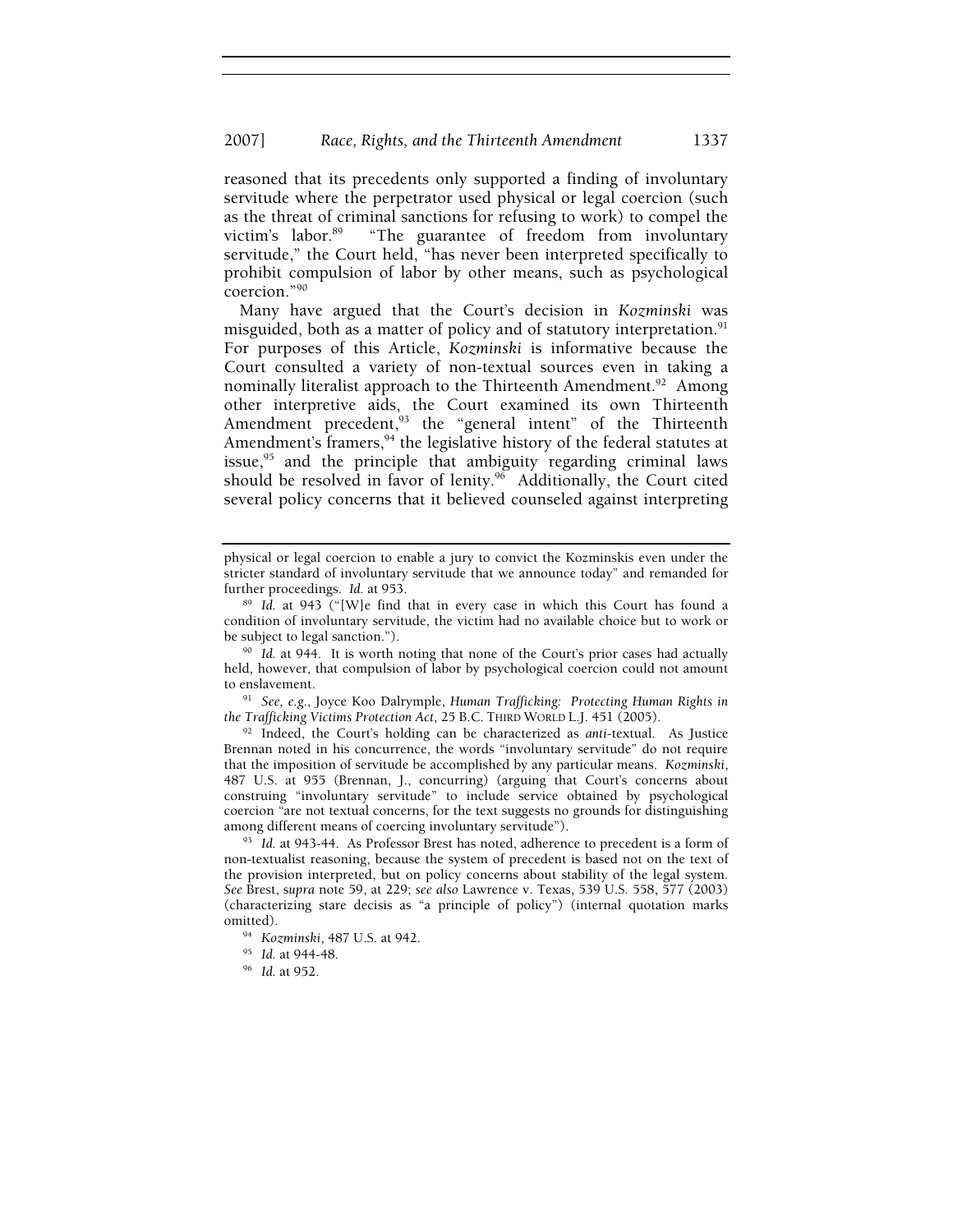involuntary servitude as including service compelled by psychological coercion. The Court emphasized "slippery slope" concerns that such interpretation would risk "criminaliz[ing] a broad range of day-to-day activity,"97 lack objective standards for determining when enslavement has occurred, and failed to provide fair notice to potential defendants.<sup>98</sup>

It was, of course, reasonable for the Court to consider non-textual materials and policy concerns in reaching its decision; dictionary definitions do not by themselves yield sensible meanings of constitutional text in all circumstances.<sup>99</sup> If a Thirteenth Amendment literalist accepts that the task of ascertaining the meaning of the Amendment's prohibition of slavery and involuntary servitude requires substantial exploration of non-textual materials and consideration of broader policy issues, then it would seem appropriate to employ those same methods in discerning the meaning of the badges and incidents of slavery. In sum, determining what constitutes a badge or incident of slavery via non-textual methods should not be substantially more difficult than determining what constitutes slavery or involuntary servitude via similar non-textual methods.

The fact remains, however, that the Thirteenth Amendment's prohibition of the badges and incidents of slavery is not expressed in the constitutional text, and from a pure strict textualist viewpoint this

<sup>97</sup> *Id.* at 949. 98 *Id.* at 949-50. 99 Assuming that one is applying an originalist interpretation, citing definitions from contemporaneous dictionaries obviously does provide some guidance as to the commonly understood meaning of a particular word at the time that word was used in the constitutional text. *See, e.g.*, Tennessee v. Lane, 541 U.S. 509, 559 (2004) (Scalia, J., dissenting) (citing 1860 edition of Noah Webster's *American Dictionary of the English Language*'s definition of word "enforce" in interpreting Congress's power under Fourteenth Amendment's Enforcement Clause). The assumption that contemporaneous dictionary definitions are conclusive is problematic, however, because it assumes that the framers were using their chosen words according to their commonly understood lay meaning, rather than as terms of art according to thenprevailing legal, philosophical, or political doctrines. More importantly, it also assumes that the framers' intention was that later interpreters of the constitutional text would be bound by and limited to the framers' understanding of those words. As to the latter point, Professor Cass Sunstein has noted that the Constitution's framers did not specify an interpretive method in the constitutional text. Given that, it is entirely possible that the framers' original understanding was that we would not be bound by their original understanding.*See* Sunstein, *supra* note 60, at 37; *cf.* Lawrence v. Texas, 539 U.S. 558, 578-79 (2003) (stating that framers of Fifth and Fourteenth Amendments did not attempt to define specifically rights protected by those Amendments because they understood that definition of "constitutional liberty" would evolve to meet changed social needs and norms).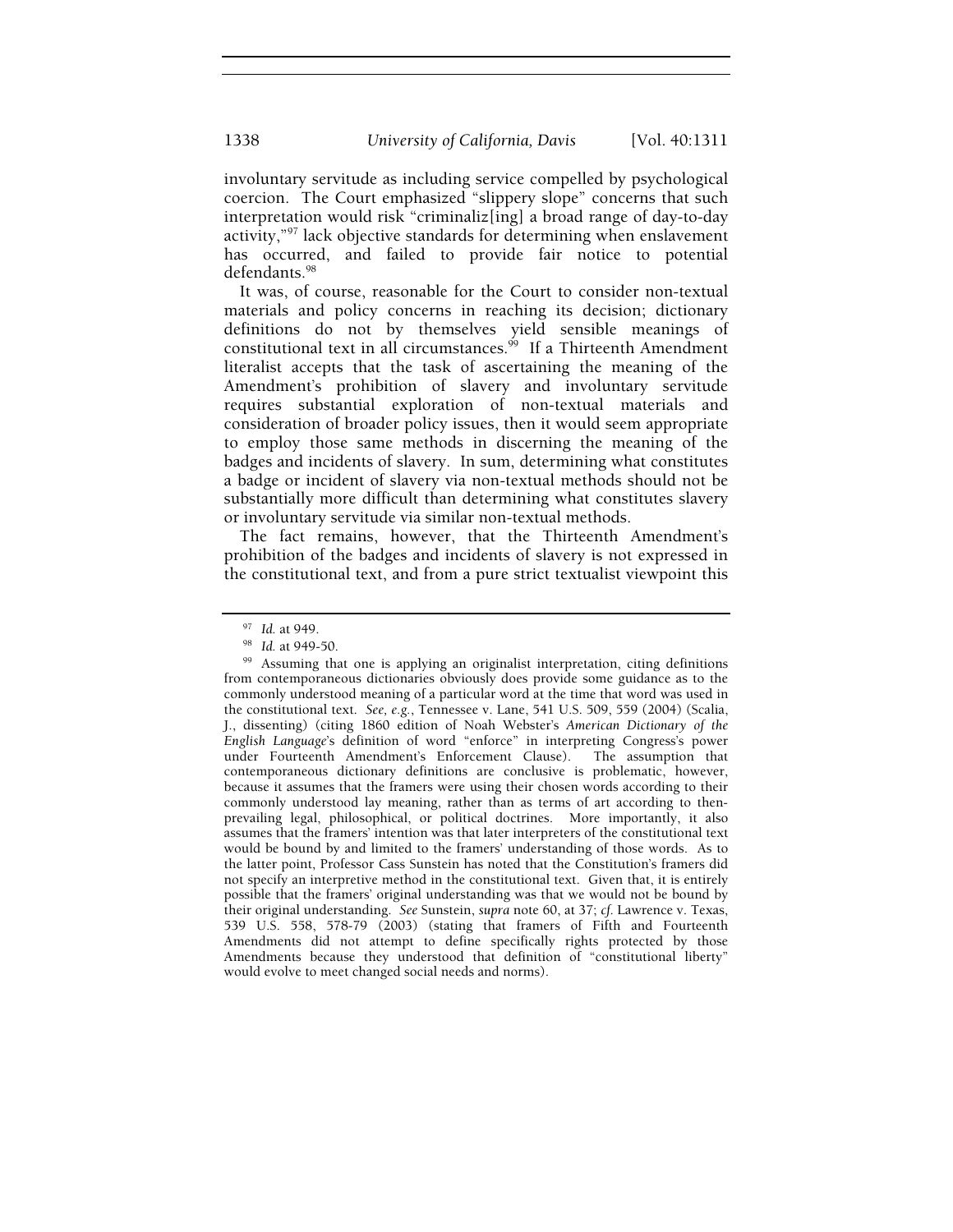would admittedly end the matter.<sup>100</sup> It is, however, substantially supported by an examination of the Amendment's historical context, its drafters' intent, and well over a century of Supreme Court precedent. As to the Amendment's context and purposes, "[w]hat the bare text does not show is the jagged gash between Amendments Twelve and Thirteen — a gash reflecting the fact that the Founders' Constitution *failed* in 1861-65 [and that] [t]he system almost died, and more than half a million people did die."<sup>101</sup> The Amendment's drafters therefore intended to draft a new constitution that radically differed from the original in its conception of rights and liberty. Moreover, as has been thoroughly noted elsewhere, $102$  the Amendment's drafters clearly expressed their intent that it would "remov[e] every vestige of African slavery from the American Republic"103 by "obliterat[ing] the last lingering vestiges of the slave system; its chattelizing [sic], degrading and bloody codes; its dark, malignant barbarizing spirit; all it was and is, everything connected with it or pertaining to it."<sup>104</sup> Finally, even if the Amendment's context and the expressed intent of its drafters are discounted as interpretive tools, the Supreme Court has also continually reaffirmed that the Amendment empowers Congress to eliminate the badges and incidents of slavery, not just literal slavery and involuntary servitude.<sup>105</sup> Accordingly, it is too late to limit the Thirteenth Amendment to literal slavery or involuntary servitude unless decades of precedent are to be disregarded.

## *B. Separation of Powers Approach: Broad Congressional Power and Narrow Judicial Power*

The Thirteenth Amendment contains two sections. The first section provides that "[n]either slavery nor involuntary servitude . . . shall exist within the United States," and the second section states that

<sup>&</sup>lt;sup>100</sup> As noted above, however, most originalists are not strict textualists with regard to constitutional interpretation because they recognize that the context of constitutional language is important. *See supra* Part III.A. 101 AKHIL REED AMAR, AMERICA'S CONSTITUTION: A BIOGRAPHY 360 (2005).

<sup>102</sup> *See, e.g.*, Carter, *supra* note 13, at 47-52. 103 CONG. GLOBE, 38th Cong. 2nd Sess. 155 (1865), *reprinted in* THE

RECONSTRUCTION AMENDMENTS' DEBATES, *supra* note 1, at 81 (statement of Rep. Davis).<br><sup>104</sup> tenBroek, *supra* note 29, at 177 (citing CONG. GLOBE, 38th Cong., 1st Sess.<br>1199, 1319, 1321, 1324 (1864) (statements of Sen. Wils

<sup>&</sup>lt;sup>105</sup> See supra Part II.B. The difference between what Congress is empowered to do under the Amendment's Enforcement Clause versus the scope of the Amendment in the absence of congressional legislation is explored in Part IV.B, *infra*.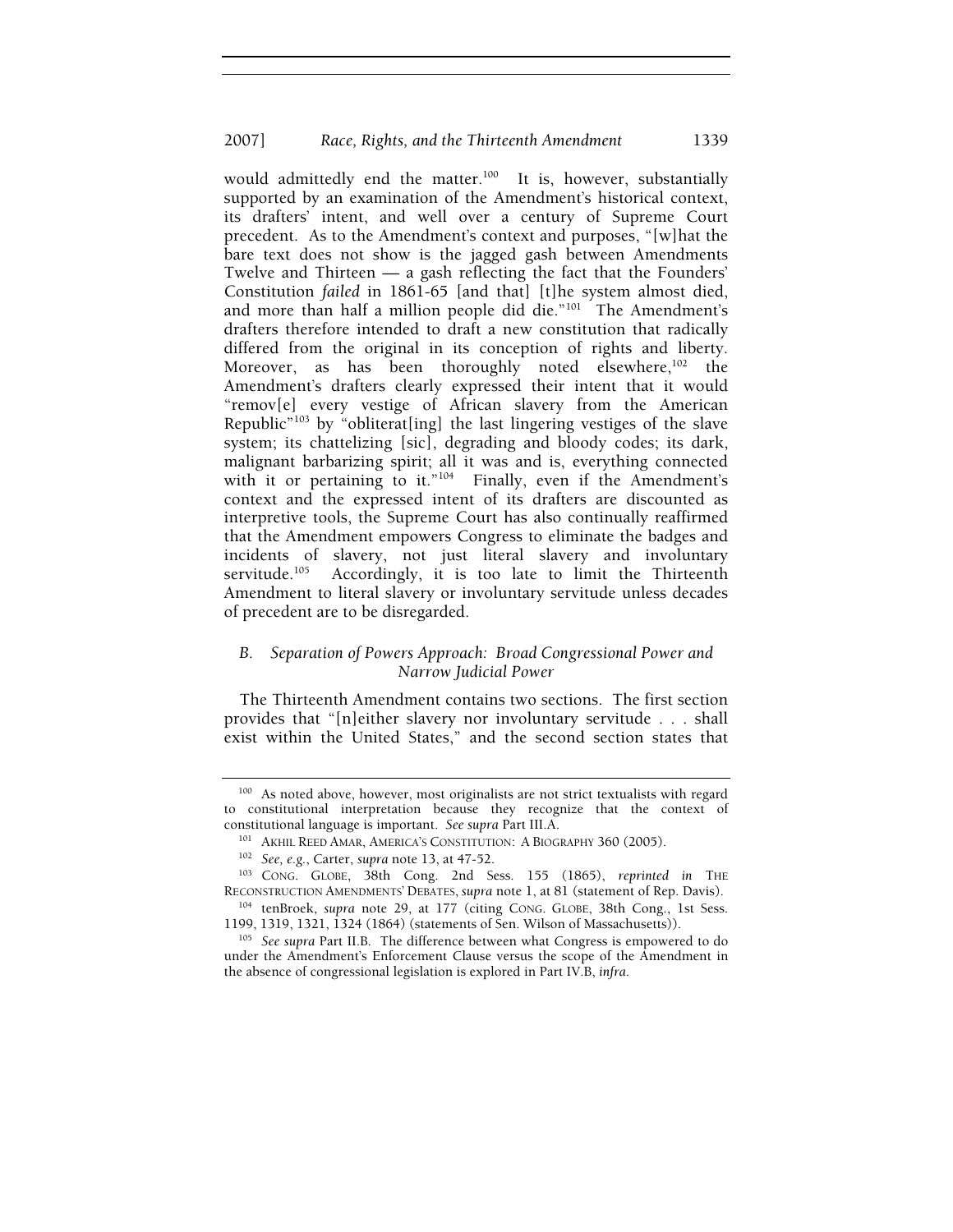"Congress shall have power to enforce this article by appropriate legislation."106 Many judges and commentators who recognize that the Thirteenth Amendment's second section empowers Congress to legislate against the badges and incidents of slavery nonetheless apply a strict textualist interpretation to the first section. The reasoning in support of this interpretation is twofold. First, the Amendment's empowerment of Congress to act against the badges and incidents of slavery is presumed to create the negative implication that the power of judicial review under the Amendment is limited to conditions of actual enslavement. Second, some courts have also reasoned that it would be unwarranted to construe the judicial power under the Amendment as extending to the badges and incidents of slavery simply because the Supreme Court's Thirteenth Amendment cases have never directly addressed the question.

For example, in *Atta v. Sun Co.*,<sup>107</sup> a black woman sued for employment discrimination on the basis of her race and gender and alleged that such discrimination constituted a badge or incident of slavery. The court granted defendant's motion to dismiss the complaint, holding that, while the Thirteenth Amendment grants Congress the power to address the badges and incidents of slavery, "the Amendment *itself* [does not] reach[] forms of discrimination other than slavery and involuntary servitude."108 The court held that plaintiff's claim therefore failed because she did not allege that she had been subjected to literal slavery or involuntary servitude and "the Amendment itself does not, in any way, address the issues of employment discrimination allegedly based on race or nationality."<sup>109</sup>

<sup>106</sup> U.S. CONST. amend. XIII, §§ 1, 2.<br><sup>107</sup> 596 F. Supp. 103 (E.D. Pa. 1984).<br><sup>108</sup> *Id.*; *see also* Wong v. Stripling, 881 F.2d 200, 203 (5th Cir. 1989) ("[A]lthough the [Thirteenth] amendment speaks directly only to slavery and involuntary servitude, the [Supreme] Court has recognized that [S]ection 2 [of the Amendment] empowers Congress to define and abolish the badges and incidents of slavery.") (internal quotation marks omitted) (rejecting plaintiff's claim because he did not allege violation of any such federal law); Washington v. Finlay, 664 F.2d 913, 927 (4th Cir. 1981) (rejecting plaintiff's Thirteenth Amendment claim regarding alleged dilutive effect of at-large districting scheme on minority voting strength, holding that "[w]hile congress may arguably have some discretion in determining what kind of protective legislation to enact pursuant to the thirteenth amendment, it appears that the amendment's independent scope is limited to the eradication of the incidents or badges of slavery and does not reach other acts of discrimination [including the vote dilution claims alleged]"); Davidson v. Yeshiva Univ., 555 F. Supp. 75, 78, 79 n.4 (S.D.N.Y. 1982) ("The thirteenth amendment [itself] addresses [only] involuntary servitude and peonage . . . Congress, on the other hand, may address the 'badges and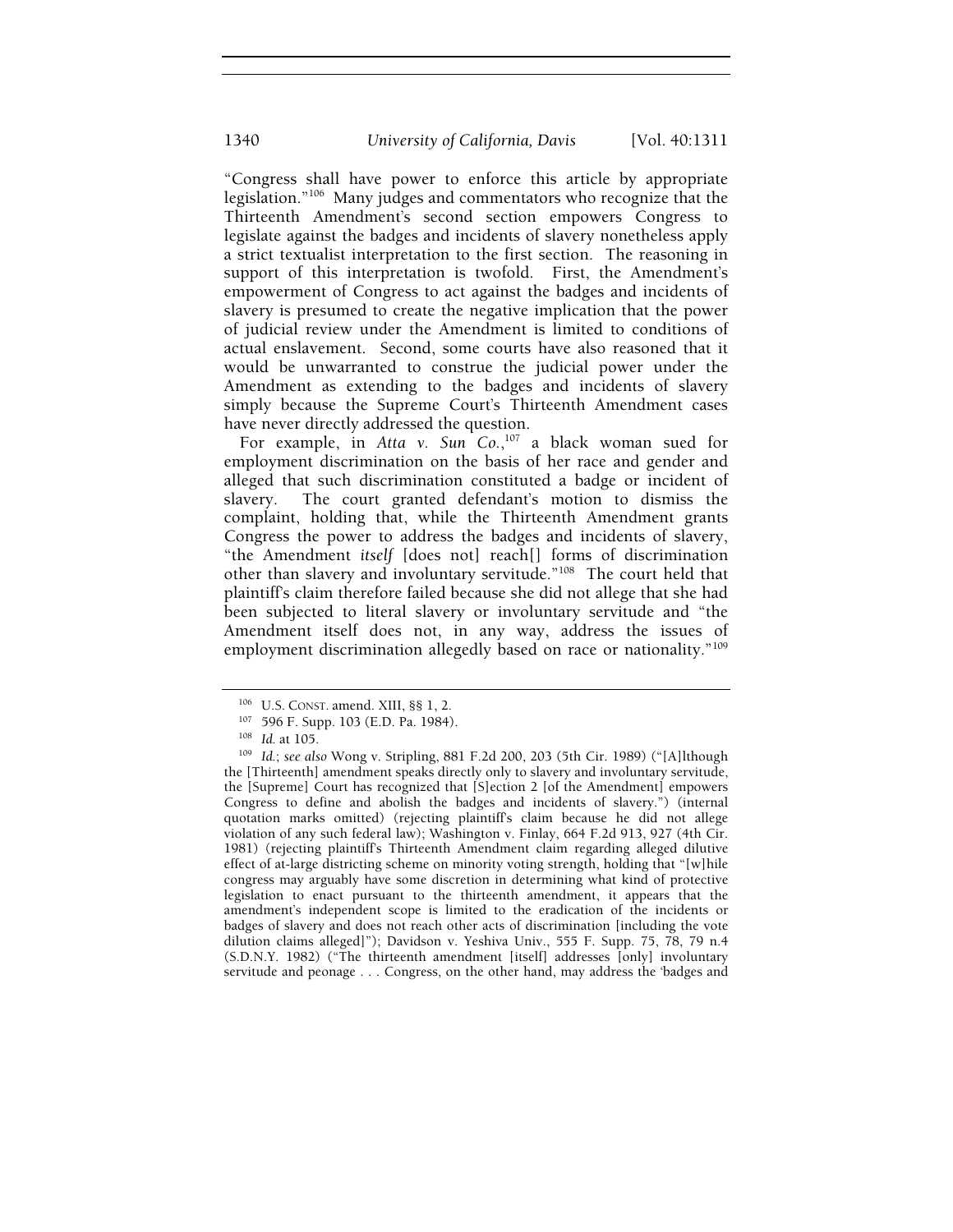The court therefore concluded that the abolition of the badges and incidents of slavery is constitutionally delegated to Congress alone.

In *Alma Society v. Mellon*,<sup>110</sup> the plaintiffs challenged the constitutionality of state adoption laws that required the permanent sealing of adoption records. Plaintiffs argued, inter alia, that the statutes amounted to a badge or incident of slavery, analogizing their situation to that of enslaved children who were permanently severed from all family ties. The court rejected plaintiffs' claim, holding that their argument "simply does not conform to the Supreme Court's interpretations of the Thirteenth Amendment. The Court has never held that the Amendment itself, unaided by legislation as it is here, reaches the 'badges and incidents' of slavery as well as the actual conditions of slavery and involuntary servitude."<sup>111</sup> In the absence of such a direct statement from the Supreme Court, the *Alma Society* court believed that remedying the badges and incidents of slavery should be left to Congress.

The arguments underlying this "separation of powers" approach to the enforcement of the Amendment's prohibition of the badges and incidents of slavery are misguided and internally inconsistent. The Amendment's Enforcement Clause does *not* explicitly refer to the badges and incidents of slavery at all.<sup>112</sup> Thus, the holding that the Amendment's "explicit" empowerment of Congress to legislate against the badges and incidents of slavery limits judicial power to conditions of actual enslavement is misguided. The interpretive principle of *expressio unius est exclusio alterius*113 (the "negative implication rule")

<sup>112</sup> See U.S. CONST. amend. XIII, § 2 ("Congress shall have power to enforce this article by appropriate legislation.").

<sup>113</sup> "A canon of construction holding that to express or include one thing implies the exclusion of the other, or of the alternative." BLACK'S LAW DICTIONARY 620 (8th

incidents' of slavery . . . ."). The *Finlay* court, however, failed to explain why voting discrimination was not in fact a badge or incident of slavery within the Amendment's "independent scope."<br><sup>110</sup> 601 F.2d 1225 (2d Cir. 1979).

<sup>&</sup>lt;sup>111</sup> Id. at 1237; see also Atta, 596 F. Supp. at 105 (stating that Supreme Court has never explicitly addressed scope of Amendment itself in absence of congressional legislation and, therefore, Amendment "does not operate as an independent ground for a cause of action" for badges and incidents of slavery) (internal quotation marks omitted); BUCHANAN, *supra* note 18, at 154 (stating that Supreme Court's decision in *Palmer v. Thompson*, 403 U.S. 217 (1971), indicates that Amendment's "self-executing force will apparently be confined to the narrow definitions of slavery and involuntary servitude contained in the Supreme Court decisions of the late nineteenth and early twentieth centuries [while] the definition and prohibition of badges of slavery will need to find support in congressional enforcement legislation under § 2 of the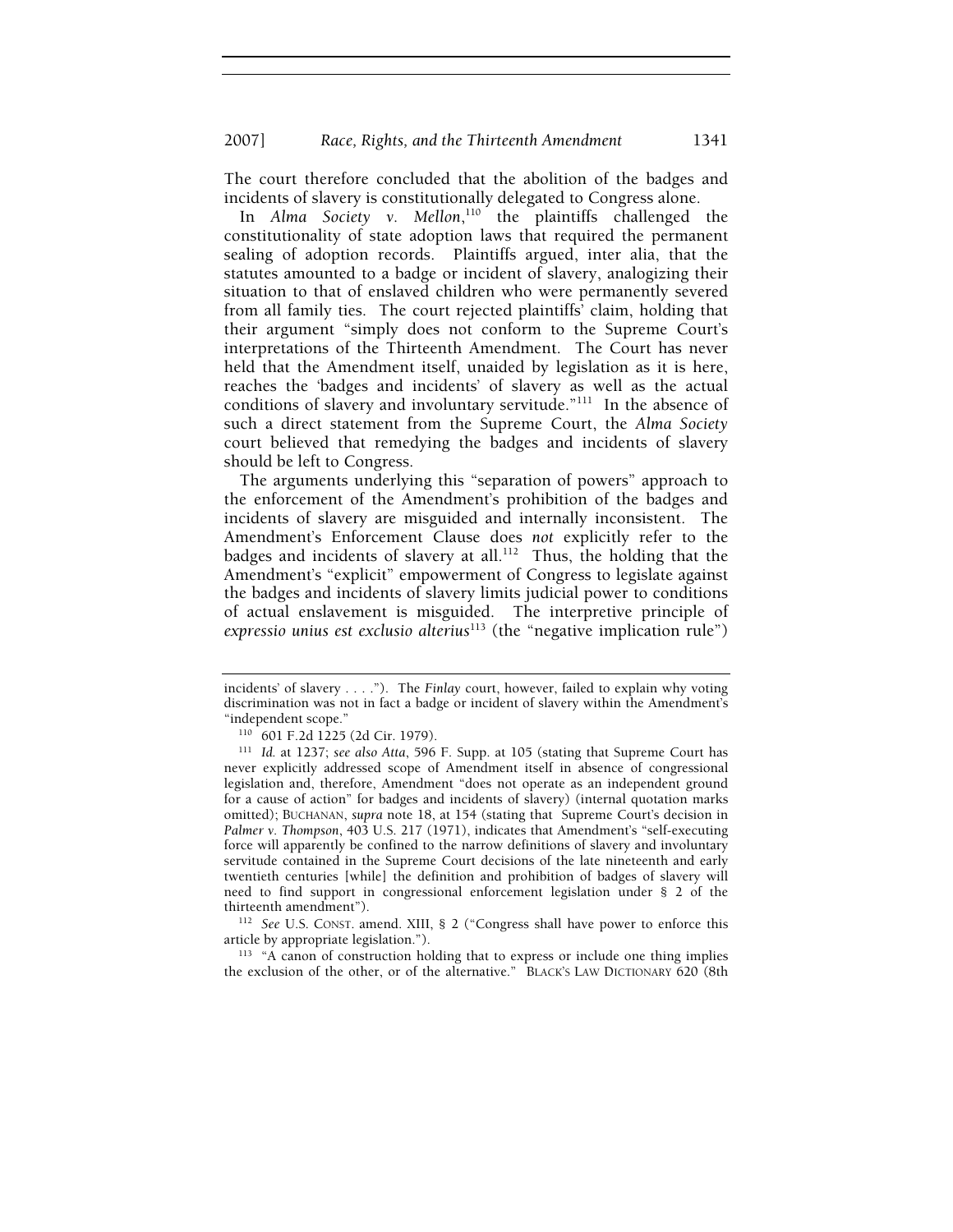only has logical force if something is actually expressed. To the contrary, the generally agreed-upon congressional power to prohibit the badges and incidents of slavery is drawn not from the text of Section 2 of the Amendment, but from the Supreme Court's cases interpreting the Amendment's legislative history. As I discuss below, this legislative history supports the power of both Congress and the courts to redress the badges and incidents of slavery.

Furthermore, those courts concluding that the Amendment itself does not reach the badges and incidents of slavery because the Supreme Court has never directly said so ignore the Court's plain statement in *Jones* that "[w]hether or not the Amendment *itself* did any more than [abolish slavery]" was "a question not involved in this case."114 Thus, while the Court admittedly has not directly held that the Amendment itself reaches the badges and incidents of slavery, it also has not answered that question in the negative. Indeed, there are indications to the contrary. For instance, in *Memphis v. Greene*, 115 the Court stated that the existence of congressional power to eliminate the badges and incidents of slavery "is not inconsistent with the view that the Amendment has self-executing force."116 Thus, the Court has made clear that the reach of the Thirteenth Amendment in the absence of congressional action remains an open question. Whatever else the Court may have implied by language in its cases leaving this question open should not be treated as a binding holding of the Court.<sup>117</sup> The conclusion that the Thirteenth Amendment is limited to conditions of literal enslavement may or may not be objectively correct, but it certainly is not dictated by any actual Supreme Court holdings on the subject.

More fundamentally, this "separation of powers" approach finds no support in the Amendment's legislative history or in principles of constitutionalism. The legislative history makes clear that "it was the purpose of [the Thirteenth Amendment itself] to relieve those who were slaves from the oppressive incidents of slavery."<sup>118</sup> Senator

ed. 2004).<br><sup>114</sup> Jones v. Alfred H. Mayer Co., 392 U.S. 409, 439 (1968).<br><sup>115</sup> 451 U.S. 100 (1981). *Greene* is discussed in more detail in note 9, *supra*.<br><sup>116</sup> Id. at 125.

<sup>&</sup>lt;sup>117</sup> As Justice Scalia has forcefully reminded us in a different context, courts are "bound by *holdings*, not language." Alexander v. Sandoval, 532 U.S. 275, 282 (2001) (emphasis added). 118 CONG. GLOBE, 39th Cong., 1st Sess. 1151 (1866), *reprinted in* THE

RECONSTRUCTION AMENDMENTS' DEBATES, *supra* note 1, at 169 (statement of Rep. Thayer of Pennsylvania in support of Civil Rights Act of 1866).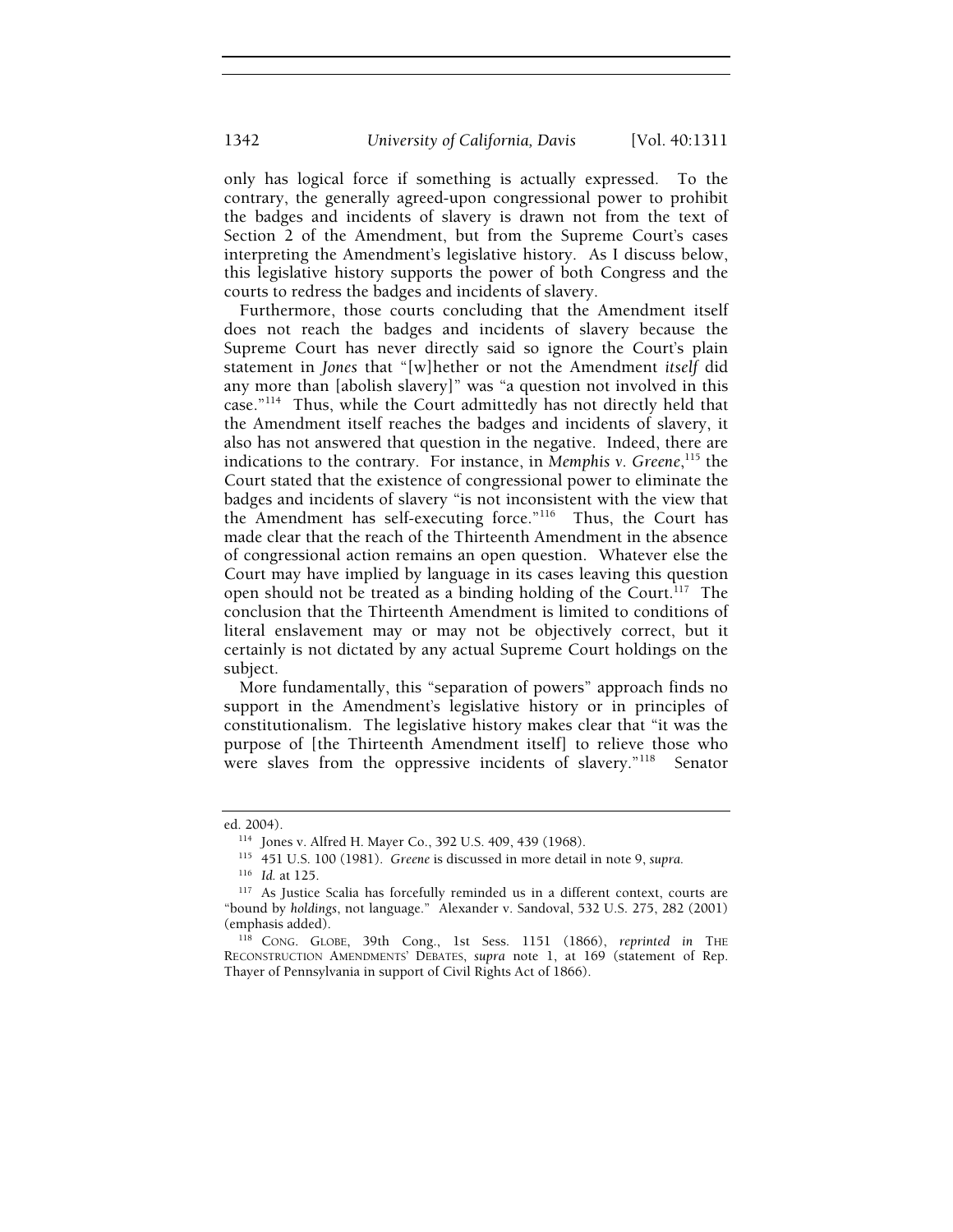Trumbull, one of the Amendment's primary architects, believed that the general, constitutional "necessary and proper" power gave Congress sufficient authority to enforce the Amendment and legislate against the badges of slavery.<sup>119</sup> The Amendment's Enforcement Clause, he stated, was solely intended to put such power "beyond cavil and dispute . . . and I cannot conceive of how any other construction can be put upon it."120 The power Senator Trumbull spoke of was the power to prohibit not only slavery but also those conditions that amounted to badges and incidents of slavery.<sup>121</sup> Similarly, Senator James Lane of Indiana argued that:

If that second section [of the Thirteenth Amendment] were not embraced in the amendment at all [Congress's] duty would be as strong, the duty would be paramount, to protect them in *all rights* as free and manumitted people. I do not consider that the second section of that amendment does anything but declare what is the duty of Congress, after having passed such an amendment to the Constitution of the United States, to secure them in all their rights and privileges.<sup>122</sup>

Expressing similar views regarding the scope of the Thirteenth Amendment, Senator Charles Sumner of Massachusetts argued that it "abolishes slavery entirely . . . . It abolishes its root and branch. It abolishes it in the general and the particular. It abolishes it in length and breadth and then in every detail. . . . Any other interpretation belittles the great amendment and allows slavery still to linger among us in some of its insufferable pretensions."123

<sup>119</sup> Senator Trumbull, relying on the theory of congressional power articulated in *McCulloch v. Maryland*, 17 U.S. (4 Wheat.) 316 (1819), argued that the second section of the Thirteenth Amendment was unnecessary because "wherever a power was conferred upon Congress there was also conferred authority to pass the necessary laws to carry that power into effect" by virtue of the Necessary and Proper Clause.

Kaczorowski, *supra* note 62, at 211.<br><sup>120</sup> Cong. Globe, 39th Cong., 1st Sess. 322 (1866), *reprinted in* THE RECONSTRUCTION AMENDMENTS' DEBATES, *supra* note 1, at 108.

<sup>&</sup>lt;sup>121</sup> See, e.g., Douglas G. Smith, *A Lockean Analysis of Section One of the Fourteenth Amendment*, 25 HARV. J.L. & PUB. POL'Y 1095, 1011 (2002) ("[T]he destruction of slavery *necessarily* follows the destruction of the incidents to slavery" (quoting CONG. GLOBE, 39th Cong., 1st Sess. 322 (1866))) (discussing Thirteenth Amendment as precursor to Fourteenth).<br><sup>122</sup> Cong. Globe, 39th Cong., 1st Sess. 602 (1866), *reprinted in* THE

RECONSTRUCTION AMENDMENTS' DEBATES, *supra* note 1, at 137 (emphasis added).<br><sup>123</sup> Cong. Globe, 42d Cong., 2d Sess. 728 (1872), *reprinted in* THE RECONSTRUCTION

AMENDMENTS' DEBATES, *supra* note 1, at 597.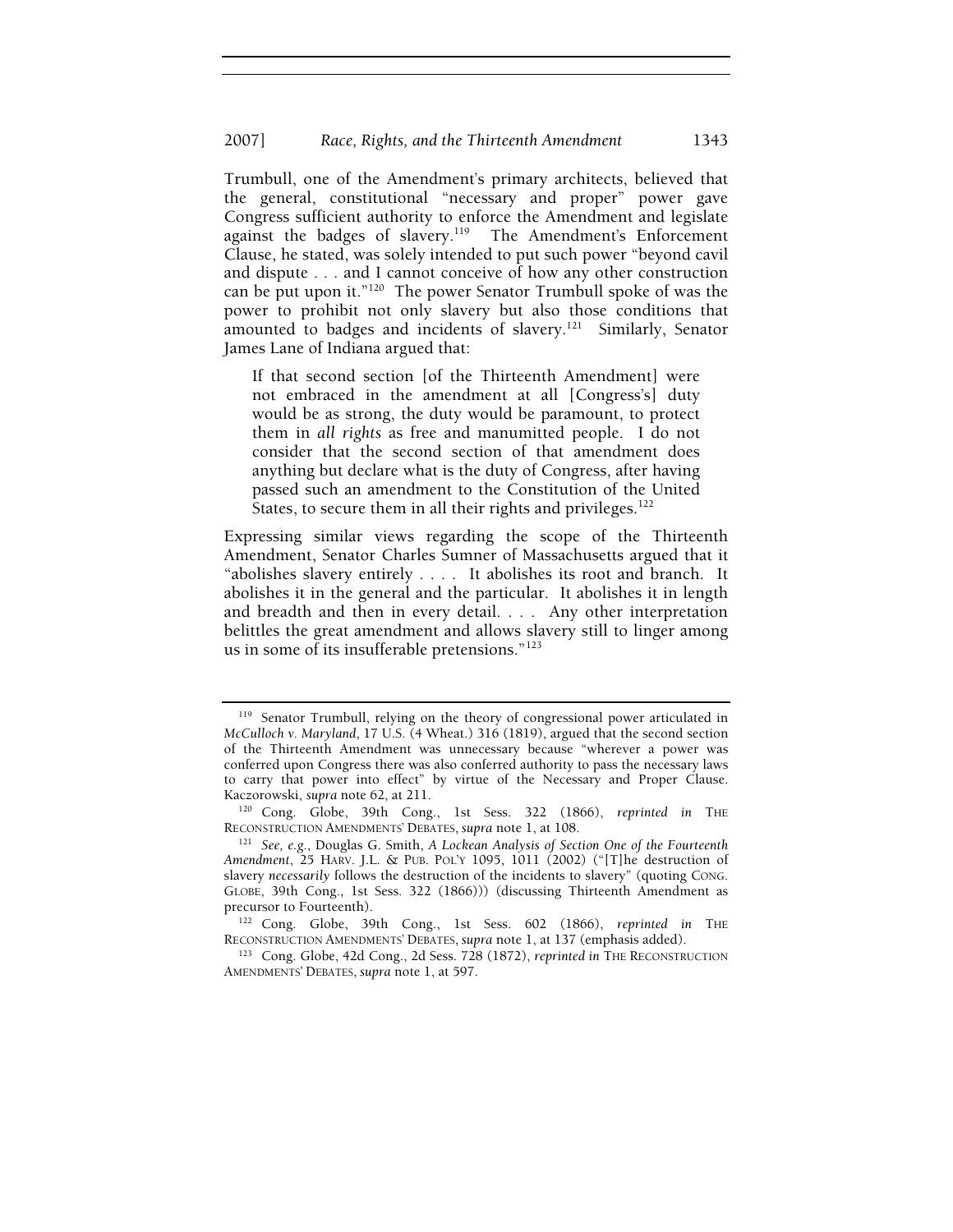Thus, Section 2 of the Thirteenth Amendment was not seen as creating a new power of Congress independent from the Amendment itself.124 Rather, Section 2 was seen as needed to clarify or emphasize Congress's power and duty to enforce the principles already inherent in the Amendment, because the ratification of the Amendment itself likely would not end state resistance to civil rights for the freedmen.<sup>125</sup>

The Amendment's explicit grant of enforcement power to Congress to offer redress for the badges and incidents of slavery cannot reasonably be seen as creating the negative implication that the Amendment itself, in the absence of congressional enforcement, is limited to conditions of literal enslavement. The congressional debates reveal little disagreement<sup>126</sup> over separation of powers, that is,

<sup>&</sup>lt;sup>124</sup> There is an important and under-explored distinction between whether the Thirteenth Amendment itself creates a right to be free of the badges and incidents of slavery and, if so, how that right can be enforced. It is possible that the Amendment, even in the absence of congressional action, creates a constitutional right to be free of the badges and incidents of slavery but that an individual does not have a private cause of action to enforce that right. For example, even if an individual does not have a private civil cause of action to enforce the inherent Thirteenth Amendment right to be free of the badges and incidents of slavery, a defendant in a criminal prosecution could nonetheless challenge evidence obtained as a result of racial profiling as amounting to an unconstitutional badge or incident of slavery. I briefly discuss this distinction below, but for purposes of critiquing the "separation of powers" cases discussed in this section, it is not necessary to definitively resolve the procedural issues regarding the existence or scope of an implied private cause of action under the Thirteenth Amendment. All I seek to establish here is that because the Amendment's framers intended for Congress to have the power to "enforce" the Thirteenth Amendment by prohibiting the badges and incidents of slavery, the Amendment itself

 $125$  For example, Senator Trumbull, in discussing the Civil Rights Act of 1866, cited various aspects of the Black Codes passed in the wake of the Civil War, such as racially selective vagrancy laws and pass systems that could result in the arrest, imprisonment, or practical re-enslavement of the freedmen. Trumbull stated that "[a]ll these laws, which were the incidents of slavery . . . *fell with the abolition of slavery*; but, inasmuch as such laws existed in various States, it was thought *advisable* to pass a law of Congress [i.e., the Civil Rights Act of 1866] securing to the colored people their rights in certain respects." CONG. GLOBE, 42d Cong., 1st Sess. 575 (1871), *reprinted in* THE RECONSTRUCTION AMENDMENTS' DEBATES, *supra* note 1, at 548 (emphasis added).Thus, by characterizing specific legislation against the badges and incidents of slavery as "advisable," rather than as constitutionally necessary, and by noting that the Black Codes were invalidated immediately upon adoption of the Thirteenth Amendment, Trumbull clearly believed that the Amendment itself reached

the badges of slavery absent congressional legislation.<br><sup>126</sup> The congressional record does contain at least one statement by Representative Cook of Illinois that supports the view that the Amendment itself, absent congressional implementing legislation, only reaches actual slavery or involuntary servitude. During the debates over the Civil Rights Act of 1866, Cook said the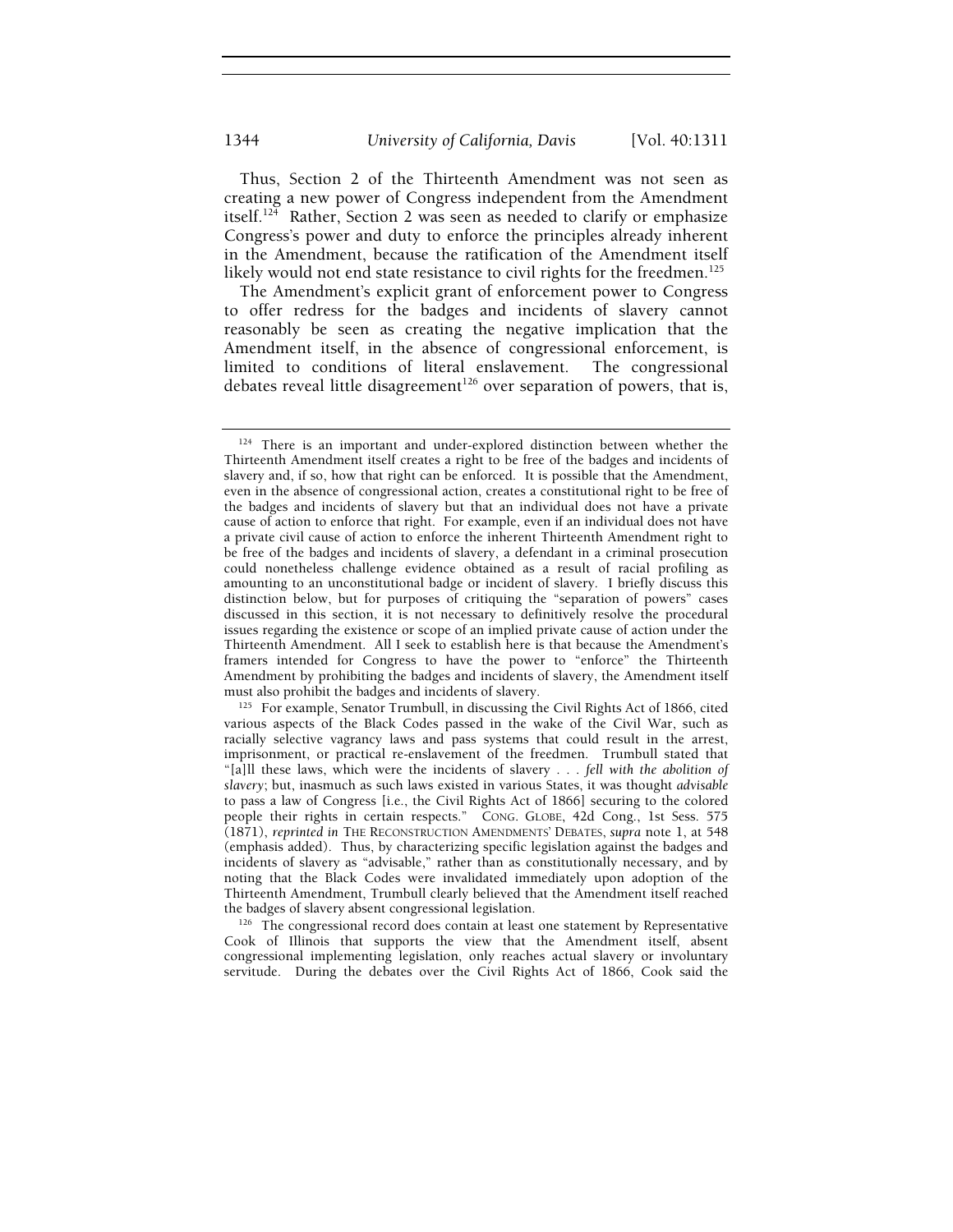the existence of concurrent power of Congress, the judiciary, and the executive branch to enforce the freedmen's rights.<sup>127</sup> They do reveal substantial disagreement about the proper role of the federal government vis-à-vis the states with regard to the rights of the freedmen, an argument that the Amendment's drafters ultimately won by securing the Amendment's approval.<sup>128</sup> Thus, the Thirteenth Amendment's legislative history reveals a constitutional design wherein slavery *and* its badges and incidents were to be eliminated with the Amendment's ratification. To the extent that adoption of the Amendment alone would not overcome state resistance, Congress was to be empowered to enact legislation specifically directed at

#### following:

I suppose that chattel slavery could not exist even without this second section of the amendment. Suppose it had never been adopted, no court could hold that any man in any State had a right to hold another as his slave in the sense in which slaves had been held before; but it is apparent that under other names and in other forms a system of involuntary servitude might be perpetuated over this unfortunate race. They might be denied the right of freemen unless there was vested a power in the Congress of the United States to enforce by appropriate legislation their right to freedom.

 If that be not the meaning of the second section of this amendment, I see no meaning to it. The first section would have prohibited forever the mere fact of chattel slavery as it existed.

CONG. GLOBE, 39th Cong., 1st Sess. 1124 (1866), *reprinted in* THE RECONSTRUCTION AMENDMENTS' DEBATES, *supra* note 1, at 168.Cook therefore seems to have believed that absent Section 2, the Thirteenth Amendment would have prohibited only chattel slavery and that, but for Section 2, other forms of subjugation of the freedmen could have continued unimpeded. I admit that this contradicts my interpretation of the intended meaning of Section 2. Nonetheless, the vast weight of the legislative history indicates that the Amendment itself prohibits the badges of slavery, even in the absence of congressional action.

<sup>127</sup> As I discuss below, scholars have argued that the historical context reveals that Congress, in enacting the Reconstruction Amendments, did intend that it, and not the judiciary, have the primary authority to interpret and enforce the Amendments' guarantees. *See generally* Rebecca Zeitlow, *Juriscentrism and the Original Meaning of Section Five*, 13 TEMP. POL. & CIV. RTS. L. REV. 485, 487 (2004). This is not the same, however, as asserting that the Amendments' framers intended that Congress be the *exclusive* repository of the power to interpret and enforce the Amendments. 128 *See* Carter, *supra* note 13, at 49-50 (noting that legislative history reveals that

primary debate over Thirteenth Amendment was regarding federalism or "states' rights," not over preserving institution of slavery).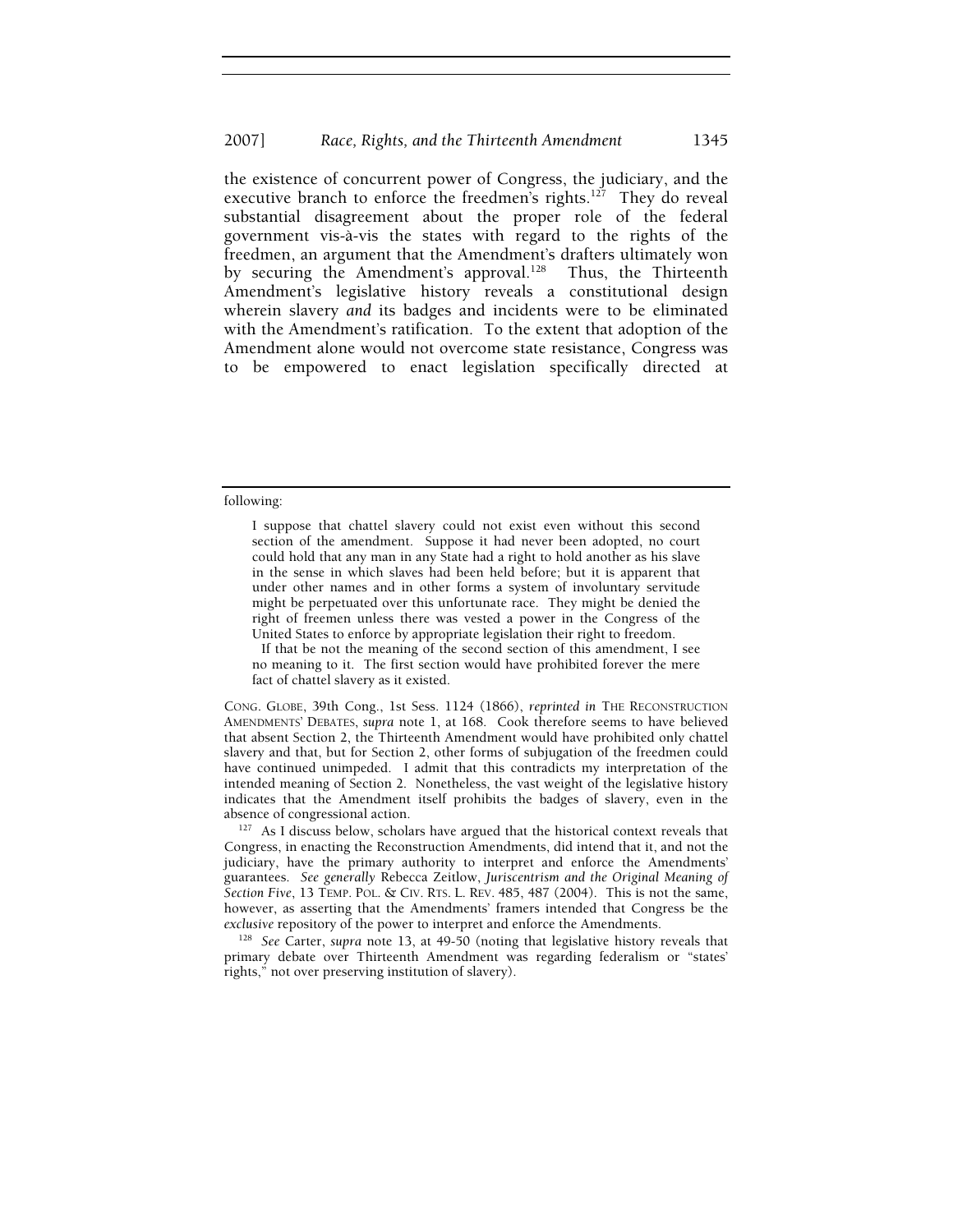overcoming any such continued resistance.<sup>129</sup> The actual rights and promises created, however, rested in the Amendment itself.

The Amendment's advocates would have seen no need for a specific authorization for the judiciary in a proper case to enforce the Amendment's prohibition of the badges and incidents of slavery. Advocates assumed that such judicial power existed under commonly understood principles of judicial review. During the debates over the Civil Rights Act of 1866, passed pursuant to the Thirteenth Amendment, senators discussed such principles. For example, Representative James Wilson of Iowa argued that congressional authority for the Act existed under the Thirteenth Amendment by virtue of the doctrine of implied powers. Quoting James Madison's *Federalist No. 43* and Justice Joseph Story's opinion in *Prigg v. Pennsylvania*, 130 Representative Wilson stated that "a right . . . implies a remedy" and that "the national Government, in the absence of all positive provisions to the contrary, is bound, through its own proper department, legislative, *judicial*, or executive . . . to carry into effect all rights and duties imposed upon it by the Constitution."131 In relying on the established jurisprudence regarding judicial review and implied powers, and drawing no distinction between the power of the three federal branches in enforcing constitutional guarantees, Representative Wilson clearly believed that the federal government as a whole had the power to enforce the Thirteenth Amendment and had a correlative duty to exercise that power to eliminate the lingering vestiges of slavery. Furthermore, Representative Wilson's remarks were made in the context of the Civil Rights Act of 1866, which was not directed at prohibiting forced labor, but instead sought to enforce the

<sup>&</sup>lt;sup>129</sup> For example, in a speech in 1865 in support of his Freedmen's Bureau bill based upon Section 2, Senator Trumbull argued that "any legislation or any public sentiment which deprived any human being in the land of those great rights of liberty will be in defiance of the [Thirteenth Amendment]; and if the state and local authorities, by legislation or otherwise, deny these rights, it is incumbent on us to see that they are secured." BUCHANAN, *supra* note 18, at 18-19 (quoting CONG. GLOBE, 39th Cong., 1st Sess. 77 (1866)). 130 41 U.S. (16 Pet.) 539 (1842). In *Prigg*, the Court held that the Fugitive Slave

Act was constitutional and a valid exercise of Congress's plenary power to enforce constitutional rights (specifically, the "property" rights of slave owners). For a detailed examination of Congress's use of its constitutional powers to enforce slavery in the antebellum era and how the Radical Republicans in the post-war era transformed this history into a mandate for vigorous federal enforcement of the Reconstruction Amendments, see generally Kaczorowski, *supra* note 62. 131 Kaczorowski, *supra* note 62, at 216 (emphasis added) (internal quotations

omitted) (quoting CONG. GLOBE, 39th Cong., 1st Sess. 1294 (statement of Rep. Wilson)).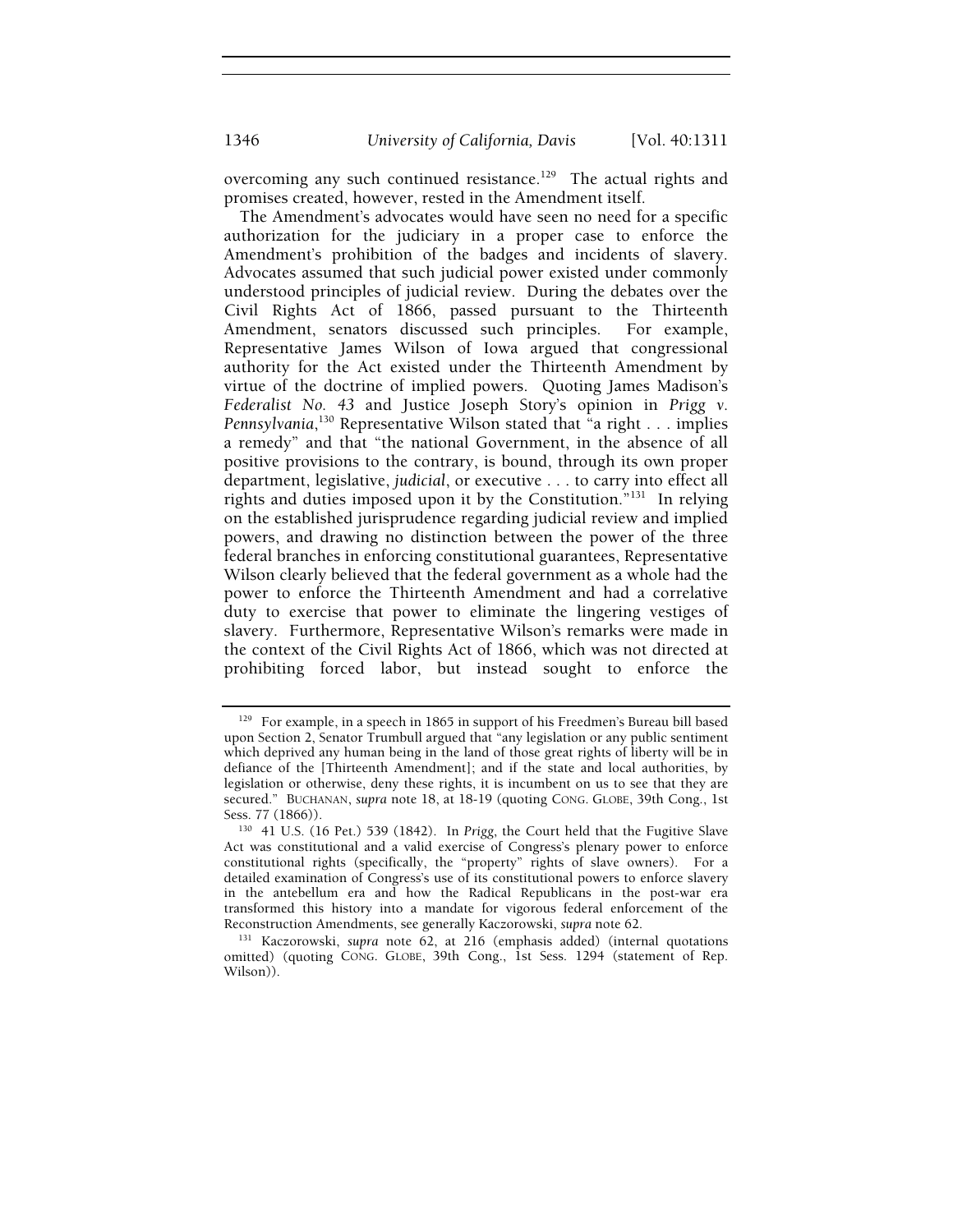### 2007] *Race, Rights, and the Thirteenth Amendment* 1347

Amendment's purpose of ending slavery's badges and incidents by creating enforceable rights for the freedmen to the benefits of citizenship.132 In short, "[n]either the legislative history of the Amendment itself nor the debates over the use of Section 2 to adopt the Civil Rights Act of 1866 conclusively show that Congress intended the [courts] to have no role in the enforcement of the Thirteenth Amendment."<sup>133</sup> Barring such conclusive evidence, we should not lightly assume that the Thirteenth Amendment, unlike all other constitutional protections of individual rights, requires deviation from the settled principles of judicial review under which both the courts and Congress have concurrent power to enforce the Constitution.

Finally, the "separation of powers" approach to Thirteenth Amendment interpretation is also inconsistent with the Supreme Court's decisions regarding express and implied powers. Under the Constitution, Congress's power to enforce a constitutional right cannot be wholly detached from the substance of the right it is enforcing.134 In a series of recent cases, beginning with *City of Boerne v. Flores*, 135 the Court has reiterated that Section 5 of the Fourteenth

Civil Rights Act, ch. 31, § 1, 14 Stat. 27 (1866) (current version at 42 U.S.C. §§ 1981

<sup>133</sup> Pittman, *supra* note 11, at 832.<br><sup>134</sup> See McCulloch v. Maryland, 17 U.S. (4 Wheat.) 316, 405 (1819) (standing for principle that Congress must act within scope of its express or implied constitutional powers). 135 521 U.S. 507 (1997); *see also* Tennessee v. Lane, 541 U.S. 509 (2004) (holding

that Title II of Americans with Disabilities Act was within Congress's Section 5 power); Nev. Dep't of Human Res. v. Hibbs, 538 U.S. 721 (2003) (holding that Family and Medical Leave Act was within Congress's Section 5 power); Bd. of Trustees v. Garrett, 531 U.S. 356 (2001) (noting that Title I of American with Disabilities Act when applied to state employers exceeded Congress's Section 5 power); Kimel v. Fla. Bd. of Regents, 528 U.S. 62 (2000) (holding that Age Discrimination in Employment Act exceeded Congress's Section 5 power as applied to state employers); United States v. Morrison, 529 U.S. 598 (2000) (stating that civil remedy provided in Violence Against Women Act was within Congress's Section 5 power); Fla. Prepaid Postsecondary Ed. Expense Bd. v. Coll. Sav. Bank, 527 U.S. 627 (1999) (holding that

<sup>&</sup>lt;sup>132</sup> The Civil Rights Act of 1866 provided criminal and civil penalties for violations of the substantive rights enumerated in the Act. Section 1 of the Act provided that:

<sup>[</sup>All citizens], of every race and color . . . shall have the same right . . . to make and enforce contracts, to sue, be parties, and give evidence, to inherit, purchase, lease, sell, hold and convey real and personal property, and to full and equal benefit of all laws and proceedings for the security of person and property, as is enjoyed by white citizens, and shall be subject to like punishment, pains, and penalties, and to none other, any law, statute, ordinance, regulation, or custom, to the contrary notwithstanding.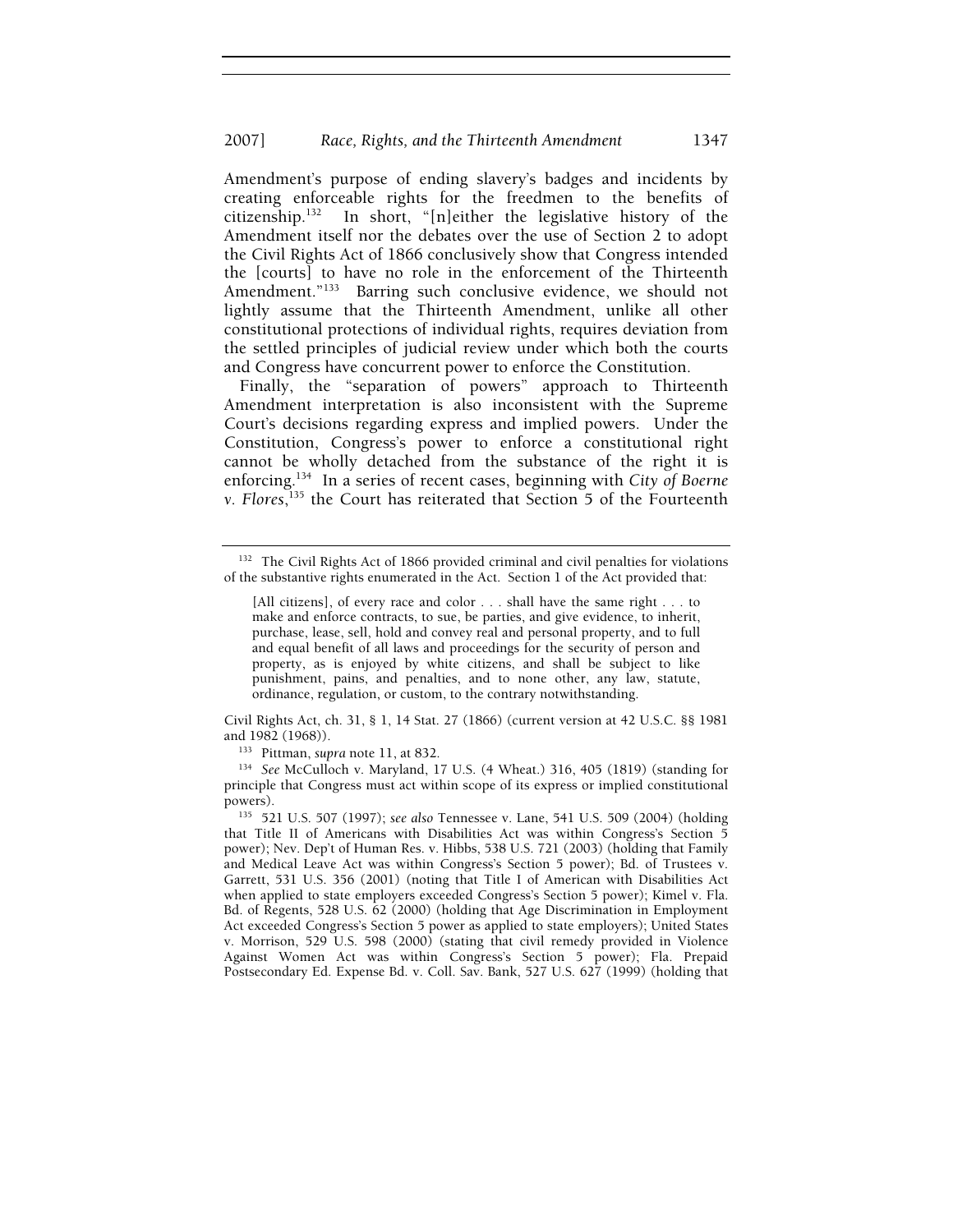Amendment empowers Congress to "enforce" preexisting constitutional rights, not create them.<sup>136</sup> In order to police the line between enforcement and creation of constitutional rights, the Court has held that Section 5 legislation must demonstrate "congruence and proportionality between the injury to be prevented or remedied and the means adopted to that end. Lacking such a connection, legislation may become [impermissibly] substantive in operation and effect."<sup>137</sup> Thus, while the Court has continued to recognize that Congress, in the exercise of its Enforcement Clause power, may adopt legislation reaching a "somewhat broader swath of conduct"<sup>138</sup> than is prohibited by the Fourteenth Amendment's text or the Court's interpretations thereof, Congress cannot "work a substantive change in the governing [constitutional] law."139

clauses of the other Reconstruction Amendments. 137 *Boerne*, 521 U.S. at 520. 138 *Lane*, 541 U.S. at 533 n.24 (emphasis added and internal quotation marks omitted); *see also Garrett*, 531 U.S. at 365 (noting that congressional Enforcement Clause power is not limited to "mere legislative repetition" of Supreme Court's

<sup>139</sup> Lane, 541 U.S. at 520 (internal quotation marks omitted). The general separation of powers principles articulated in the *Boerne* line of cases are relatively uncontroversial. Congress cannot create constitutional rights, but Congress can, in seeking to enforce constitutional rights, enact so-called prophylactic legislation reaching subjects that are not in themselves unconstitutional in order to prevent or deter constitutional violations. *See Lane*, 541 U.S. at 518. Until *Boerne*, it was wellaccepted that Congress enjoys a great deal of discretion in the exercise of its Enforcement Clause power and that the judiciary was to assess the constitutionality of Enforcement Clause legislation under a standard roughly akin to abuse of discretion or plain error review. Under such a standard of review, a court would not ask whether it would have made the same determination that Congress did, but whether Congress's determination was unreasonable. *See, e.g.*, *Katzenbach v. Morgan*, 384 U.S. 641, 653 (1966) ("It is not for us to review the congressional resolution of these factors. It is enough that we be able to perceive a basis upon which the Congress might resolve the conflict as it did"). The greatest change *Boerne* wrought relates not to abstract principles of separation of powers but to the methodology the Court has chosen for determining when Congress has exceeded its Enforcement Clause power and how much deference Congress should be granted with regard to enforcing the Fourteenth Amendment. *See, e.g.*, Zeitlow, *supra* note 127, at 487 (arguing that Court, under *Boerne* test, "seems to view itself as the primary protector of individual rights, to the point that it closely scrutinizes attempts of the coordinate branches to protect those rights"). Departing from the deferential "necessary and proper"

Congress's attempt to abrogate state sovereign immunity in Patent and Plant Variety Protection Remedy Clarification Act exceeded Congress's Section 5 power to enforce

Due Process Clause). 136 While the *Boerne* line of cases deals only with Section 5 of the Fourteenth Amendment, there is no reason to believe that the Court would apply the basic principles articulated in those cases any differently with regard to the enforcement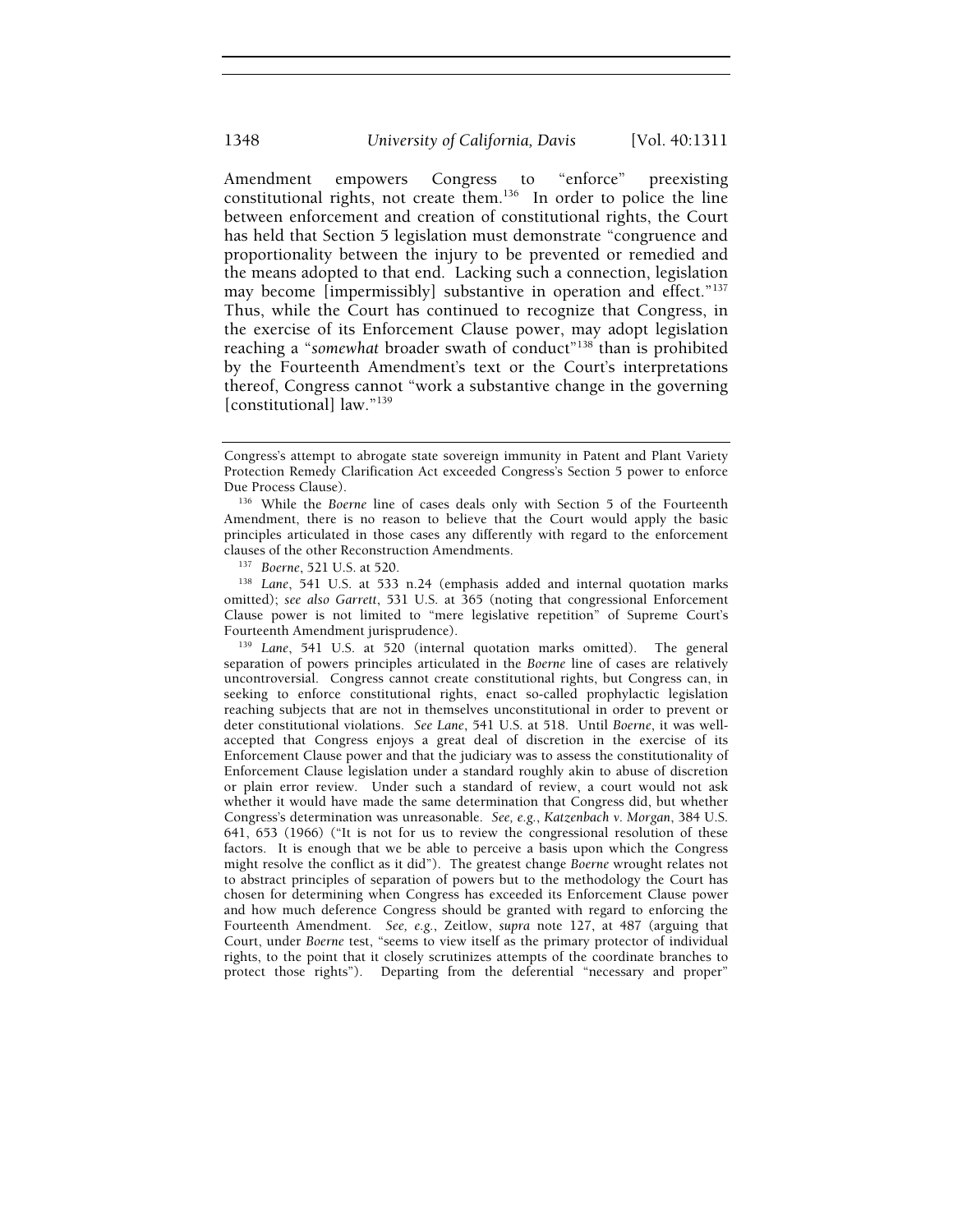The general acceptance that Congress can validly "enforce" the Thirteenth Amendment by legislating against the badges and incidents of slavery also, under the *Boerne* analysis, requires acceptance that the Amendment prohibits the badges and incidents of slavery in some form. If the Amendment itself solely prohibits literal enslavement, such congressional action would amount to creating a new right to be free of the badges and incidents of slavery, which would be unconstitutional under *Boerne*. Yet no court has questioned that the Thirteenth Amendment empowers Congress to prohibit the badges and incidents of slavery. The constitutionality of congressional "badges and incidents of slavery" legislation depends on such legislation being rationally aimed at enforcing the preexisting Thirteenth Amendment right to be free of the same.<sup>140</sup>

There are four possible ways to resolve the tension between the recognized power of Congress to remedy the badges and incidents of slavery and the prevailing interpretation of the Amendment, in the absence of congressional action, as only reaching literal enslavement. The first possibility is that even if the Amendment only reaches literal enslavement, congressional legislation prohibiting the badges and incidents of slavery is constitutional because such legislation qualifies as "prophylactic." In other words, Congress could believe that legislating against the vestiges of slavery is necessary to "prevent and deter"141 some actual unconstitutional conduct, that is, literal enslavement. The problem with this argument is that it is not readily

interpreting the Thirteenth Amendment must be precisely the same. As I discuss below, there may be practical reasons why courts should be more circumspect than Congress in enforcing the Amendment's prohibition of the badges and incidents of

slavery. 141 *See Lane*, 541 U.S. at 518, 533 n.24.

standard of review, the *Boerne* test requires that Congress support its Enforcement Clause legislation by making specific factual findings of "a relevant history and pattern of constitutional violations" of the type the legislation addresses. *Lane*, 541 U.S. at 521. By so requiring, the *Boerne* test necessitates that the judiciary must now "regularly check Congress's homework to make sure that [Congress] has identified sufficient constitutional violations to make its remedy congruent and proportional." *Lane*, 541 U.S. at 558 (Scalia, J., dissenting); *see also Garrett*, 531 U.S. at 370 (parsing total number of disabled persons in United States and number of such persons employed by states in comparison to number of instances of state discrimination against disabled that Congress cited). I disagree with this aspect of *Boerne*. Nonetheless, the general principles of express and implied powers articulated in *Boerne* provide useful guidance in pointing out the flaws in the assumption that Congress can enjoy carte blanche power under the Thirteenth Amendment to address the badges and incidents of slavery even if the Amendment itself solely reaches literal slavery or involuntary servitude.<br><sup>140</sup> This does not mean, however, that the role of Congress and the courts in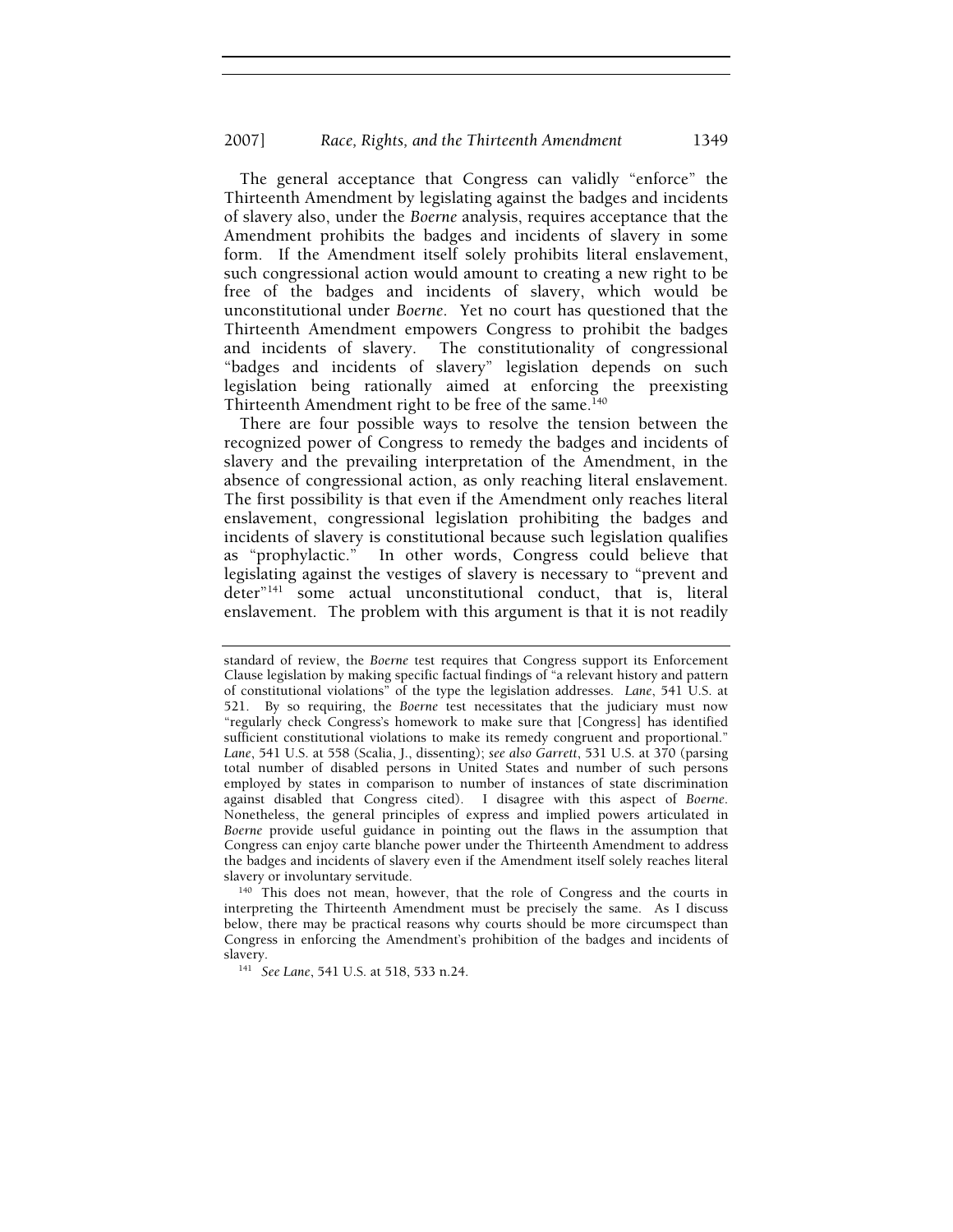apparent that prohibiting the lingering effects of the system of African slavery is necessary to prevent or deter the reemergence of a system of ownership of human beings. Nowhere in *Jones*, for example, did the Court indicate that it believed congressional action against private housing discrimination was constitutional solely or even in part because such discrimination could lead to the recurrence or imposition of literal chattel slavery. Rather, the *Jones* Court believed that the Thirteenth Amendment, in addition to eliminating chattel slavery, also eliminated the badges and incidents of slavery as an independent evil no longer to be tolerated in American society.

A second theoretical justification for the "separation of powers" cases discussed in this section would be that the Thirteenth Amendment itself does encompass the badges and incidents of slavery as well as literal enslavement, but that it does not provide a private cause of action to remedy this constitutional violation. It is not unknown for the law to create a right without expressly (or even implicitly) creating an individually enforceable remedy for violations of that right.<sup>142</sup> Perhaps, then, the separation of powers approach to the badges and incidents of slavery is persuasive if considered not in terms of the substantive right at issue, but rather, in terms of the enforceability of that right. However, there are at least two significant problems with this explanation. First, none of the cases holding that the Amendment itself applies only to literal enslavement unless and until Congress says otherwise have actually relied upon this distinction between rights and remedies.<sup>143</sup> Second, it is unquestioned that the Amendment's prohibition of literal enslavement or involuntary labor is self-executing and individually enforceable.<sup>144</sup> Assuming that the Amendment prohibits both literal enslavement and the badges and incidents of African slavery, there is no logical reason to assume that only one of the Amendment's substantive rights would provide a self-executing individual cause of action while the other

<sup>142</sup> *See, e.g.*, Alexander v. Sandoval, 532 U.S. 275, 286-87 (2001) ("The judicial task is to interpret the statute Congress has passed to determine whether it displays an intent to create not just a private right but also a private remedy. . . . Without [such an indication], a cause of action does not exist and courts may not create one . . . ."); Susan Bandes, *Reinventing Bivens: The Self-Executing Constitution*, 68 S. CAL. L. REV. 289, 312 (1995) ("The guarantees of the Bill of Rights and the Civil War Amendments are virtually silent about the consequences of transgression.").

<sup>143</sup> *See, e.g.*, Atta v. Sun Co., 596 F. Supp. 103, 105 (E.D. Pa. 1984) ("[T]he Amendment *itself* does not, *in any way* reach forms of discrimination other than

<sup>&</sup>lt;sup>144</sup> See, e.g., The Civil Rights Cases, 109 U.S. 3, 20 (1883) (stating that Thirteenth Amendment is "self-executing without any ancillary legislation").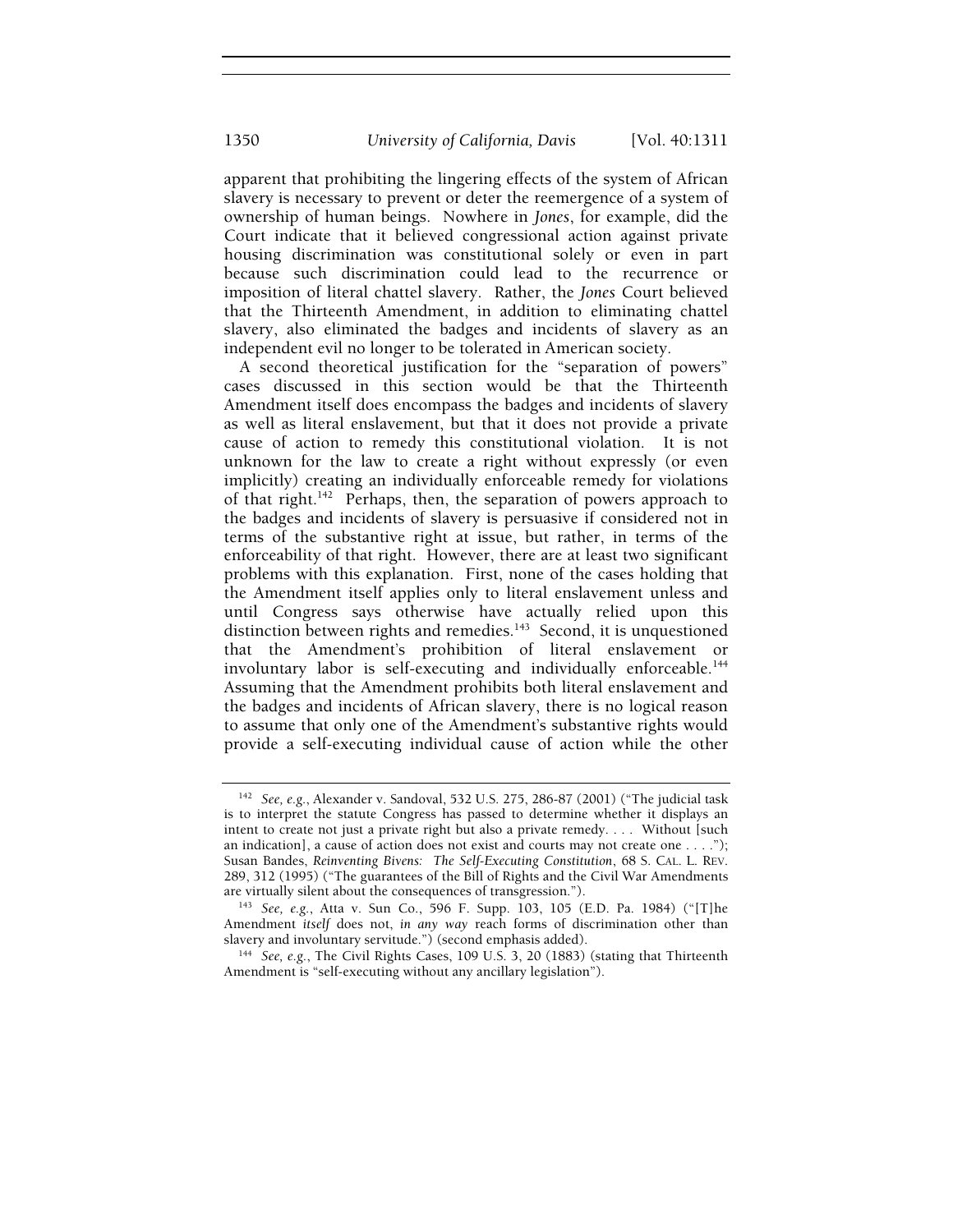would not.<sup>145</sup>

There are two remaining logical resolutions of this issue. Arguably, *Jones* and the many other Supreme Court cases affirming Congress's badges and incidents of slavery power are wrong because such legislation so far exceeds the Thirteenth Amendment's substantive guarantees that Congress has crossed the constitutional line between rights-enforcement and rights-creation. But *Jones* has not been overruled, and we may therefore continue to assume that Congress can prohibit the badges and incidents of slavery as a valid exercise of its enforcement power. The remaining alternative is that the "separation of powers" cases I have criticized in this section are wrong: given Congress's accepted power to "enforce" the Thirteenth Amendment by prohibiting the badges and incidents of slavery, the Amendment itself, by inference, also reaches the badges and incidents of slavery.

As shown above, it requires elaborate theoretical and doctrinal gymnastics to believe that Congress enjoys carte blanche power to prohibit the badges and incidents of slavery while simultaneously believing that the Amendment itself only reaches literal enslavement. The simplest way to understand this Thirteenth Amendment "separation of powers" dichotomy is that it simply is not justifiable as a theoretical and doctrinal matter. It is, however, understandable by reference to external concerns that have led to the judiciary's

<sup>&</sup>lt;sup>145</sup> Moreover, even if it were true that the Amendment itself prohibits the badges and incidents of slavery but that this constitutional right is unenforceable in private lawsuits until Congress provides explicit statutory authorization for such a cause of action, such authorization already exists in the form of 42 U.S.C. § 1983, which provides a federal civil cause of action for the deprivation of "any rights, privileges, or immunities secured by the Constitution and laws" by persons acting under color of state law. 42 U.S.C. § 1983 (2006). Additionally, non-damages lawsuits alleging deprivation of constitutional rights by governmental officials are authorized by the doctrine of *Ex parte Young*, 209 U.S. 123 (1908). Section 1983 and *Ex parte Young* do leave a gap with regard to the Thirteenth Amendment; namely, they speak only to the availability of a federal cause of action for deprivation of constitutional rights caused by governmental action, while the Thirteenth Amendment reaches private conduct. Arguably, then, the "separation of powers" approach critiqued in this section could be read as saying that private individuals do not have a cause of action to enforce the Thirteenth Amendment against *other private individuals* absent express congressional authorization. As noted above, however, there does not seem to be any doubt that private persons have a direct cause of action under the Thirteenth Amendment against other private persons for the imposition of literal enslavement or involuntary servitude. There is no apparent reason as a doctrinal matter or from the legislative history to treat the Amendment's right to be free of the badges and incidents of slavery any differently for purposes of individual enforceability.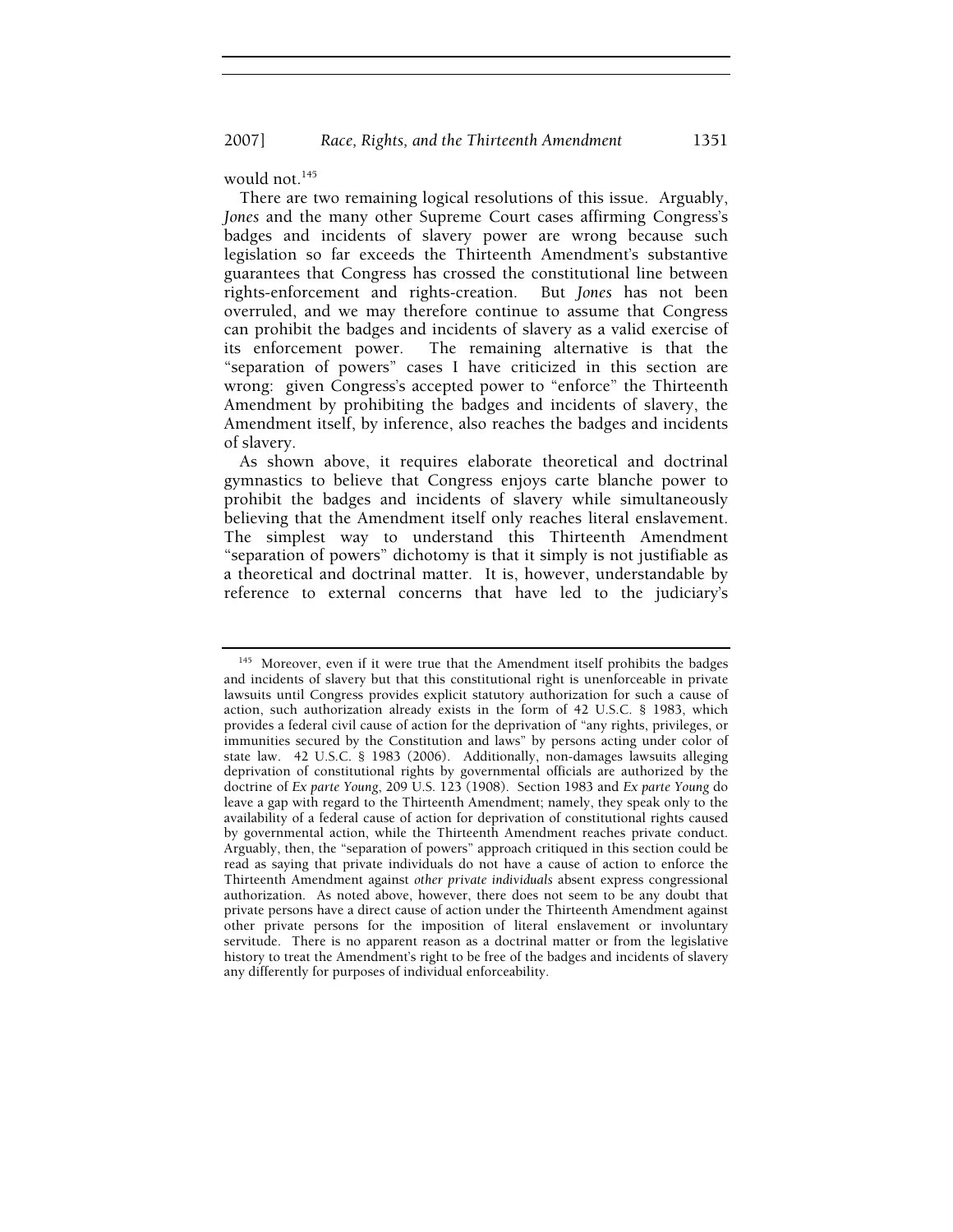intentional under-enforcement of the Thirteenth Amendment.<sup>146</sup> Thus, the most persuasive explanation for "the great disparity between the scope of section 1 and section 2 of the thirteenth amendment" is that the courts have intentionally "confined [their] enforcement of the amendment to a set of core conditions of slavery, but that the amendment itself reaches much further; in other words, the thirteenth amendment is [intentionally] judicially underenforced" for reasons that have nothing to do with the Amendment's actual meaning and scope.<sup>147</sup>

The judiciary's near-total abdication of its role as an enforcer of the right to be free of the badges and incidents of slavery is at least partially explainable by reference to judicial reluctance to delve into the history of slavery and concerns about the potential reach of the Amendment were it fully enforced. With regard to a frank judicial examination of the lingering effects of the institution of slavery, there is no reason to believe judges are different from the rest of us. American slavery is routinely treated as a subject of vague historical interest. It is seen as having little contemporary relevance because discourse about slavery's lingering contemporary effects raises uncomfortable questions about the congenital distribution of material, social, and psychological benefits between the descendants of the

the issue much analysis. 147 Sager, *supra* note 146, at 1219 n.21.

<sup>146</sup> By speaking of the Thirteenth Amendment's "under-enforcement," I mean that it is under-enforced not in the sense of how often it is applied, but rather, that judicial applications of the Thirteenth Amendment (with the notable exception of *Jones*) have not nearly exhausted the conceptual or theoretical space one would expect the Amendment's proscription of the "badges and incidents of slavery" to have in light of its language, historical context, and legislative history. Professor Lawrence Sager has argued that such under-enforcement can be understood by reference either to "institutional" concerns of judicial "propriety or capacity" or "analytical" concerns about the meaning of the constitutional concept at issue. *See* Lawrence Gene Sager, *Fair Measure: The Legal Status of Underenforced Constitutional Norms*, 91 HARV. L. REV. 1212, 1217-18 (1978). The Supreme Court has expressed both institutional and analytical concerns regarding badges and incidents of slavery claims brought directly under the Thirteenth Amendment. For the former, see, for example, Palmer v. Thompson, 403 U.S. 217, 226-27 (1971) (stating that Amendment does not authorize courts "to legislate new laws to control the operation of swimming pools throughout the length and breadth of this Nation"). For the latter, see Memphis v. Greene, 451 U.S. 100, 128 (1981) (finding that street closing that effectively segregated minority community from white community could not "be equated to an actual restraint on the liberty of black citizens that is in any sense comparable to the odious practice the Thirteenth Amendment was designed to eradicate"). It is unclear whether the lower court opinions rejecting badges and incidents of slavery claims have rested on institutional or analytical concerns, because the lower courts simply have not given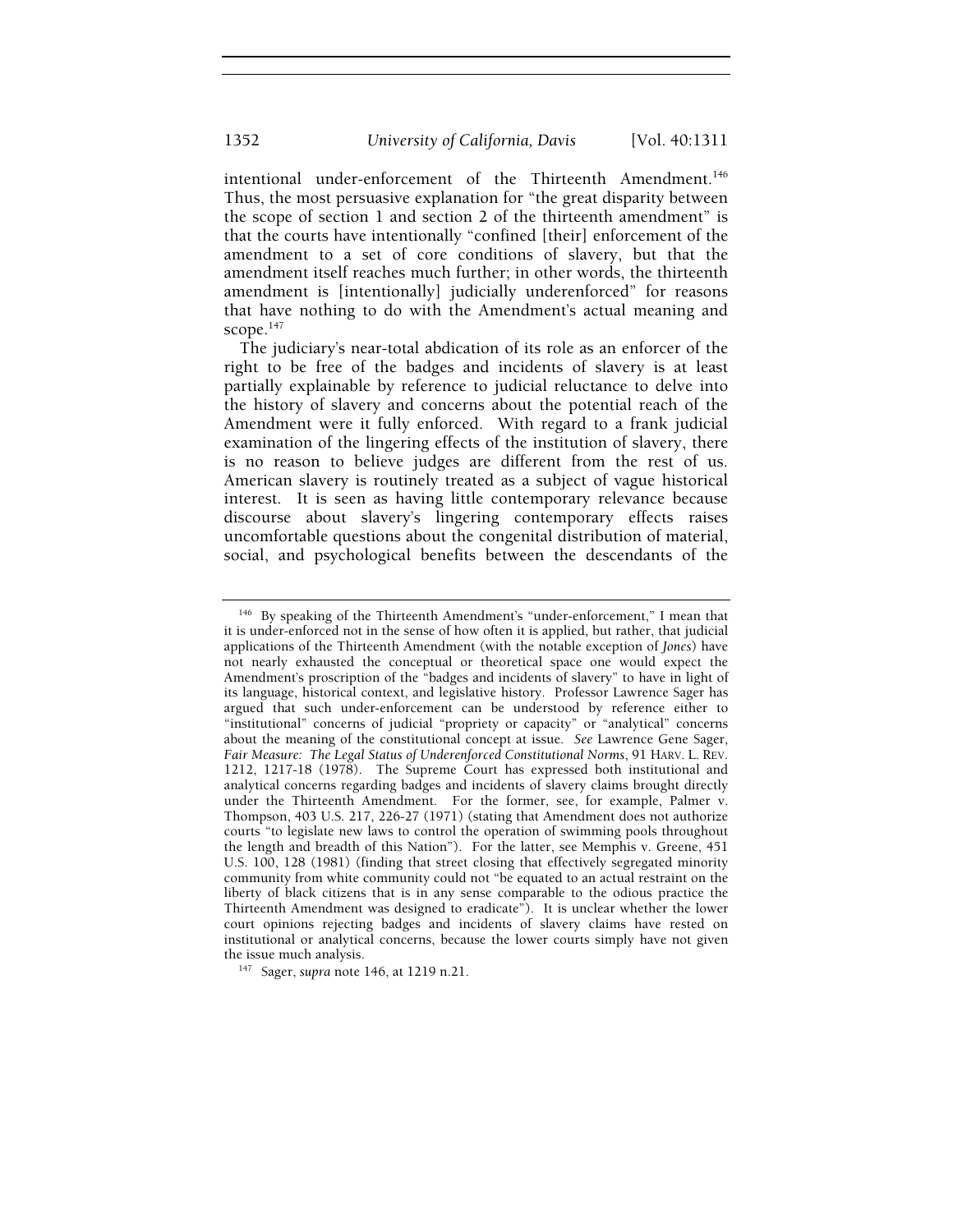enslaved, the descendants of the slave master, and those who fall on either side of this divide by association. From this implicit discomfort arises the second external concern: given the Amendment's clear applicability to the conduct of private individuals $148$  and possible applicability to systemic, unintentional, or "disparate impact" discrimination,<sup>149</sup> judges are understandably reluctant to embrace it. A judicial remedy that reached the unintentional reinforcement of systemic vestiges of slavery that may not be the active "fault" of anyone alive today would be a powerful remedy indeed. It surely raises difficult questions that judges might rather avoid.

Discomfort and difficulty, however, are hardly sufficient justification for complete judicial refusal to enforce a constitutional provision. As the Supreme Court has noted regarding the judicial role:

With whatever doubts, with whatever difficulties, a case may be attended, we must decide it, if it be brought before us . . . . Questions may occur which we would gladly avoid, but we cannot avoid them. All we can do is to exercise our best judgment, and conscientiously to perform our duty.<sup>150</sup>

I realize, however, that there are institutional concerns that may counsel for a more circumspect (as opposed to non-existent) judicial role in enforcing the right to be free of the badges and incidents of slavery. Recognition that the Thirteenth Amendment itself prohibits the badges and incidents of slavery does not mean that the role of the judiciary and Congress in enforcing the Thirteenth Amendment must be precisely the same. A constitutional structure in which the elected branch has broader enforcement power than the appointed branch is reasonable. First, as a matter of democratic and constitutional theory, viewing the Constitution as conferring broad enforcement authority on politically accountable actors (i.e., Congress) is consistent with ensuring the kind of "continued popular input in shaping constitutional meaning" that is appropriate in a democracy.151 To the

<sup>148</sup> *See, e.g.*, Jones v. Alfred H. Mayer Co., 392 U.S. 409, 421-22 (1968). 149 *See supra* note 52 (citing Gen'l Bldg. Contractors Ass'n v. Pennsylvania, 458 U.S. 375 (1982), and *Greene*, 451 U.S. at 100).

<sup>150</sup> *Ex parte Young*, 209 U.S. at 143 (internal quotation marks omitted). 151 Larry D. Kramer, *The Supreme Court 2000 Term — Foreword: We the Court*, 115 HARV. L. REV. 4, 13 (2001); *see also* Zeitlow, *supra* note 127, at 488 ("Because federal courts are not politically accountable when they create rights of belonging, they impose them externally upon a community. On the other hand, when the legislative branch creates rights of belonging, it represents a decision within the community to effectuate a more inclusive vision of that community.").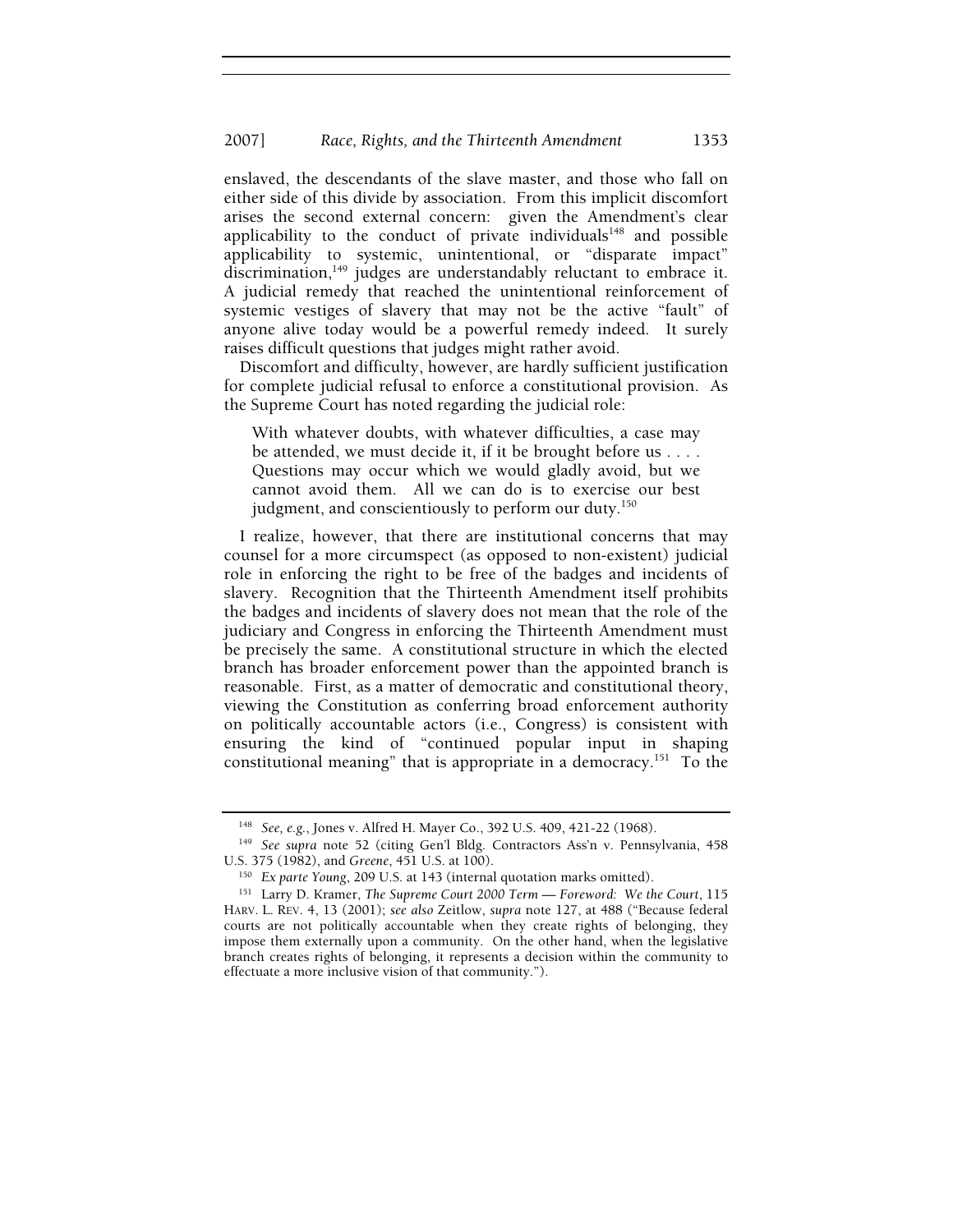contrary, once a federal judge is appointed, the public's role in directly shaping constitutional meaning is finished. Affording Congress broad definitional latitude in defining the badges and incidents of slavery can be seen as fostering public debate about the institution of chattel slavery, its legacy, and what steps "we the people" believe are appropriate remedies.

Second, as a pragmatic matter of institutional capacity and propriety, Congress possesses factfinding and policymaking powers that courts do not. In some circumstances, the question of whether a particular condition or form of discrimination constitutes a badge or incident of slavery could be so highly fact-specific that answering the question would require tools that courts do not readily possess.<sup>152</sup> There could also be institutional concerns regarding enforceability.<sup>153</sup> In circumstances where such concerns are not at issue, however, the courts are fully able to declare a condition a badge or incident of slavery by doing what is properly within their constitutional and institutional sphere: examining the available evidence presented by the parties to a specific dispute and determining whether that evidence proves a sufficient relationship to the institution of chattel slavery that the plaintiff's injury in the case at hand is a badge or incident thereof.154

<sup>&</sup>lt;sup>152</sup> For example, courts lack the ability to hold hearings around the country to gather evidence from persons other than the direct stakeholders or witnesses in a particular Thirteenth Amendment lawsuit or who do not qualify as experts for evidentiary purposes.<br><sup>153</sup> For example, a judge could perhaps reasonably find that the failure of the

federal government to provide African Americans with reparations for slavery amounts to a failure to remedy the badges or incidents of slavery, but such a finding would more likely be enforceable if rendered by Congress, given the impact such reparations would have on the federal budget.

<sup>&</sup>lt;sup>154</sup> In Part IV, *infra*, I provide examples of situations that I believe are so closely and demonstrably linked to the institution of chattel slavery and the societal structures created by it that they amount to badges or incidents of slavery. I acknowledge that, even as to such situations, some may question the competence of judges to evaluate complex historical issues regarding what practices or conditions are legacies of slavery. *See, e.g.*, Palmer v. Thompson, 403 U.S. 217, 226-27 (1971) (stating, in rejecting plaintiffs' badges and incidents of slavery claim, that "[e]stablishing this Court's authority under the Thirteenth Amendment to declare new laws to govern the thousands of towns and cities of the country would grant it a lawmaking power far beyond the imagination of the amendment's authors"); United States v. Nelson, 277 F.3d 164, 185 n.20 (2d Cir. 2002) ("[T]he task of defining 'badges and incidents' of servitude is by necessity . . . inherently legislative."). Ascertaining the badges and incidents of slavery would inevitably require judges to consider and assess complex historical and sociological evidence. Doing so, however, would not stretch the boundaries of judicial competence beyond the commonly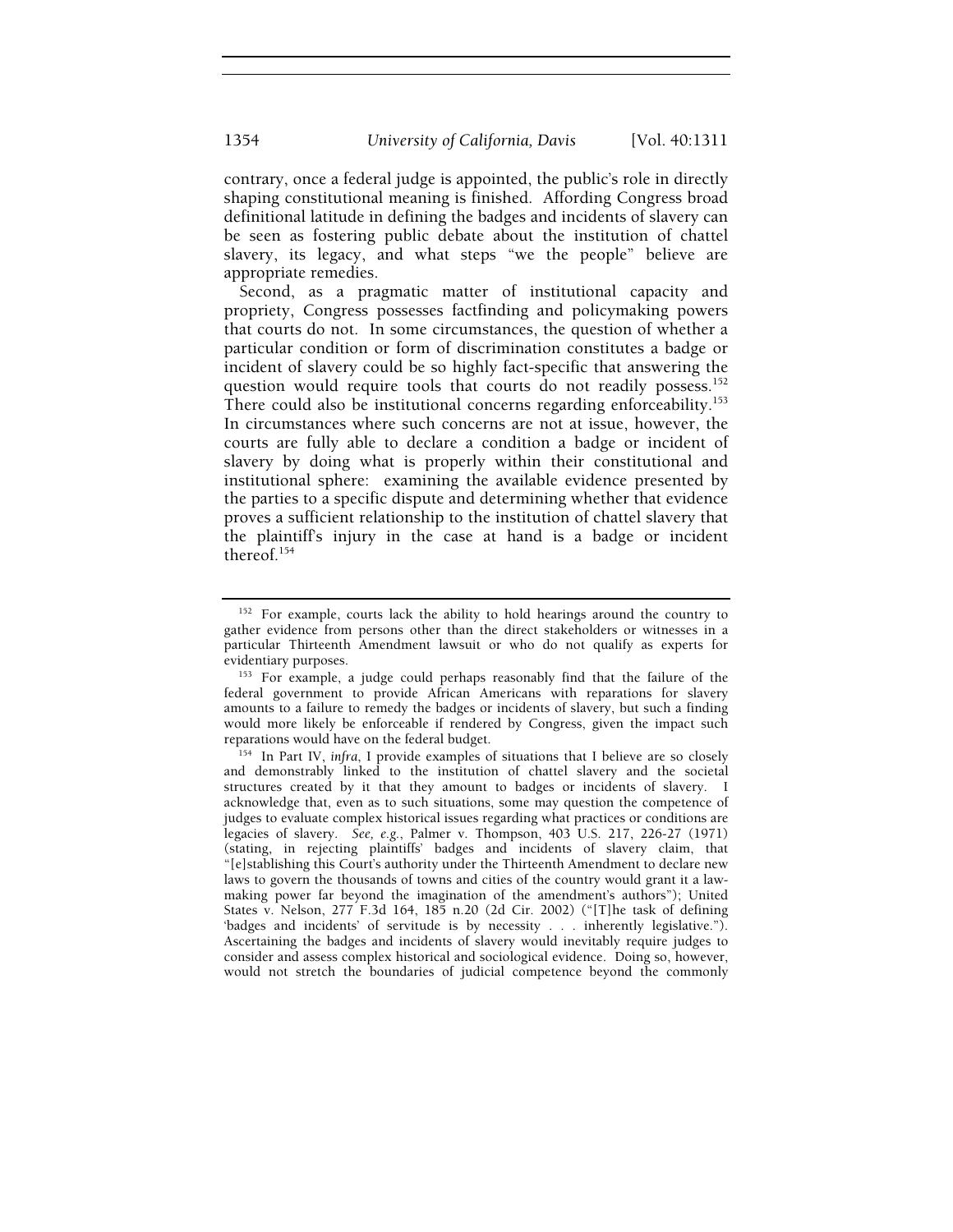Finally, while the available historical evidence does not support the proposition that the Thirteenth Amendment's drafters would have intended for the courts to have *no* role in enforcing the Amendment's proscription of the badges and incidents of slavery, there is some evidence that the Amendment's framers intended Congress to have the primary — but not exclusive — power of enforcing the Reconstruction Amendments. The context of the debates leading to the adoption of the Fourteenth Amendment, for example, can be read as showing that "the Reconstruction Era Congress was primarily preoccupied with its own role, and not the role of the Court, in defining and enforcing constitutional values."<sup>155</sup> Thus, it is entirely reasonable as a matter of "original intent" to interpret the Reconstruction Amendments as vesting Congress with broad, and even primary, enforcement power. The historical evidence does not, however, support the judiciary's complete exclusion from providing redress for the badges and incidents of slavery.

## *C. Expansionist Approach: As a Remedy for Any Class-Based Discrimination*

Many scholars and litigants have argued that the Thirteenth Amendment's prohibition of the badges and incidents of slavery should be read as broadly as possible, without regard to whether the complained-of injury arises out of the system of chattel slavery in any but the vaguest fashion.156 For example, in *Keithly v. University of Texas Southwestern Medical Center*, 157 the plaintiff argued that the

accepted judicial role if limited to cases where actual evidence and expert testimony, as opposed to the judge's conjecture or policy preferences, forms the basis for decision. Indeed, the Supreme Court frequently relies upon historical evidence in its constitutional decisions, most notably when ascertaining the scope of substantive due process. *See, e.g.*, Lawrence v. Texas, 539 U.S. 558, 559 (2003) ("It should be noted, however, that there is no longstanding history in this country of laws directed at homosexual conduct as a distinct matter.").For a fuller discussion of the use of history in constitutional adjudication, see generally Edward P. Steegmann, *Of History and Due Process*, 63 IND. L.J. 369 (1988).<br><sup>155</sup> Zeitlow, *supra* note 127, at 492.<br><sup>156</sup> It is worth recalling at this point that I am focusing on the Thirteenth

Amendment's prohibition of slavery's "badges and incidents," not the Amendment's equally important prohibition of slavery, involuntary labor, physical domination, or other forms of compelled servitude. As noted earlier, the Amendment's prohibition of compelled service logically does not require that the victim be a member of a particular racial group nor that his current enslavement be linked to historical slavery. *See supra* note 25 and accompanying text.<br><sup>157</sup> No. 303CV0452L, 2003 WL 22862798 (N.D. Tex. Nov. 18, 2003).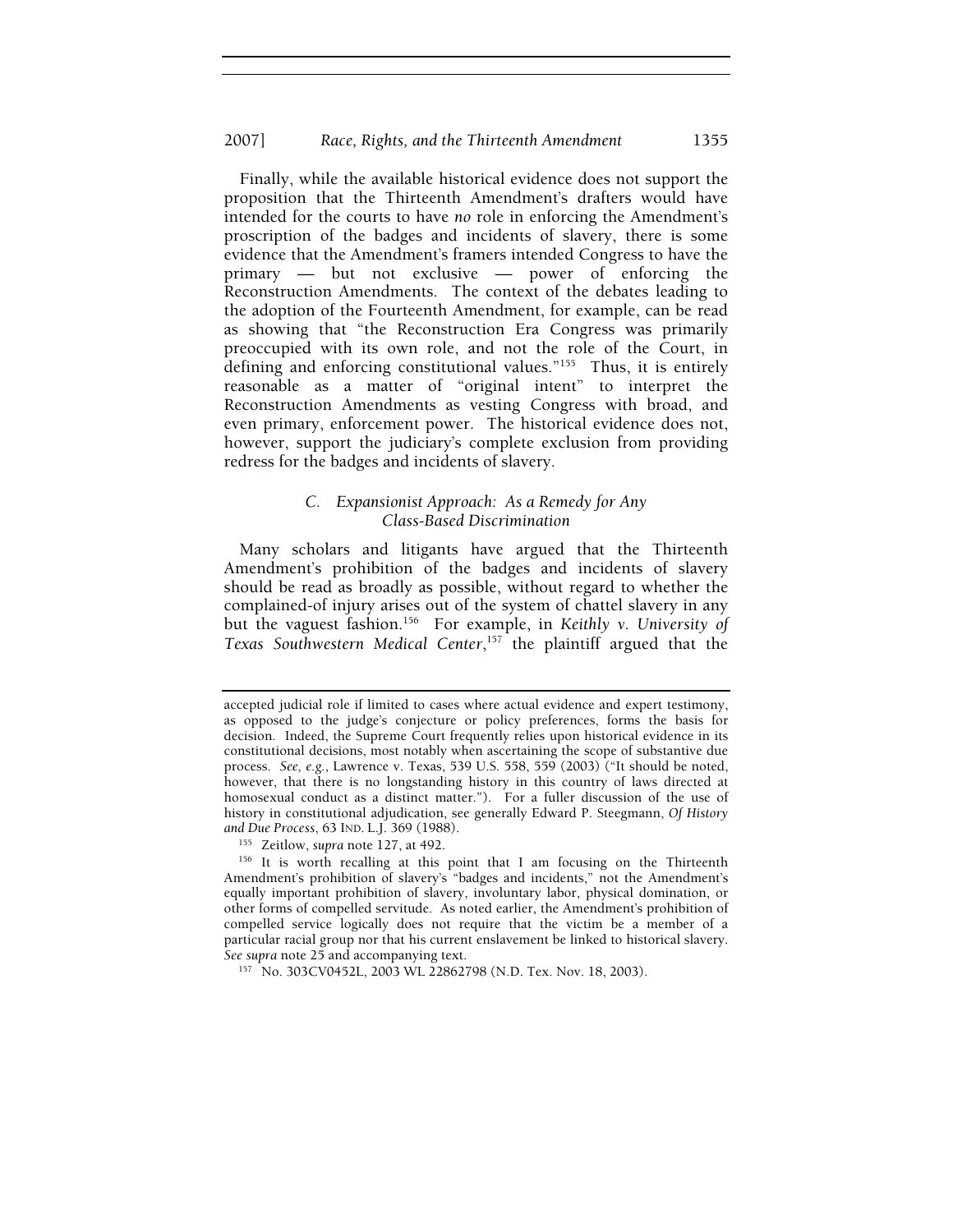Thirteenth Amendment provided a constitutional basis for the Americans with Disabilities Act. The plaintiff argued that Congress's Thirteenth Amendment power reaches "various forms of discrimination — race-based or otherwise" and that "unjust employment practices and invidious, class-based discrimination are both 'badges and incidents' of slavery and involuntary servitude."158 The court rejected the plaintiff's Thirteenth Amendment argument first, because the Americans with Disabilities Act was not actually passed pursuant to the Thirteenth Amendment and second, because the court believed that the disabled are not a "race" within the meaning of the Thirteenth Amendment jurisprudence.<sup>159</sup>

While there may be reasonable arguments that the Thirteenth Amendment reaches disability discrimination, what makes the Thirteenth Amendment argument in *Keithly* problematic is the casual use of the Amendment as a jurisprudential "Hail Mary." It does not appear that there was any serious consideration of whether discrimination against the disabled constitutes a badge or incident of slavery in any concrete sense beyond the bald assertion that the Amendment reaches "various forms of discrimination."<sup>160</sup>

<sup>158</sup> *Id.* at \*3. 159 *Id.* at \*3-\*4. 160 Similarly, in *Wong v. Stripling*, 881 F.2d 200 (5th Cir. 1989), a Chinese American physician contended that the private hospital where he worked revoked his hospital privileges because of his race. He argued that the hospital's actions violated his Thirteenth Amendment right to "equal protection" and that the Amendment's proscription of the badges and incidents of slavery "extends to any abuse predicated upon race." *Id.* at 203. Like the plaintiff in *Keithly*, it does not appear that the *Wong*  plaintiff made any particular effort to tie his claim to the structures created by or essential to literal slavery. The court, in rejecting his claim, held that "[t]he proscription in the thirteenth amendment is a broad one, but no court has held that its words alone create a general right to be free from private racial discrimination in all areas of life." *Id.* By criticizing the arguments in these cases, I do not mean to suggest that the Amendment cannot be seen as applying to persons other than the original subjects of the Amendment at the time of its enactment (i.e., the freedmen). My criticism is not of creative arguments in favor of extending the Amendment beyond its most clearly discernable original intentions as adopted in 1865, but rather of the failure to engage in the type of careful analysis that would justify such extensions. Overly creative interpretations of the Amendment that pay little attention to its actual history and context can result in cases and scholarship diminishing the Amendment rather than strengthening it. Sounding a note of caution, Thomas J. Henderson, former chief counsel for the Lawyers' Committee for Civil Rights Under Law, has argued that "[c]are should be taken in asserting the Thirteenth Amendment as a source of congressional authority [for civil rights legislation], and particular effort is necessary to relate the prohibited conduct to slavery and the post-Civil War conditions to which the amendment was directed." Thomas J. Henderson, *Strategies for Civil Rights Litigators amid the Supreme Court's Constitutional Counterrevolution*,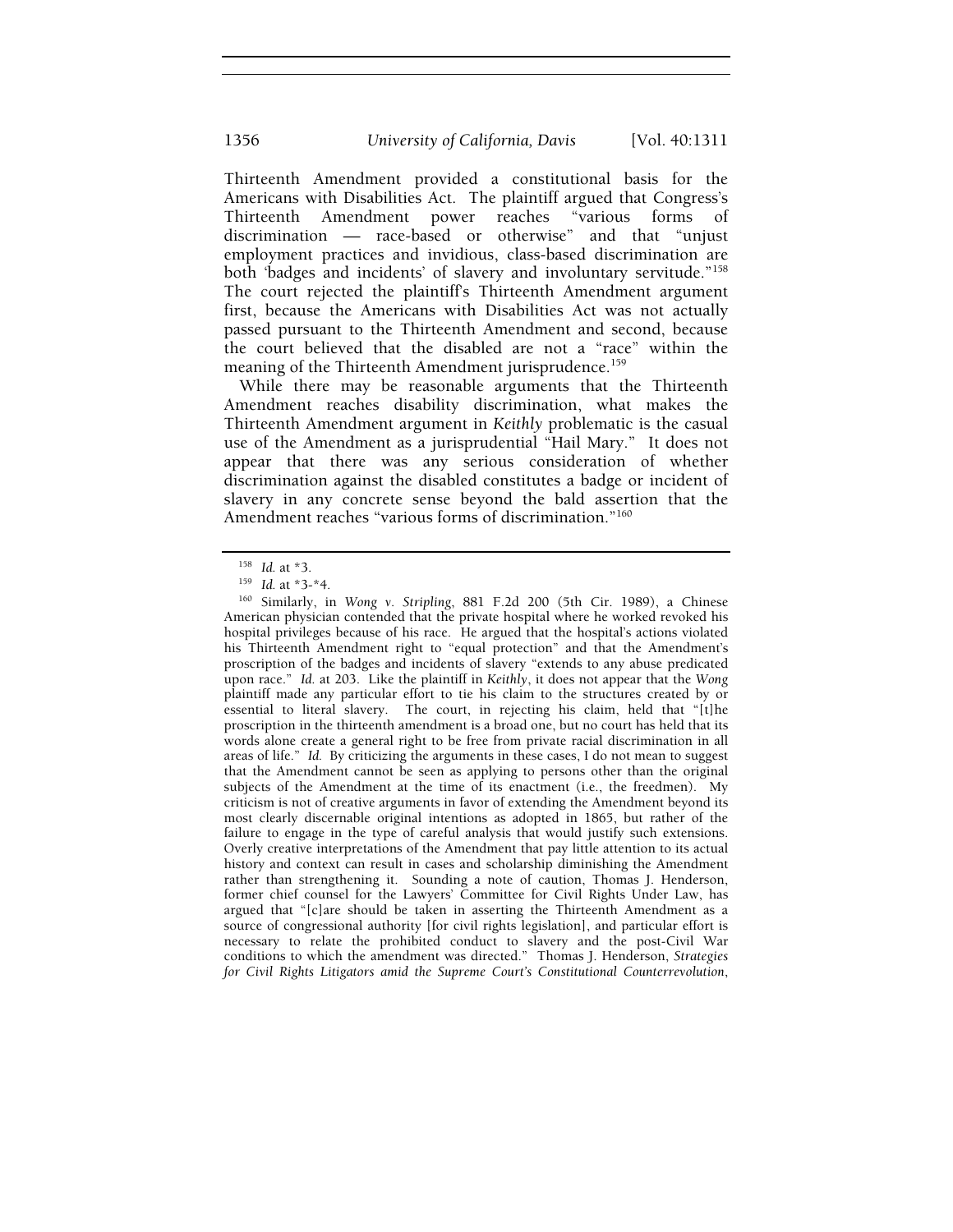The Supreme Court has made clear that the Thirteenth Amendment does empower Congress to pass legislation applicable to racial groups other than African Americans,161 yet has remained silent as to whether the substantive core of the Amendment extends this far.Moreover, even if the Amendment's self-executing prohibition of the badges and incidents of slavery is race-neutral, it remains unresolved whether it also applies to non-racial classes. The Supreme Court has never directly addressed this issue, but it has implied that the Amendment may authorize Congress to enact legislation protecting non-racial classes, while still not addressing whether the Amendment itself reaches this far in the absence of congressional action.

## 1. The Badges and Incidents of Slavery as Applied Beyond African Americans

The Amendment's drafters did intend to extend the Amendment's protection beyond African Americans, at least in some circumstances. For example, Representative Robert Ingersoll of Illinois argued during the Thirteenth Amendment debates that the Amendment would apply to "the seven millions of poor white people who live in the slave States but who have never been deprived of the blessings of manhood by reason of . . . slavery,"162 presumably by virtue of the free labor pool that slavery provided, which drove down the wages of the white laboring class and made labor seem dishonorable.<sup>163</sup> Similarly, the Amendment's framers recognized that white abolitionists were harassed and attacked for their opposition to slavery.<sup>164</sup> In addition,

<sup>162</sup> Tsesis, *Furthering American Freedom*, *supra* note 13, at 327 (citing CONG. GLOBE, 38th Cong., 1st Sess. 2990 (1864)).<br><sup>163</sup> For example, during the Thirteenth Amendment debates, Representative

<sup>164</sup> During the Thirteenth Amendment debates, for example, Representative Ashley of Ohio noted that "[s]lavery has for many years defied the government and trampled

HUM. RTS., Fall 2002, at 20, 22. Similarly, in critiquing Professor Akhil Reed Amar's seminal Thirteenth Amendment article, *The Case of the Missing Amendments:* R.A.V. v. City of St. Paul, 106 HARV. L. REV. 124 (1992), Judge Alex Kozinski and Eugene Volokh argued that "[n]o matter how tempting or righteous the desired result may be, one must always be ready to recognize when the reading has become too tenuous, the proposed doctrine too vague, the implications too risky." Alex Kozinski & Eugene Volokh, *A Penumbra Too Far*, <sup>106</sup> HARV. L. REV. 1639, 1657 (1993). 161 *See generally* St. Francis Coll. v. Al-Khazraji, 481 U.S. 604 (1987); Shaare Tefila

Congregation v. Cobb, 481 U.S. 615, (1987); McDonald v. Santa Fe Trail Transp. Co., 427 U.S. 273 (1976).

Wilson of Iowa argued that "the poor white man" had been "impoverished, debased, dishonored by the system that makes toil a badge of disgrace . . . ." Colbert, *Liberating*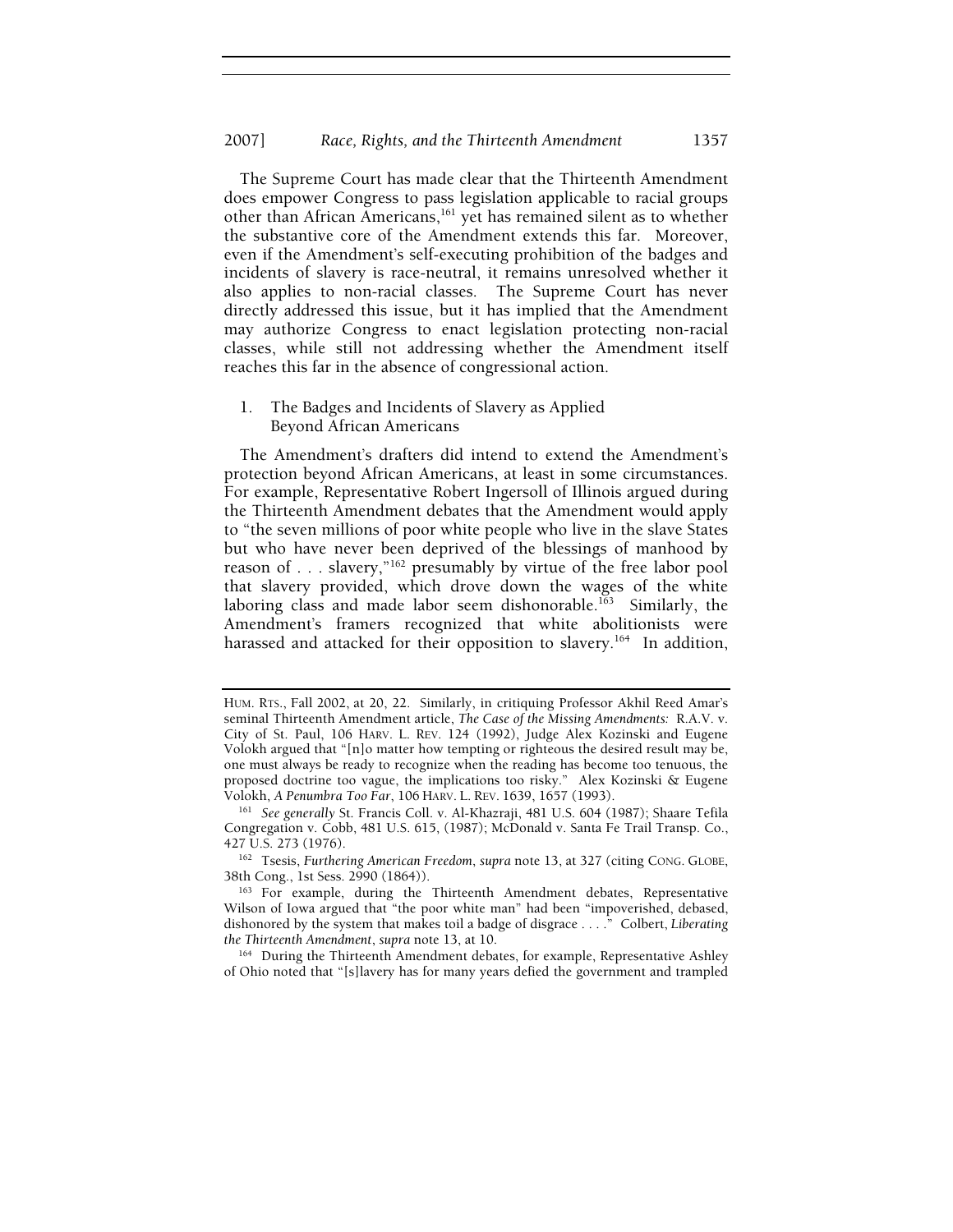some contemporaneous judicial decisions construed the Thirteenth Amendment as applying beyond the freedmen.<sup>165</sup>

The Supreme Court and the lower federal courts have held that Congress, pursuant to its Thirteenth Amendment power, can protect persons who are not African American from discrimination because of their race. Prior to *McDonald v. Santa Fe Transportation Co.*, 166 the Court had applied 42 U.S.C. §§ 1981 and 1982 to whites only in circumstances where they had been injured not because of their race, but because of their association with blacks.167 In *McDonald*, however, the Court held that § 1981's legislative history demonstrated that it was intended "to proscribe discrimination in the making or enforcement of contracts against, or in favor of, any race,"168 despite the fact that the statute's immediate concern was to protect African Americans. The Court further held that such a construction of § 1981 was consistent with Congress's power to define and prohibit the badges and incidents of slavery.<sup>169</sup>

*United States v. Nelson*170 provides the most thorough examination in the contemporary case law regarding whether and in what circumstances the Thirteenth Amendment's proscription of the badges and incidents of slavery extends beyond African Americans.

<sup>165</sup> See, e.g., Kaczorowski, *supra* note 31, at 901 (stating, in finding Civil Rights Act of 1866 to be constitutional under Thirteenth Amendment, that Amendment "throws its protection over every one, of every race, color and condition" (citing United States v. Rhodes, 27 F. Cas. 785, 793 (C.C.D. Ky. 1867) (No. 16,151))).<br><sup>166</sup> 427 U.S. 273 (1976).<br><sup>167</sup> *See generally Sullivan v. Little Hunting Park, Inc., 396 U.S. 229 (1969).*<br><sup>168</sup> *McDonald, 427 U.S. at 295.*<br><sup>169</sup> *Id. a* 

upon the National Constitution, by kidnapping, mobbing, and murdering white citizens of the United States guilty of no offense except protesting against its terrible crimes." tenBroek, *supra* note 29, at 178l; *see also* Andrews, *supra* note 69, at 497 n.50 ("Abolitionists were intimidated, threatened, and beaten to near death when speaking in the North; in the South and Midwest, whether black or white, one could be killed for advocating the end of slavery."); STAMPP, *supra* note 5, at 211 (noting that slave

whites to the vestiges of slavery that the Thirteenth Amendment was designed to abolish. The holding of *McDonald* is nonetheless consistent with the generally accepted interpretation of Congress's authority to enact prophylactic legislation that reaches conduct that is not in itself unconstitutional in order to prevent or deter constitutional violations. For a fuller discussion of this issue, see *supra* Part III.B. Thus, while *McDonald* is informative as to the reach of congressional power, it does not provide definitive guidance as to whether the Amendment itself, in the absence of congressional enforcement, proscribes badges and incidents of slavery suffered by persons who are not African American. 170 277 F.3d 164 (2d Cir. 2002), *cert. denied* 537 U.S. 835 (2002).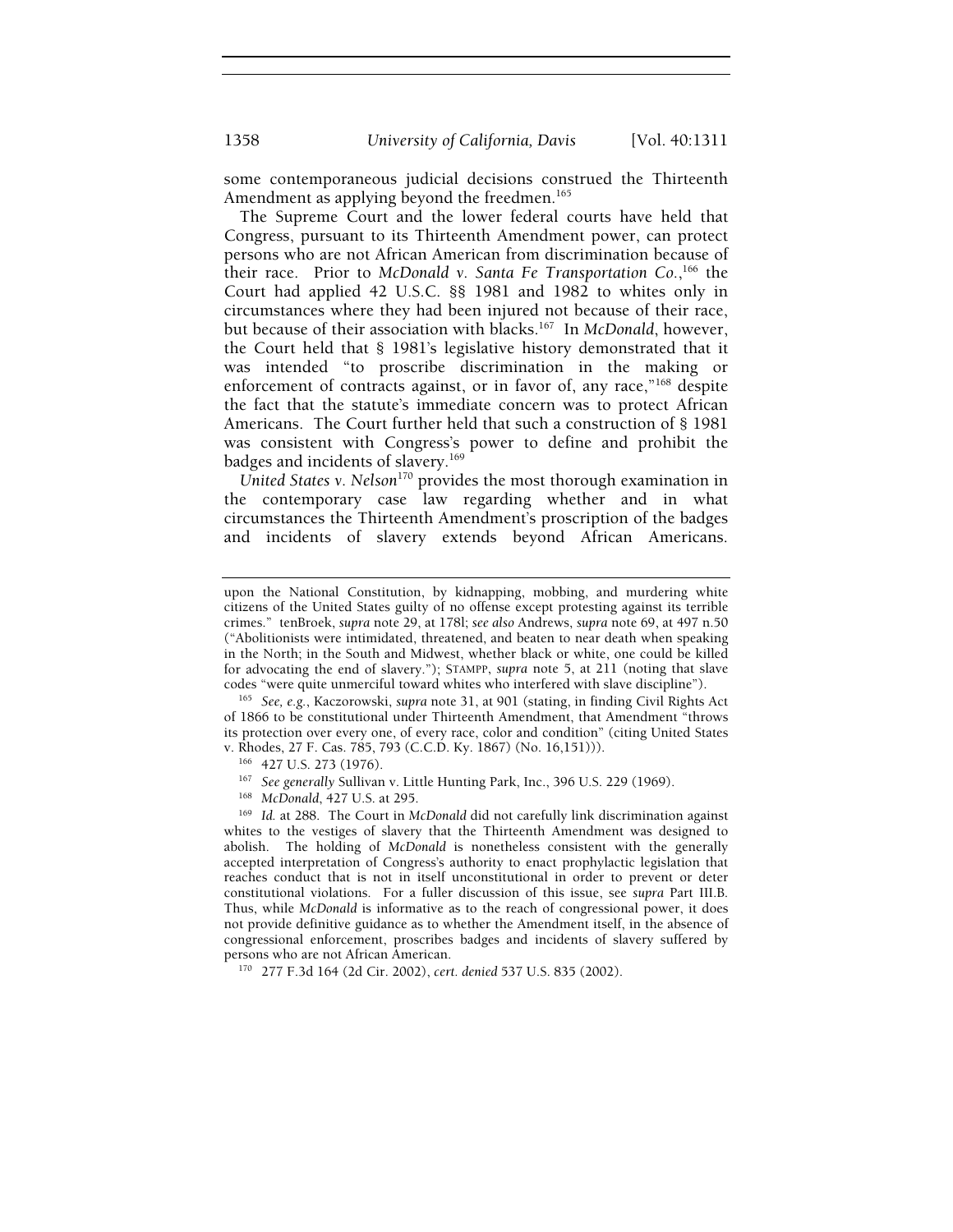According to the trial testimony in *Nelson*, a Jewish driver struck two African American children, one of whom ultimately died from his injuries.171 An angry crowd soon formed in the area. One of the defendants made a speech to the crowd, during which he repeatedly exhorted the crowd to, among other things, "get the Jews." $172$  Some members of the crowd became violent and spotted Yankel Rosenbaum, a Jewish man wearing distinctive Orthodox Jewish clothing, with some persons yelling "get the Jew, kill the Jew."173 Upon being caught by the crowd, Rosenbaum was beaten and stabbed by defendant Nelson and eventually died of his injuries. $174$ 

Following Nelson's acquittal on state charges, both defendants were convicted under 18 U.S.C. § 245, which makes it a federal crime to interfere with a person's enjoyment of public facilities on account of his race, color, religion, or national origin.<sup>175</sup> They appealed, arguing, inter alia, that § 245 exceeded Congress's Thirteenth Amendment power, at least as applied to African American defendants charged with attacking a Jewish man because of his religion. <sup>176</sup>

The court began its analysis by noting that the Thirteenth Amendment's prohibition of slavery and involuntary servitude is race neutral and that the Supreme Court had interpreted it in the same manner.<sup>177</sup> From this proposition, however, the court still had to

Whoever, whether or not acting under color of law, by force or threat of force willfully injures, intimidates or interferes with . . . any person because of his race, color, religion or national original and because he is or has been . . . participating in or enjoying any benefit, service, privilege, program, facility or activity provided or administered by any State or subdivision thereof . . . shall be fined under this title, or imprisoned . . . .

18 U.S.C. § 245(b) (2001). The relevant "interference with public facilities" element was met because Rosenbaum was enjoying the use of New York City's streets when he

<sup>176</sup> As the *Nelson* court itself noted, it is perhaps ironic that its detailed and robust analysis of the Thirteenth Amendment's scope occurred in the context of a case where the court was "employ[ing] a constitutional provision enacted with the emancipation of black slaves in mind to uphold a criminal law as applied against black men who, the jury found, acted with racial motivations, but in circumstances in which they were, at least partly, responding to perceived discrimination against them." *Nelson*, 277 F.3d

<sup>171</sup> *Id.* at 169. 172 *Id.* at 170. 173 *Id*. 174 *Id.*

<sup>&</sup>lt;sup>175</sup> The relevant portion of 18 U.S.C. § 245 states:

<sup>&</sup>lt;sup>177</sup> Id. at 176.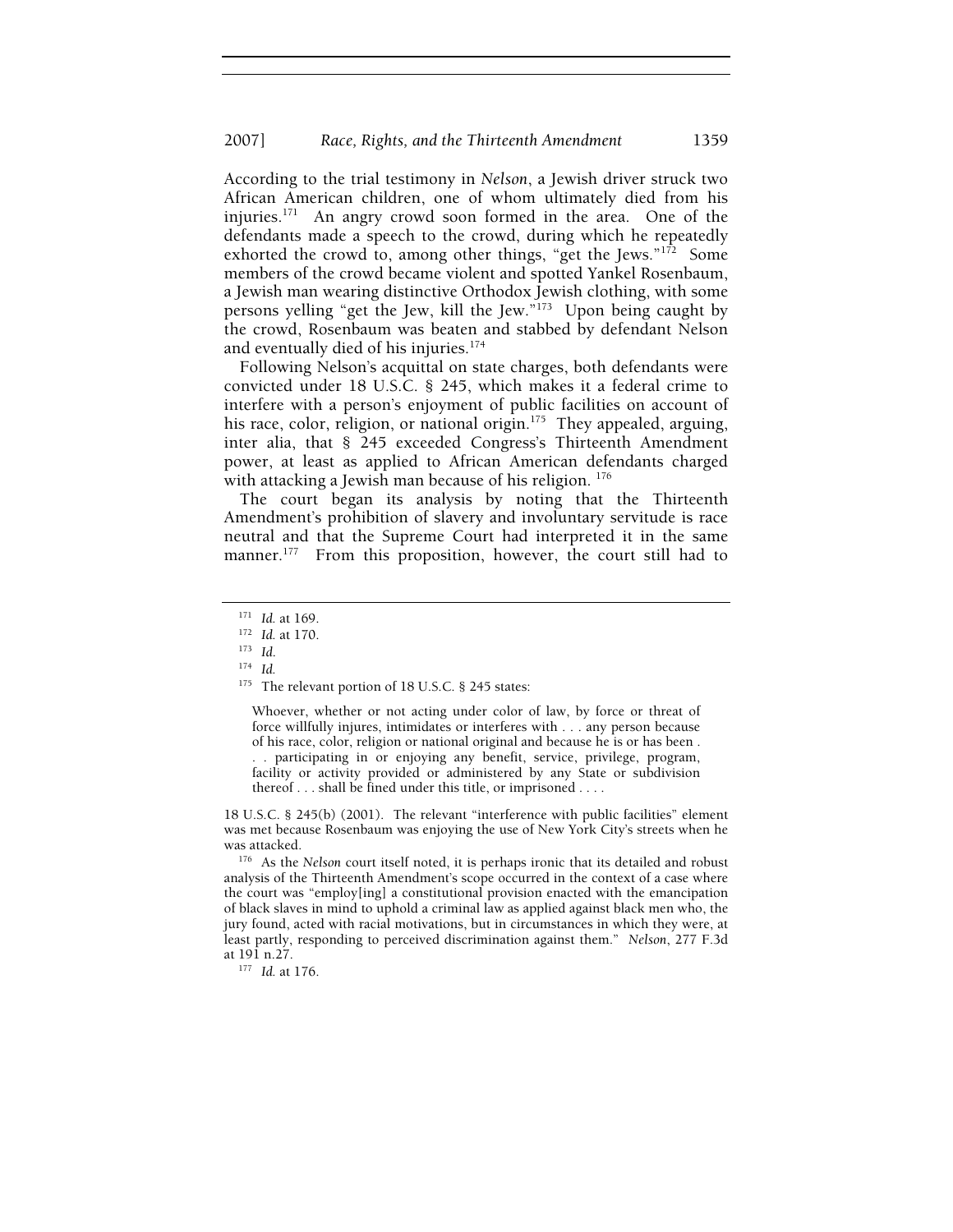confront two significant subsidiary issues. First, the defendants targeted Rosenbaum because he was Jewish. As the court acknowledged, Jews, in contemporary society, are not thought to be a separate race.<sup>178</sup> Accordingly, even if the Thirteenth Amendment protects all racial groups, the court had to determine whether the Thirteenth Amendment protects non-racial classes. Second, racebased violence is not literal slavery or involuntary servitude. Because there was no allegation that Rosenbaum's assailants intended to subject him to literal enslavement or involuntary servitude, the court had to analyze whether religiously motivated violence against a Jewish person amounted to a badge or incident of slavery.

With regard to whether Jews, as a group, are protected by the Thirteenth Amendment, the court noted that "race" is a term of art that is not necessarily limited to its contemporary meaning.<sup>179</sup> Accordingly, the court held, the fact that Jews are not currently considered to be a distinct race "does not rule out Jews from the shelter of the Thirteenth Amendment."180 Indeed, as the *Nelson* court recognized, Supreme Court precedent discussing certain statutes enacted pursuant to the Thirteenth Amendment clearly held that these<br>statutes apply to Jews.<sup>181</sup> The Nelson court believed that these The *Nelson* court believed that these precedents applied by implication to the Thirteenth Amendment itself because §§ 1981 and 1982 were based on that Amendment.<sup>182</sup> Second, the court reasoned, Jews were in fact considered to be a distinct race at the time of the Amendment's ratification.183 Accordingly, even if the badges and incidents of slavery power only encompasses racial discrimination, the court believed that the attack at issue could be considered a badge or incident of slavery inflicted upon the victim because of his "race," as that term would have been understood at the time the Amendment was adopted.

The *Nelson* court's analysis of this first major issue has several analytical flaws that illustrate the confusion surrounding the Thirteenth Amendment. The most significant problem is that the court conflated the Amendment's prohibition of slavery and involuntary servitude with its equally important purpose of eliminating the badges and incidents of slavery. The fact that the

<sup>178</sup> *Id.* at 176-77.<br><sup>179</sup> *Id.* at 176.<br><sup>180</sup> *Id.* at 177.<br><sup>181</sup> Shaare Tefila Congregation v. Cobb, 481 U.S. 615 (1987) (holding that § 1982 applies to discrimination against Jewish persons).

<sup>182</sup> *Nelson*, 277 F.3d at 178, 180. 183 *Id.* at 178.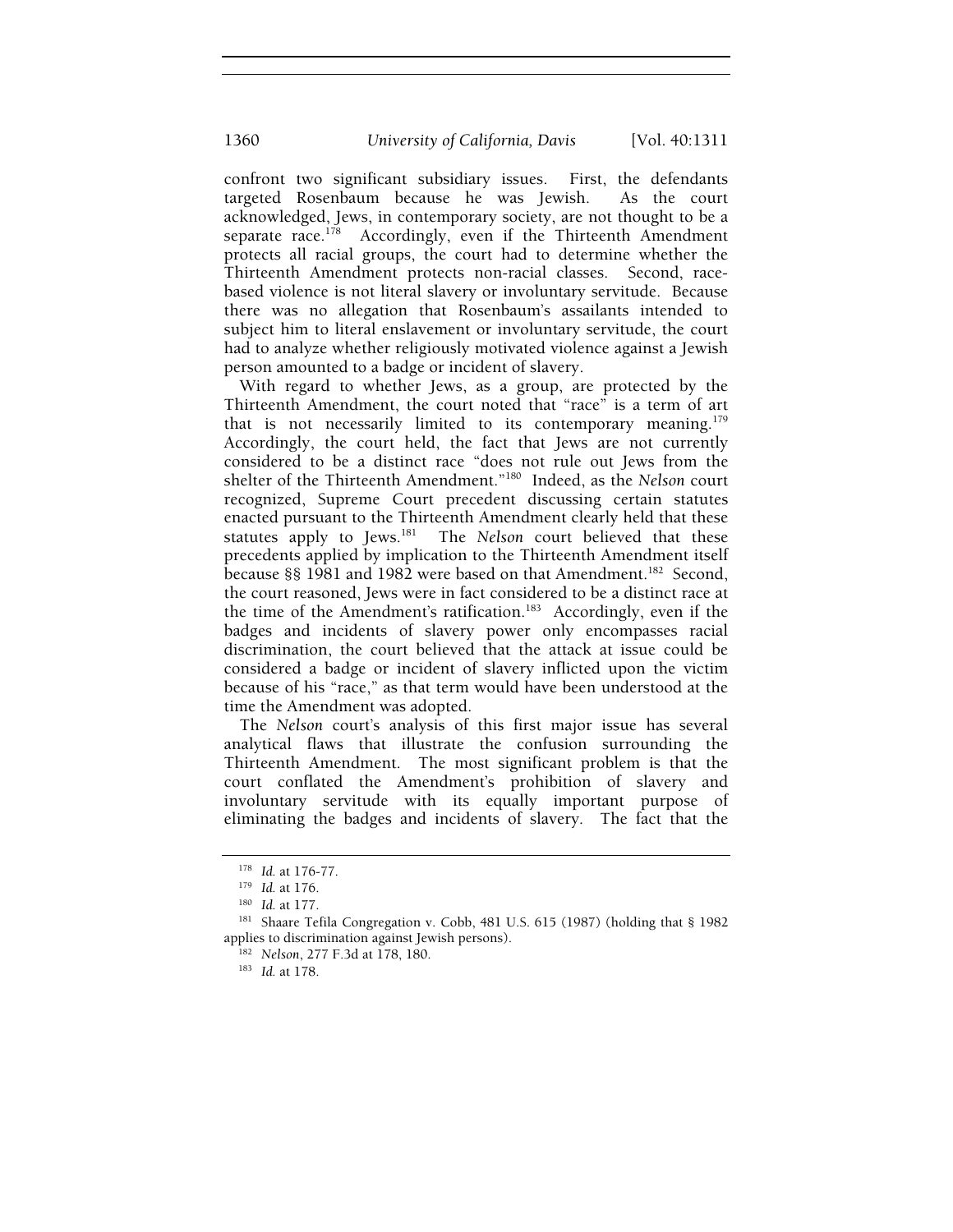Amendment's prohibition of actual enslavement is race-neutral does not necessarily mean that its prohibition of the lingering effects of slavery is also race-neutral. Any person can, of course, be subjected to actual enslavement through physical, economic, or legal coercion. That does not mean, however, that any person who suffers any injury based on his membership in an identifiable group has suffered a badge of slavery related to the system of African slavery. The *Nelson* court did not directly address this issue, but rather assumed that because the Amendment's prohibition of slavery is race-neutral, so too is its prohibition of the contemporary legacies of slavery.

While the court's conclusion that Jews could be considered a "race" drew upon Supreme Court precedent, the court's "bootstrapping" such holdings into a conclusion about the Amendment itself is problematic as a doctrinal matter.<sup>184</sup> It assumes that Congress's enforcement power under Section 2 of the Thirteenth Amendment is coextensive with the scope of Section 1. Therefore, finding that a federal law is constitutional under the Thirteenth Amendment would indicate that the same subject matter is within the Amendment's scope even in the absence of an act of Congress. The problem is that although the Supreme Court has never conclusively addressed Section 1's scope,<sup>185</sup> the Court has held that Congress is empowered by the Reconstruction Amendments to "enact so-called prophylactic legislation that proscribes facially constitutional conduct, in order to prevent and deter unconstitutional conduct."<sup>186</sup> Therefore, the fact that Congress could validly proscribe violence against Jews under a federal hate crimes law does not necessarily mean that such violence constitutes a badge or incident of slavery in violation of the Amendment itself.<sup>187</sup>

<sup>184</sup> Given that the *Nelson* court was in fact interpreting a federal law enacted pursuant to Congress's Section 2 power, its discussion of this issue is dicta. Nonetheless, it is worth examining in the broader context of the Amendment's meaning generally.<br><sup>185</sup> *See* Carter, *supra* note 13, at 75-82.

<sup>186</sup> Tennessee v. Lane, 541 U.S. 509, 518 (2004). The Court's discussion of this issue in *Lane* was in the specific context of Section 5 of the Fourteenth Amendment, but the Court gave no indication that this general rule regarding congressional power

applied only to that Amendment.<br><sup>187</sup> Later in its discussion, the court did state that "[t]he existence of the Amendment's second section, however, renders consideration of the independent scope of Section One unnecessary," because prohibiting religiously motivated violence "falls comfortably within the limits of Congress's broad powers of enforcement under Section Two . . . ." *Nelson*, 277 F.3d at 180-81. The court, however, failed to reconcile this statement with its earlier assumption that cases construing the scope of 42 U.S.C. §§ 1981 and 1982 are directly relevant to the scope of the Amendment itself.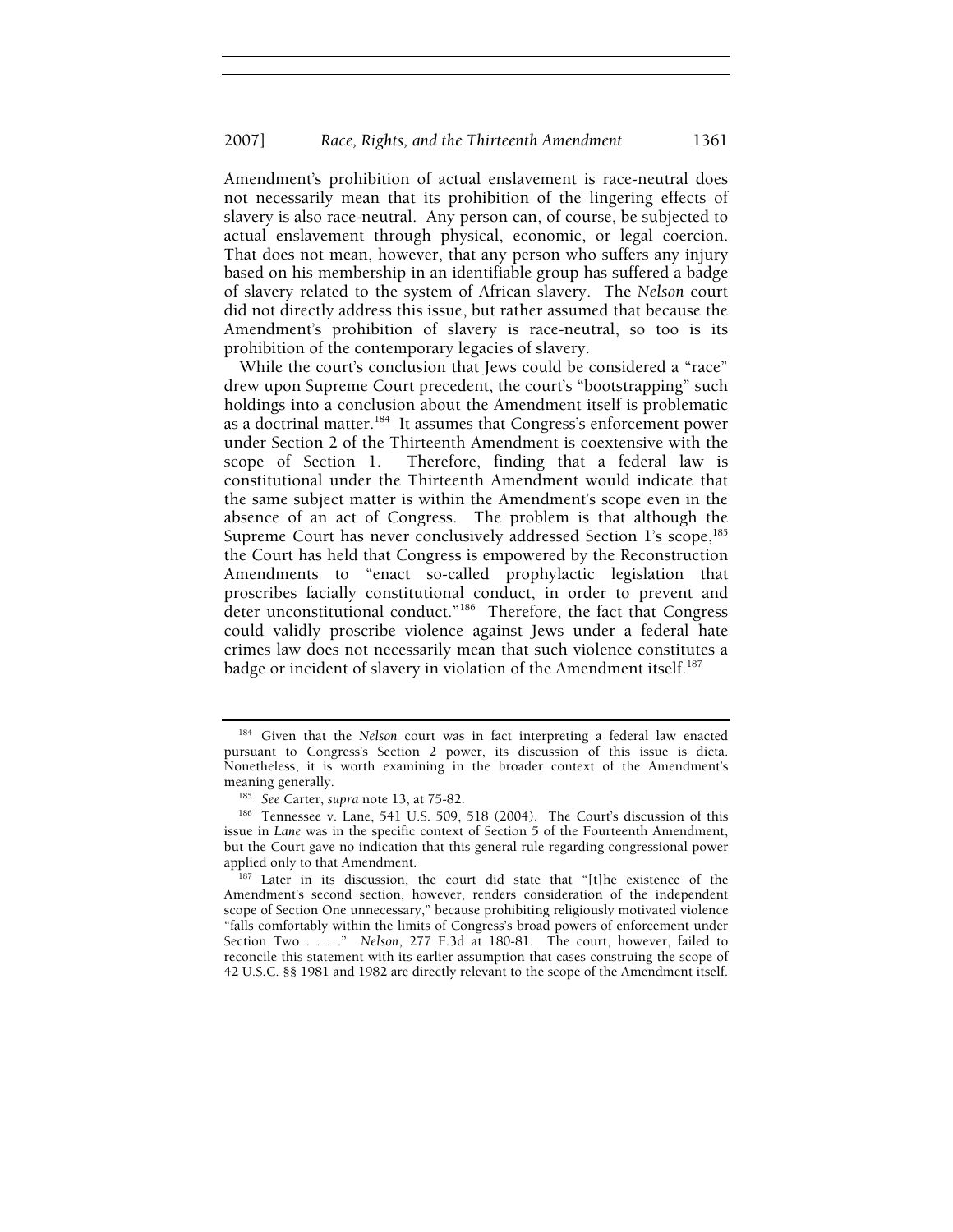## 2. The Badges and Incidents of Slavery as Applied to Non-Racial Classes

Even assuming that the Thirteenth Amendment's prohibition of the badges and incidents of slavery applies to all racial discrimination, it remains unresolved whether it applies to non-racial classes. In *Griffin v. Breckenridge*, 188 African American plaintiffs brought suit under 42 U.S.C. § 1985(3)<sup>189</sup> against white defendants who had attacked them in the mistaken belief that they were civil rights activists. The Court held that § 1985(3), enacted pursuant to the Thirteenth Amendment, reaches private conspiracies to interfere with a person's civil rights and that a showing of state action is therefore unnecessary.190 The Court further held, however, that a violation of § 1985(3) requires proof of intentional discrimination.<sup>191</sup> In reaching this conclusion, the Court stated that § 1985(3) requires a showing of discriminatory purpose, meaning "some racial, *or perhaps otherwise class-based*, invidiously discriminatory animus behind the conspirators' action."192

*Nelson*, 193 discussed above, is also informative with regard to whether the Amendment's proscription of the badges and incidents of slavery should be applied to non-racial classes. In addition to holding that private violence against Jews should be considered a badge or incident of slavery because, inter alia, Jews were considered to be a separate, non-white race at the time of the Amendment's ratification, the *Nelson* court alternatively held that the Thirteenth Amendment "extends its protections to religions directly, and thus to members of the Jewish religion, without [regard to] historically changing conceptions of race."<sup>194</sup> The court reasoned that the "slavery" and "involuntary servitude" prohibited by the Thirteenth Amendment's

<sup>&</sup>lt;sup>188</sup> 403 U.S. 88 (1971).<br><sup>189</sup> Section 1985(3) provides a federal civil action for conspiracies to deprive "any person or class of persons of the equal protection of the laws or of equal privileges or immunities under the laws." 42 U.S.C. § 1985(3) (2003).

<sup>&</sup>lt;sup>190</sup> Griffin, 403 U.S. at 96.<br><sup>191</sup> Although the *Griffin* Court held that § 1985(3) requires proof of intentional discrimination, the Court has never clarified whether the Amendment itself is limited to intentional discrimination or whether proof of disparate impact is sufficient*. See, e.g.*, Gen. Bldg. Contractors Ass'n v. Pennsylvania, 458 U.S. 375, 390 n.17 (1982) (stating that "whether the Thirteenth Amendment itself reaches practices with a disproportionate effect as well as those motivated by discriminatory purpose [is an open question]," but holding, however, that 42 U.S.C. § 1981 requires proof of discriminatory intent).

<sup>192</sup> *Griffin*, 403 U.S. at 102 (emphasis added).

<sup>193</sup> United States v. Nelson, 277 F.3d 164 (2d Cir. 2002). 194 *Id.* at 179.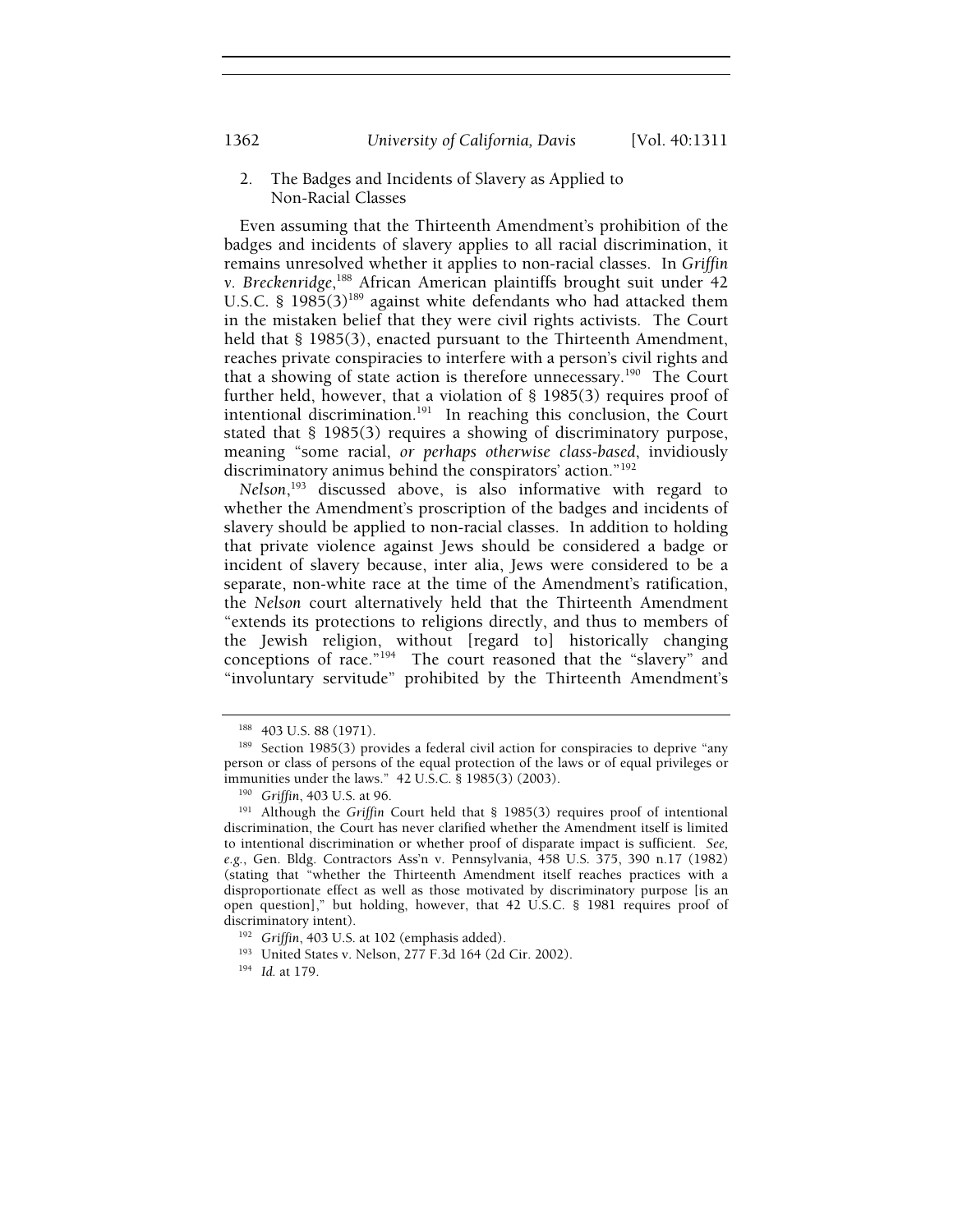text are neither linguistically nor conceptually limited to any particular race nor, in fact, to "race" at all.<sup>195</sup> The court held that the Thirteenth Amendment protects religions directly because "§ 1981 and, by implication, the Thirteenth Amendment [itself], protect from discrimination identifiable classes of persons who are subjected to intentional discrimination solely because of their ancestry or ethnic characteristics."196 The court found that Jews are a defined and identifiable ethnic group and that the victim was attacked by virtue of his membership in that ethnic group.<sup>197</sup> Because of this, the court held that "Congress could rationally have determined that the acts of violence covered by [federal hate crimes law] impose a badge or incident of servitude on their victims"198 even if violence on the basis of the victim's religion was not within the scope of Section 1 of the Amendment.<sup>199</sup>

<sup>&</sup>lt;sup>195</sup> Id. As noted above, this reasoning is problematic. The fact that any person can be subjected to physical bondage does not mean that any person can suffer an injury rationally related to the system of African slavery. See supra pp. 1357-61.

<sup>&</sup>lt;sup>196</sup> Nelson, 277 F.3d at 180 (citing St. Francis Coll. v. Al-Khazraji, 481 U.S. 604, 613 (1987) (internal quotation marks omitted)). The *Nelson* court also cited Supreme Court dicta from *Griffin v. Breckenridge*, 403 U.S. 88, 102 (1971), wherein the Court stated that a violation of 42 U.S.C. § 1985(3) requires proof of "some racial, *or perhaps otherwise class-based*, invidiously discriminatory animus behind the conspirators'

action." *Id.* (emphasis added). 197 While the victim in *Nelson* was apparently identifiable as Jewish because he was wearing the distinctive clothing associated with Orthodox Judaism, most Jews likely would not be identifiable solely by their appearance. It is unclear whether visually identifiable membership in a particular ethnic group was a prerequisite for the court's affirmation of the constitutionality of federal hate crimes laws that apply to attacks

<sup>&</sup>lt;sup>198</sup> Nelson, 277 F.3d at 185.<br><sup>199</sup> The court's reasoning here was unclear. The court could have been saying that Section 2 empowers Congress to prohibit violence on the basis of religion as a badge or incident of slavery and that the Amendment's self-executing core reaches this far as well. Or, the court could have been saying that Section 1 only prohibits actual slavery or involuntary servitude (or does reach the badges and incidents of slavery, but only those imposed on account of the victim's race), but that Section 2 empowers Congress to go substantially beyond what is directly prohibited by Section 1. There are statements in the case that would support either construction. For the first construction, see *id.* at 175 ("[M]uch of the doctrine surrounding the Amendment implicates both [Section 1 and Section 2]."), 177 ("It follows that the scope of the 'races' protected by the Thirteenth Amendment cannot be narrower than the scope of the 'races' [§§ 1981 and 1982] themselves protect."), and 180 ("§ 1981 and, by implication, the Thirteenth Amendment, 'protect from discrimination identifiable classes of persons who are subjected to intentional discrimination solely because of their ancestry or ethnic characteristics.'"). For the second construction, see *id.* at 184 ("*Congress* has been vested, by Section Two . . . , with the authority to prohibit conduct that the *courts* are unable to say violates Section One directly."), 185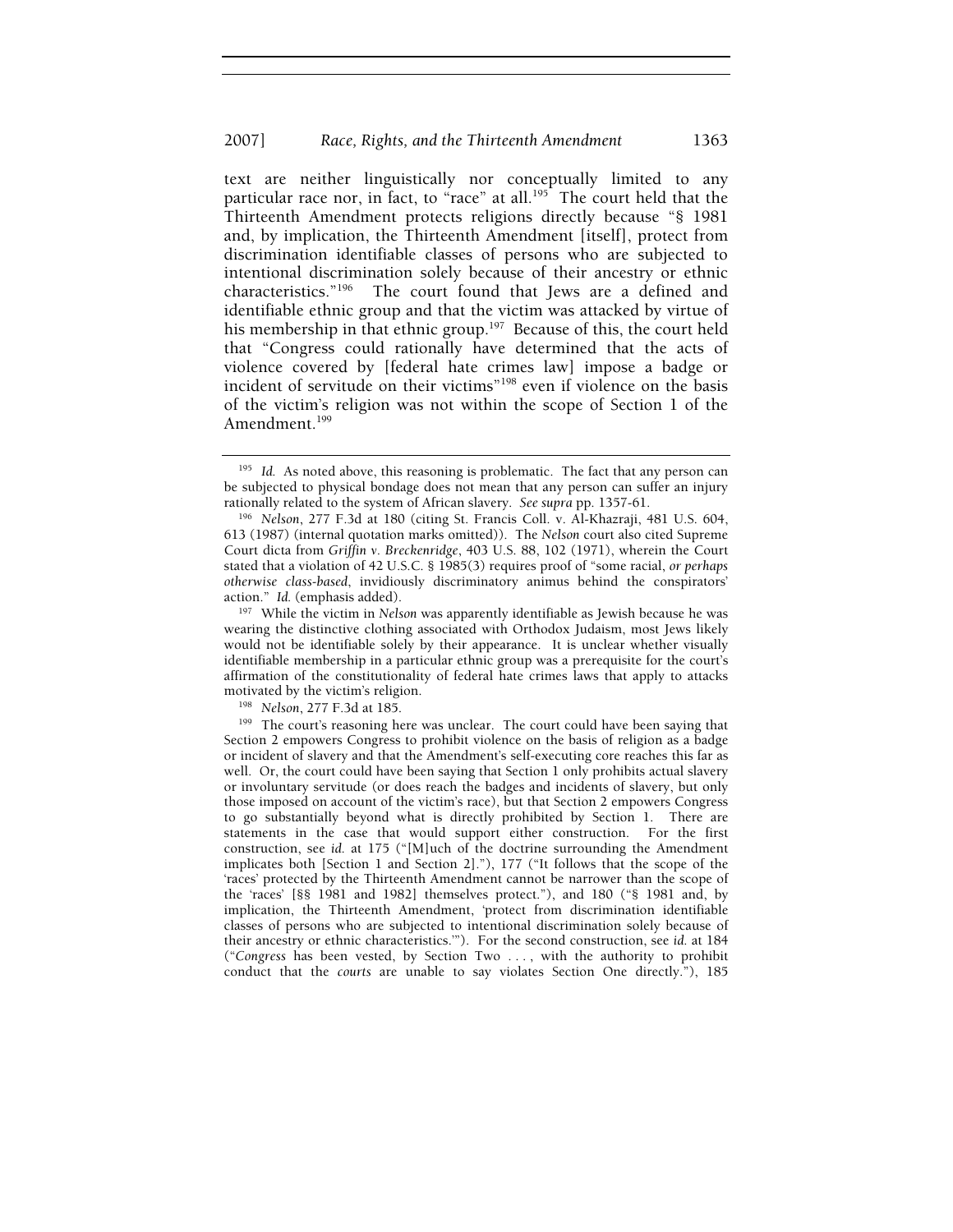Some scholars have relied on the *Griffin* Court's dictum above to argue that, for example, "for purposes of congressional enforcement power under the thirteenth amendment, any act motivated by arbitrary class prejudice should be regarded as imposing a badge of slavery upon its victim."<sup>200</sup> Under this view, the badges and incidents of slavery include any "preconceived judgment or opinion" used to determine "a person's fitness for a particular function primarily upon factors that have no rational bearing" on the decision at hand.<sup>201</sup> Such an interpretation of the Thirteenth Amendment is appealing as a matter of social justice. It treats the Amendment as an instrument of radical social change, one intended to dismantle fundamental societal inequality. This interpretation also posits the federal government's constitutional duty and authority to ensure real equality for all, rather than adhering to the formalistic "colorblind" view of equal protection currently ascendant in the Supreme Court's jurisprudence.<sup>202</sup> Finally, it has the virtue of recognizing that subordination and inequality are not limited to certain racial or ethnic groups, but are the function of a profoundly hierarchical society.

Despite the merits of this approach to defining the badges of slavery, it is problematic in terms of the Thirteenth Amendment's history and

<sup>(&</sup>quot;Congress, through its enforcement power under Section Two . . . is empowered to control conduct that *does not come close* to violating Section One directly.") (emphasis added), and 185 n.20 ("[T]he task of defining 'badges and incidents' of servitude is by

necessity . . . inherently legislative."). 200 BUCHANAN, *supra* note 18, at 177; *cf.* David P. Tedhams, *The Reincarnation of "Jim Crow": A Thirteenth Amendment Response to Colorado's Amendment 2*, 4 TEMP. POL. & CIV. RTS. L. REV. 133, 141-42 (1994) (arguing that *any* unequal law is badge of servitude). Buchanan's discussion, at least, is limited to considering congressional enforcement power, as he seems to believe that the badges of slavery concept is one solely of congressional power under Section 2 (Enforcement Clause), as opposed to being inherent in the Amendment itself.<br><sup>201</sup> BUCHANAN, *supra* note 18, at 177, 179-85.<br><sup>202</sup> See Colbert, *Liberating the Thirteenth Amendment*, *supra* note 13, at 34 ("[B]y

ignoring this nation's history of racism, the justices reframe the Reconstruction Amendments' specific purpose of ending whites' oppression of African Americans into a generalized prohibition of 'race discrimination.'"); Darren Lenard Hutchinson, *Progressive Racial Blindness?: Individual Identity, Group Politics, and Reform*, 49 UCLA L. REV. 1455, 1457 (2002) (arguing that abstract colorblindness doctrine "treats as acceptable the existing unequal distribution of social resources and weakens efforts to redistribute social resources in a more egalitarian fashion"); Richard A. Primus, *Equal Protection and Disparate Impact: Round Three*, 117 HARV. L. REV. 493, 499 (2003) ("Acceding to a worldview on [sic] which racial inequity is primarily the product of present bad actors rather than largely a matter of historically embedded hierarchies fosters the misdescription of a central social problem and therefore helps make it less likely that the problem will be addressed through appropriate means.").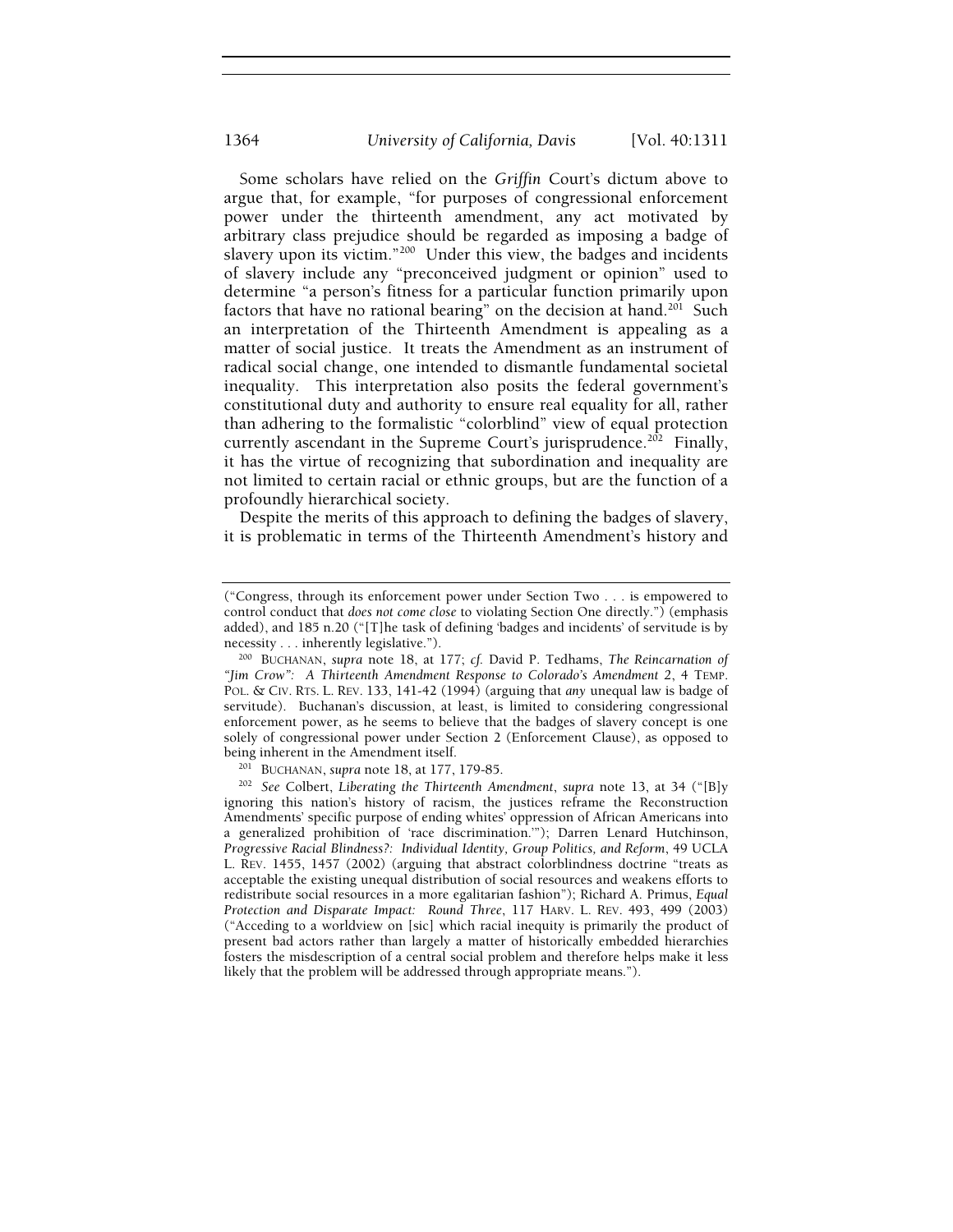context.<sup>203</sup> The reasoning underlying the broadest definitions of the badges and incidents of slavery is as follows:

- (1) The Amendment declares that neither slavery nor involuntary servitude shall exist in the United States;
- (2) Nothing in the Amendment's language or subsequent judicial interpretation limits this prohibition to a particular race; therefore,
- (3) The "badges of slavery" power can be applied to remedy any form of discrimination against persons of any race or class.204

I ultimately agree that the Amendment's prohibition of badges and incidents of slavery reaches beyond African Americans, at least in certain circumstances. I disagree, however, with the reasoning described above because it skips over an important analytical step and seeks to answer the wrong question. The fact that the Amendment prohibits the actual enslavement of any person does not compel the conclusion that any person of any race or class can suffer a badge or incident of slavery. Enslavement, involuntary servitude, or their modern equivalents are not "badges and incidents" of slavery: they *are* slavery. The question of whether a person suffers slavery's lingering effects — the badges and incidents of slavery — is a different question from whether that person is literally enslaved or compelled to labor on behalf of another.

## IV. INTERPRETING AND APPLYING THE BADGES AND INCIDENTS OF SLAVERY

As the preceding discussion makes clear, there is general agreement in the cases and scholarship that the Thirteenth Amendment empowers Congress to prohibit what it rationally determines to be

<sup>&</sup>lt;sup>203</sup> Professor Alexander Tsesis has argued that "unspecific historical reasoning exposes [judicial] holdings to the originalist detraction that courts are engaging in judicial lawmaking." TSESIS, THE THIRTEENTH AMENDMENT AND AMERICAN FREEDOM, *supra* note 13, at 117. In rebutting criticisms that an expansive interpretation of the Thirteenth Amendment amounts to judicial activism, he argues for an interpretive approach that "requires finding that an abridgement of liberty is significantly connected to the incidents or badges of servitude" by "compar[ing] contemporary

<sup>&</sup>lt;sup>204</sup> See BUCHANAN, *supra* note 18, at 179; *see also* United States v. Nelson, 277 F.3d 164 (2002) (reasoning in part, as discussed *supra*, that (1) terms of Thirteenth Amendment's prohibition of slavery and involuntary servitude are race-neutral, (2) Jews were considered separate race at time of Amendment's adoption, and, therefore, (3) bias-motivated violence against Jews is within Amendment's prohibition of badges and incidents of slavery).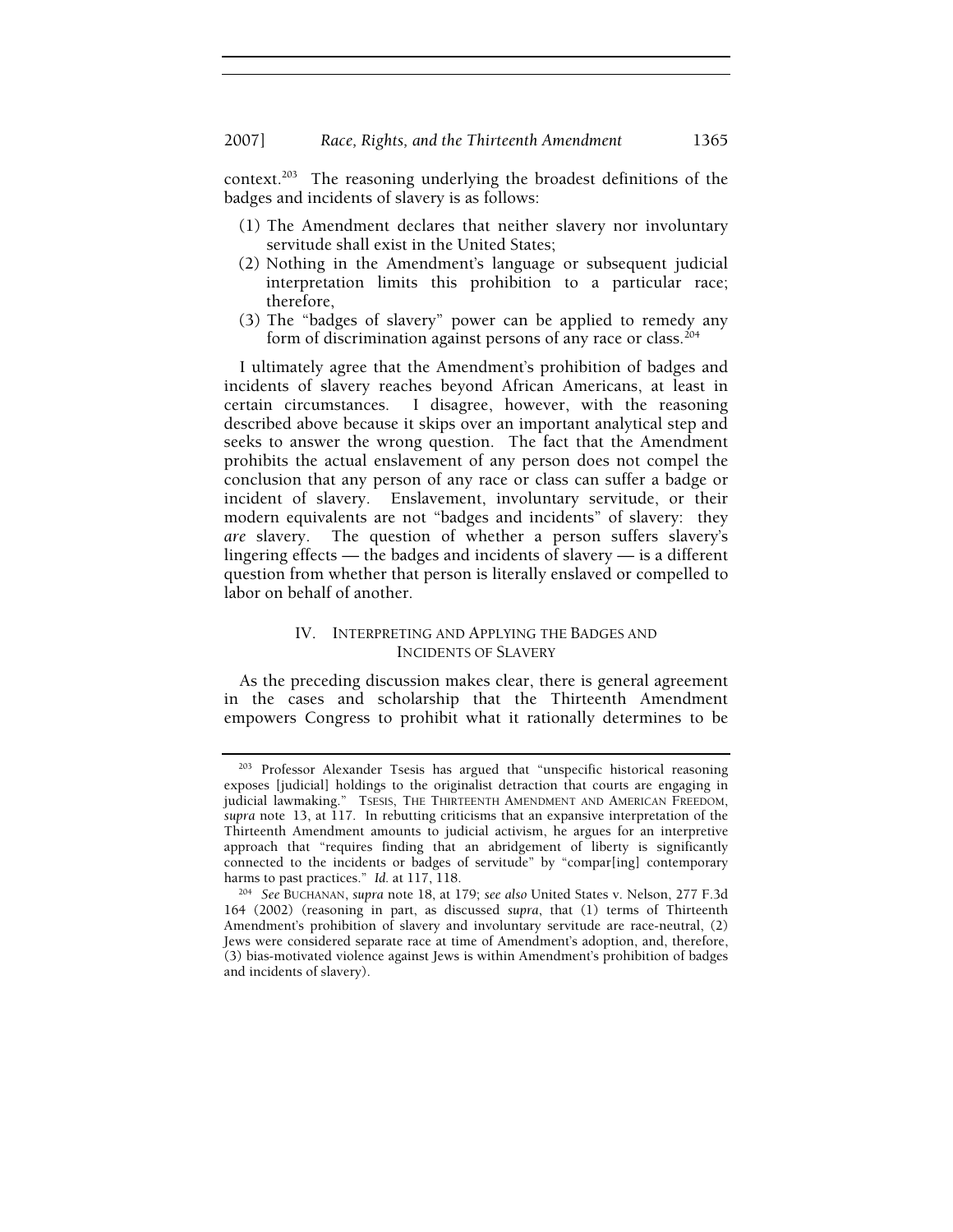badges and incidents of slavery. However, there is currently no consistent approach to determining the Thirteenth Amendment's selfexecuting scope that would comport both with the Amendment's original purposes as well as a vision of the Amendment as having continuing vitality. The strict textualist and separation of powers approaches would limit the Amendment's self-executing scope to literal slavery or involuntary servitude. This has the benefit of apparent simplicity, but is unsupportable as a matter of originalism and contradicts or ignores the Amendment's historical context, principles of judicial review, and Supreme Court doctrine regarding the relationship between Congress's Enforcement Clause power and the Amendment upon which such power is based. The expansionist approach would hold that the badges and incidents of slavery remedy applies to any discrimination that is suffered because of membership in any identifiable group. It is appealing as a matter of social justice, but is unworkable because it admits of no limiting interpretive principle. It also minimizes the Amendment's historical context and marginalizes the reality of chattel slavery and its effects upon the enslaved and society by treating slavery merely as a stepping stone to the admittedly laudable goal of combating all forms of inequality.

Determining whether a particular injury or form of contemporary inequality constitutes a badge or incident of slavery requires a discourse about the historical facts of chattel slavery. Such a searching examination requires a concrete inquiry into slavery's systemic effect upon the descendants of the enslaved and the society that engaged in and was shaped by the practice of human enslavement. I do not believe that the badges or incidents of slavery are limited to those practices or conditions that existed during slavery. I do believe, however, that a badges or incidents of slavery claim must demonstrate some concrete connection either to the effects that slavery had upon its immediate victims (African Americans) or upon American laws, customs, or traditions.

## *A. Justification for a Two-Pronged Approach to Defining the Badges and Incidents of Slavery*

This Article advocates that the badges and incidents of slavery prohibited by the Thirteenth Amendment be defined with reference to two primary issues: (1) the connection between the class to which the plaintiff belongs and the institution of chattel slavery, and (2) the connection the complained-of injury has to that institution. The paradigmatic badges and incidents of slavery claim under this approach, therefore, would involve a plaintiff who is a descendant of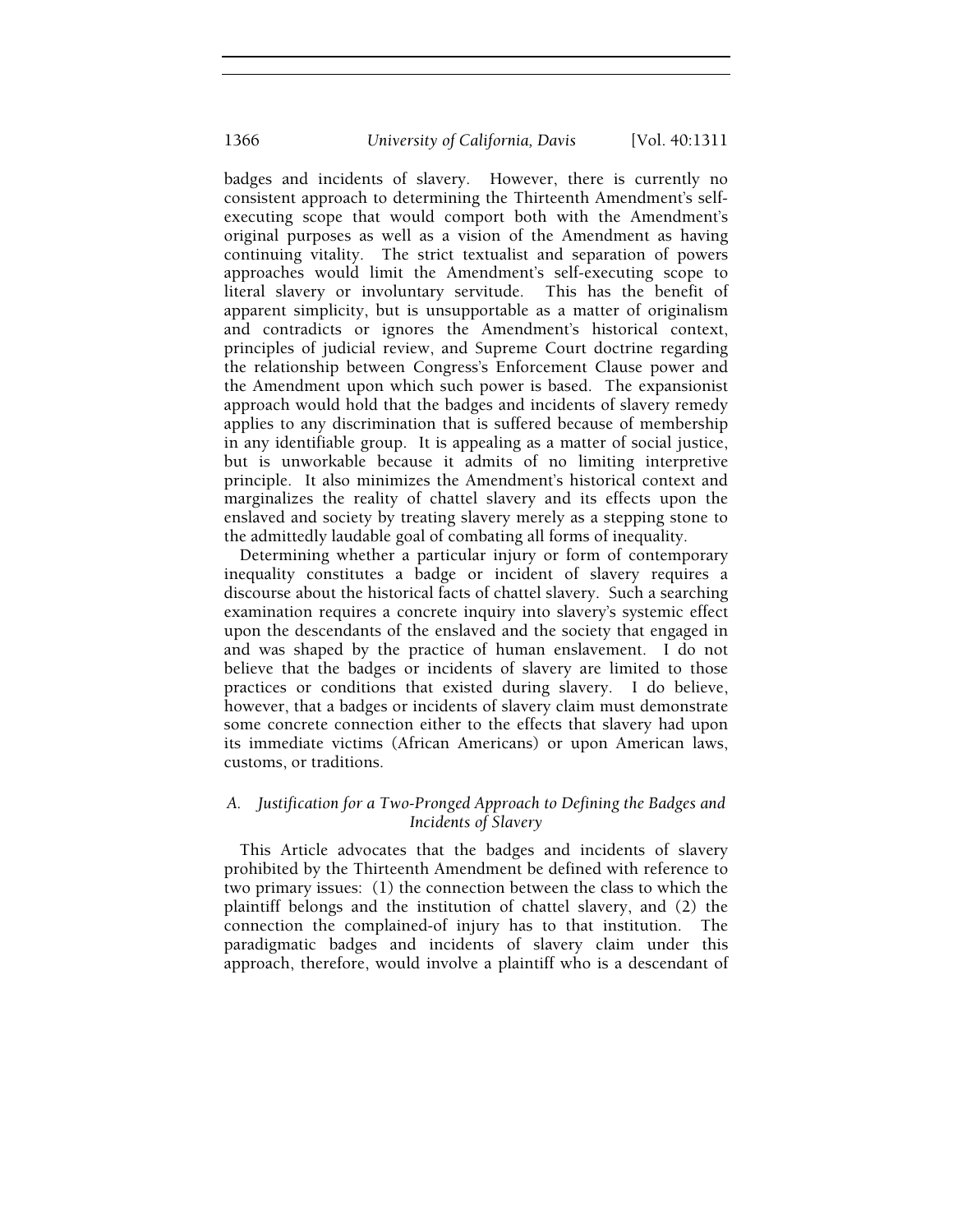the enslaved or who was injured because of his perception as such<sup>205</sup> (e.g., an African American person) and who raises a claim attacking a law, custom, practice, or condition that existed during slavery and was an essential aspect thereof. Thus, for example, claims by African Americans attacking race-based peremptory jury challenges,<sup>206</sup> racial profiling,<sup>207</sup> hate crimes,<sup>208</sup> housing discrimination,<sup>209</sup> inequality in the administration of criminal and civil justice, and systematic denial of equal education opportunities would all fall comfortably within the theory articulated here. These situations all involve forms of discrimination and subordination that provided essential legal and societal support for slavery and were also part of de jure and de facto attempts to return the freedmen to a condition of servitude and subhumanity after formal emancipation.<sup>210</sup>

based peremptory challenges violate Thirteenth Amendment).

<sup>207</sup> *See, e.g.*, Carter, *supra* note 13 (arguing that racial profiling of African Americans is badge or incident of slavery).

<sup>208</sup> *Cf.* United States v. Nelson, 277 F.3d 164 (2d Cir. 2002) (holding that federal

hate crimes law is constitutional under Thirteenth Amendment).<br><sup>209</sup> *See, e.g.*, Jones v. Alfred H. Mayer Co., 392 U.S. 409 (1968) (upholding statute that provided equal rights in housing context).

<sup>210</sup> The practice of excluding African Americans from jury service, in addition to being based upon deeply ingrained prejudices of African Americans as intellectually unsuitable for such service, also had the purpose and the effect of immunizing white crime against African Americans from effective prosecution. *See* Colbert, *Challenging the Challenge*, *supra* note 13, at 38-42.The use of race as a predictor of or proxy for

<sup>&</sup>lt;sup>205</sup> The "perceived as" element is added because not all persons in the United States who identify or are perceived as "African American" are in fact descendents of the enslaved, because some came as immigrants after the Civil War and others are descendants of free blacks. (As to the latter point, see, for example, The Civil Rights Cases, 109 U.S. 3, 25 (1883) ("There were thousands of free colored people in this country before the abolition of slavery.")). Moreover, the very nature of slavery was to destroy the connection to and documentation of the kind of direct family ties that would be needed to establish that one is in fact a descendant of someone who was enslaved. It would be a strange theory that refused to recognize that a badge or incident of slavery has occurred when a Caribbean immigrant or a descendant of free blacks is injured because he is perceived as sharing the stigma associated with being "black" that arose out of and was essential to chattel slavery. It would be even stranger still to defeat a badges and incidents of slavery claim because of the plaintiff's inability to establish direct family ties to the enslaved when the system of slavery was directly responsible for the unavailability of such evidence. The "perceived as" element can be analogized to the framework under the Americans with Disabilities Act, where a plaintiff can state a claim for disability discrimination not only if he or she actually has a disability but is perceived as disabled by the defendant. *See* 42 U.S.C. §§ 12102(2)(A)-(C) (2006) (defining covered "disabilities" as "physical or mental impairment[s] that substantially limit[] one or more of the major life activities" *or* "being regarded as having such an impairment"). 206 *See, e.g.*, Colbert, *Challenging the Challenge*, *supra* note 13 (arguing that race-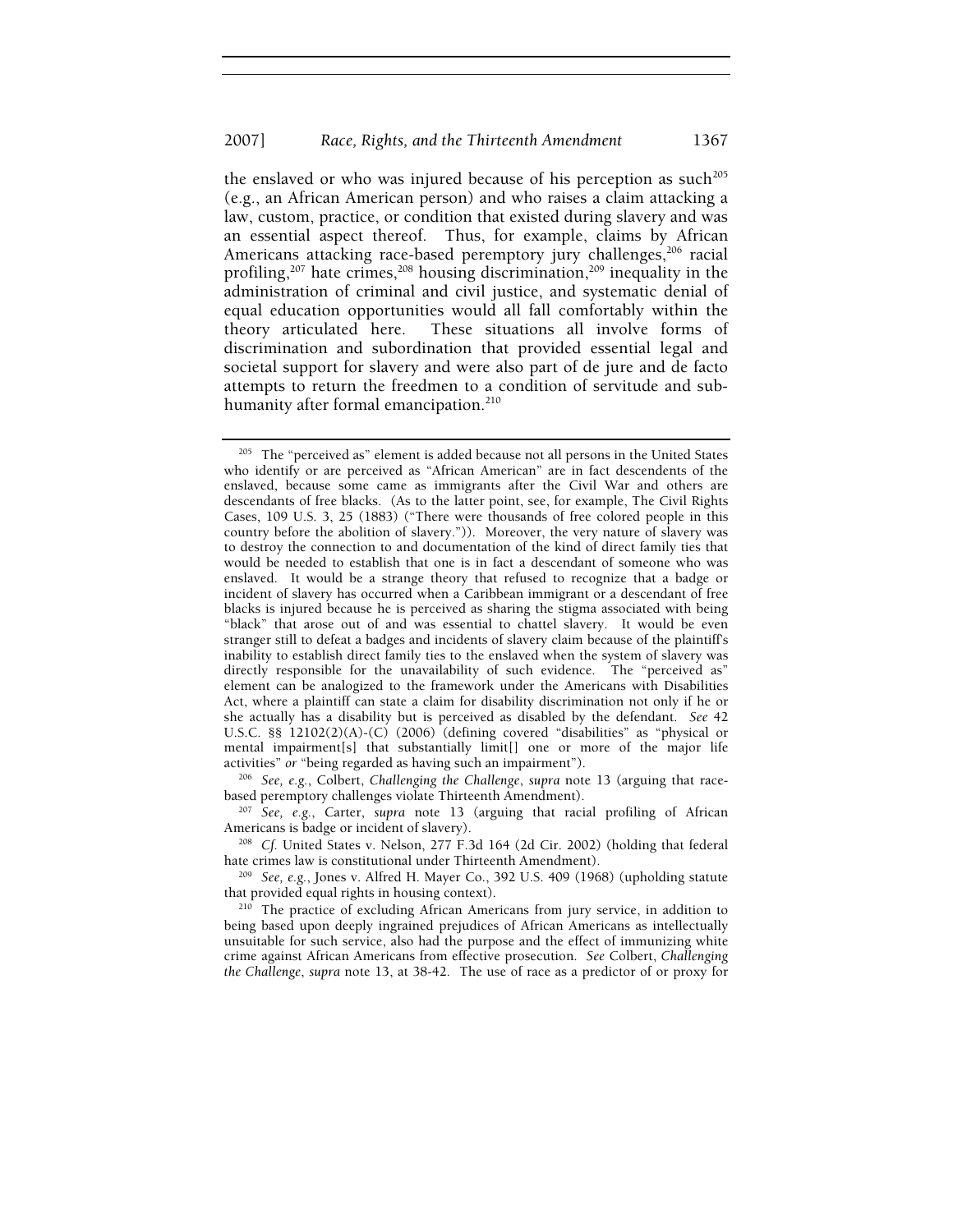Once one moves beyond the paradigmatic cases — those cases where the plaintiff is African American and asserts a contemporary injury that either existed in the same form during slavery or is closely analogous thereto — it becomes more difficult analytically and historically to establish a badge or incident of slavery. Thus, if the plaintiff is not African American, it becomes more difficult to prove, as

The ability of the slave master to inflict violence upon the enslaved with impunity supported the system of slavery by providing a second tier of enforcement in addition to the legal status of slaves as property. Moreover, private racial violence was a routine aspect of the post-Civil War regime of oppressing the freedmen and reestablishing control over them after the legal system of slavery had ended. *See Nelson*, 277 F.3d at 189 ("[A]cts of violence or force committed against members of a hated class of people with the intent to exact retribution for and create dissuasion against their use of public facilities have a long and intimate historical association with slavery and its cognate institutions.").

As the Supreme Court recognized in *Jones*, private housing discrimination against African Americans was a substitute for state sanctioned segregation and resulted in "herd[ing] men into ghettos and [made] their ability to buy property turn on the color of their skin." *Jones*, 392 U.S. at 442-43. Such discrimination, therefore, was a badge or incident of slavery because denial of the right to own property on the basis of one's race was a key disability imposed by the slave system, and because the segregation that resulted from private housing discrimination created physical and symbolic separation that reinforced the "otherness" of African Americans. With regard to criminal and civil justice, scholars have long noted that the Reconstruction Congresses, through the Thirteenth and Fourteenth Amendments and the Civil Rights Act of 1866, intended to guarantee blacks the right to enforce contracts in federal and state courts and to be free from "corrupt law enforcement practices that allowed crimes against them to go unpunished, and subjected them to arrest, trial, and conviction of crimes by hostile and prejudiced sheriffs, judges, and juries."Kaczorowski, *supra* note 31, at 883.

Finally, while I have not found cases or articles specifically analyzing the issue under the Thirteenth Amendment, it is unquestionable that systematic denial of equal educational opportunities, either by way of the type of de jure racial segregation at issue in *Brown v. Board of Education*, 347 U.S. 483 (1954), or by virtue of the neglect and under-funding of the urban public schools which most African American children attend, is a badge or incident of slavery. The Amendment's framers recognized that denial of African Americans' educational opportunities was one of the key features of the system of slavery. For example, Senator Harlan of Iowa, during the Thirteenth Amendment debates, stated that the incidents of slavery to be abolished by the Amendment included the prohibition of blacks' ability to be educated. *See* tenBroek*, supra* note 29, at 177-78 (citing CONG. GLOBE, 38th Cong., 1st Sess. 1439, 1440 (1864)); *see also* WILLIAM GOODELL, THE AMERICAN SLAVE CODE IN THEORY AND PRACTICE: ITS DISTINCTIVE FEATURES SHOWN BY ITS STATUTES, JUDICIAL DECISIONS, AND ILLUSTRATIVE FACTS 319-23 (Negro Univs. Press 1968) (1853) (discussing penalties for violating antebellum prohibitions against educating enslaved). This list is, of course, intended to be illustrative rather than exclusive as to which situations are within the core of the badges and incidents of slavery theory.

criminality supported the system of slavery because it was used to create the myth that Africans were "black beasts" with an inherent propensity for criminality that justified their restraint (i.e., enslavement). *See* Carter, *supra* note 13, at 57-58.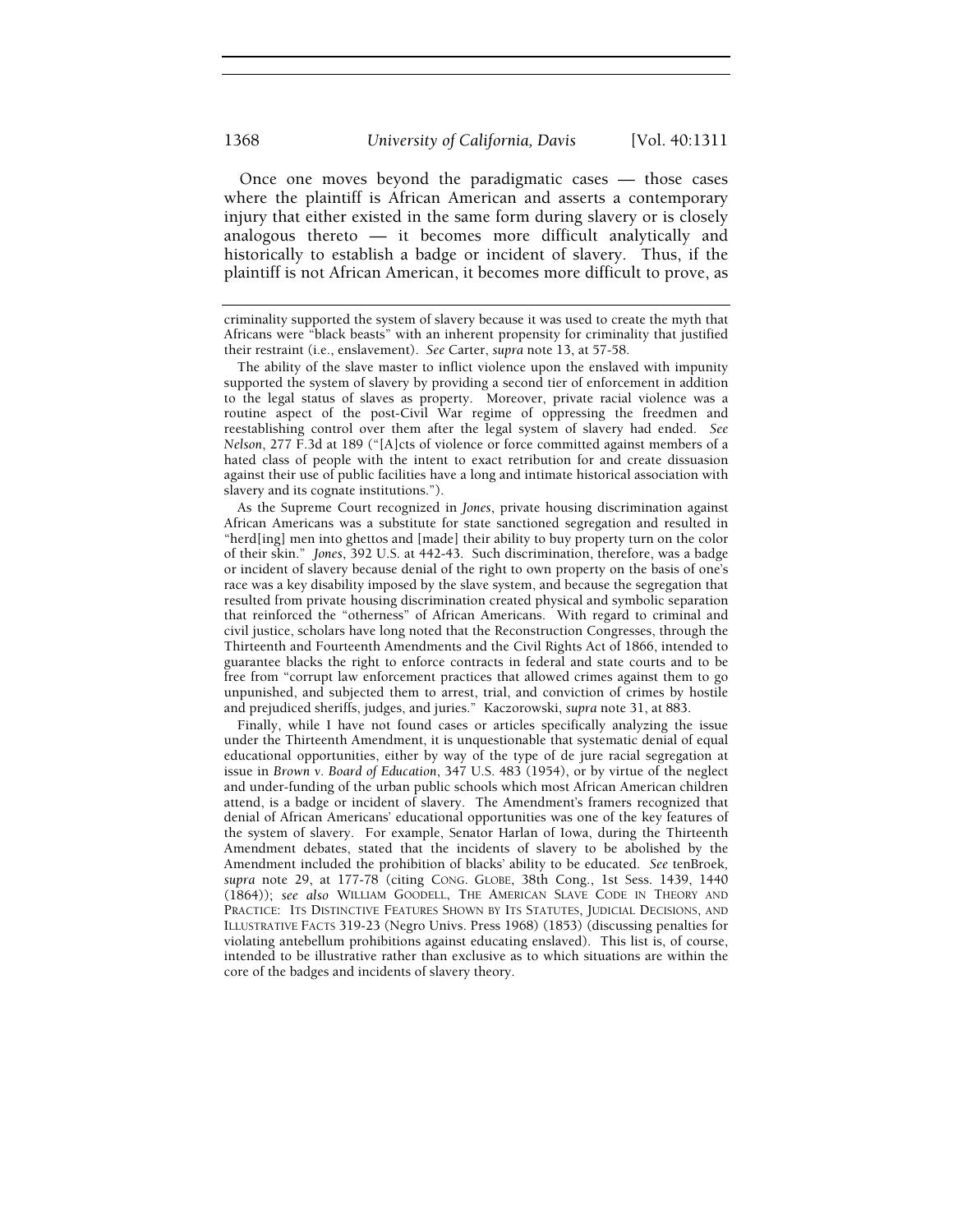a matter of "proximate cause," that the injury is a badge or incident of slavery. Even as to non-African American persons, however, there may be particular injuries or forms of discrimination so closely tied to the structures supporting or created by the system of slavery that the plaintiff's personal link to that institution becomes less determinative. Moreover, even as to African Americans, there may be injuries or forms of discrimination that do not amount to a badge or incident of slavery. I provide examples of such situations below.

## *B. Application of the Badges and Incidents of Slavery Analysis*

Distinguishing between those instances of discrimination and subordination that have a "concrete connection" to the slave system and those that do not is not an easy task and to some extent depends on case-by-case analysis. This Article, therefore, is not intended to provide an exhaustive catalogue of every conceivable situation that might or might not constitute a badge or incident of slavery. Rather, my goal is to reorient the Thirteenth Amendment analysis away from both intentional disregard of the Amendment's broad original purposes and from the type of overbroad interpretation that is likely to render the Amendment meaningless in practice.

It is only by reference both to the actual historical facts of the system of slavery and the Amendment's drafters' transformative purposes that a practicable, yet dynamic, interpretation can emerge. Therefore, in the following two sections, I briefly apply my methodology for defining the badges and incident of slavery to two concrete situations: religiously motivated hate crimes and racial profiling of Arabs and Muslims. These two examples do not necessarily represent all of the situations in which the badges and incidents of slavery remedy might apply, nor are the preliminary conclusions I reach here necessarily correct. Rather, these examples are selected because they are illustrative of several lingering vestiges of the slave system: fear, group stigma, and the manifestation thereof in law and custom.

## 1. Religiously Motivated Hate Crimes

*Nelson*, discussed above, held that a hate crime against a Jewish victim constituted a badge or incident of slavery.211 The *Nelson* court's conclusion was correct in application, but not as a general principle that religious discrimination always constitutes a badge or incident of

<sup>211</sup> United States v. Nelson, 277 F.3d 164, 213 (2d Cir. 2002).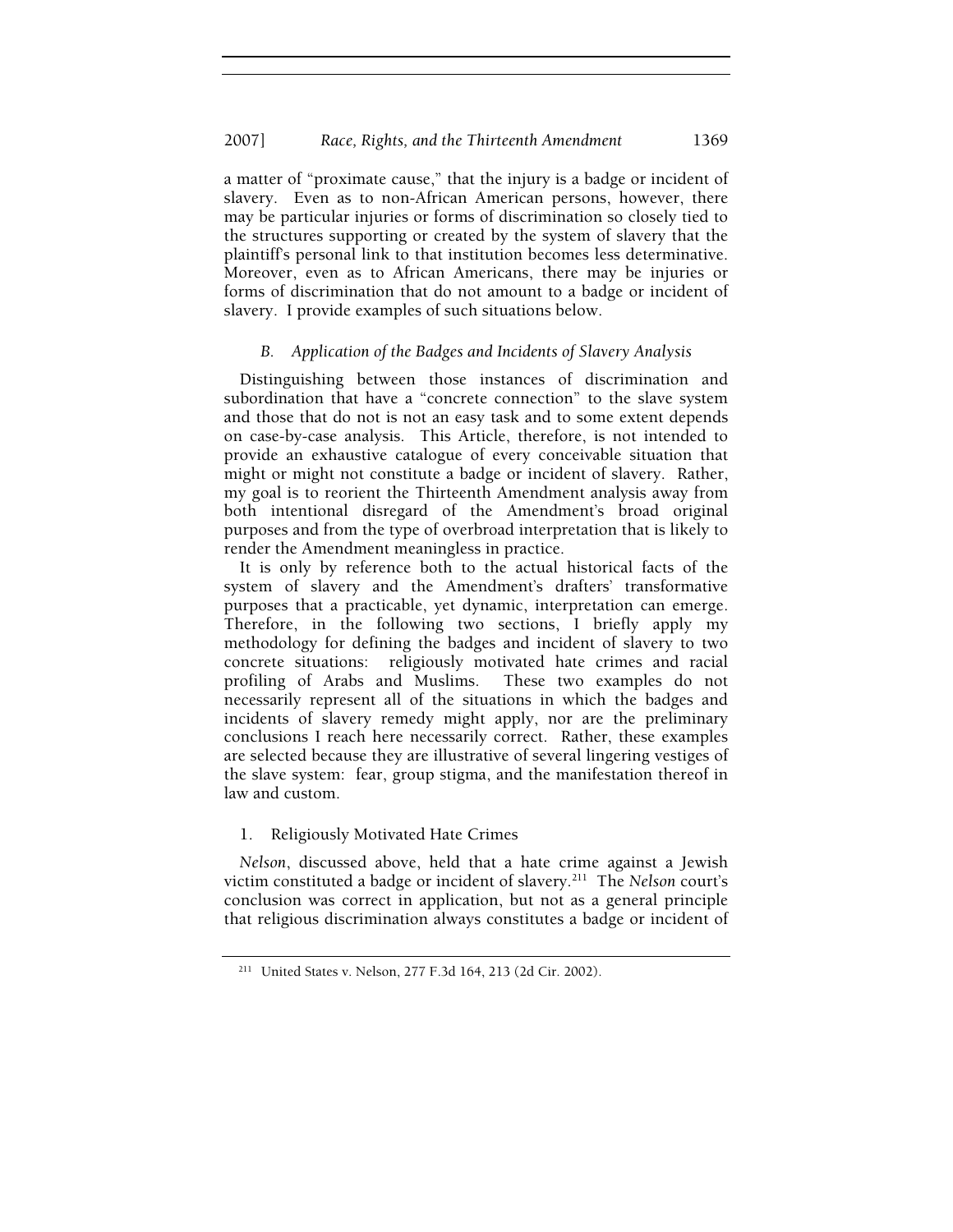slavery. While Jews were obviously never enslaved in the United States, the critical factor rendering the attack in that case a badge or incident of slavery was the centrality of the injury at issue to the institution of chattel slavery. As the court noted, "acts of violence or force committed against members of a hated class of people with the intent to exact retribution for and create dissuasion against their use of public facilities have a long and intimate historical association with slavery and its cognate institutions."<sup>212</sup> The important limiting principles in *Nelson*, then, were that (1) the injury at issue (violence that has the purpose or effect of intimidation) was based upon membership in a definable and historically despised minority group, and (2) such injuries were real, concrete aspects of the system of slavery and its supporting private customs and public laws (retaliation against members of the despised group in order to discourage their use of public facilities that all other citizens could freely use).<sup>213</sup>

There are two additional facts in *Nelson* that, although not expressly relied upon by the court, establish that the attack in that case amounted to a badge or incident of slavery within the analytical framework this Article proposes. First, *Nelson* involved mob violence. Far from being an isolated incident of racial or religious hatred motivated by one individual's animosity toward the victim's heritage, the victim's stabbing in *Nelson* was the culmination of what can only be characterized as a mob lynching.<sup>214</sup> Second, the trigger for the lynch mob was not just that the victim was Jewish, but *identifiably* Jewish.215 Thus, the victim's identity was highly relevant, as illustrated by the court's recognition that Jews have historically been a "hated class of people" 216 and its tacit acknowledgement that they have been

<sup>212</sup> *Id.* at 189. 213 *See id.* at 189-90 (discussing use of such private violence by slave masters to maintain control over enslaved persons, and continued use of such violence after slavery's abolition to prevent freedmen from exercising their legal freedom in meaningful ways). Had any of these critical elements been missing, the court indicated that the statute's constitutionality until the Thirteenth Amendment might have been a closer question. *See id.* at 191 n.25 ("[A] statute, for example, that federally criminalized private racially motivated violence quite generally [without requiring that such violence interfere with use of a public facility] might or might not be constitutional under the Thirteenth Amendment."). For arguments that Congress does have the power under the Thirteenth Amendment to pass general hate crimes legislation, see TSESIS, THE THIRTEENTH AMENDMENT AND AMERICAN FREEDOM, *supra* note 13, at 149-54.

<sup>214</sup> *See Nelson*, 277 F.3d at 169-70.

<sup>&</sup>lt;sup>215</sup> Id. at 170 (noting that victim was wearing Orthodox Jewish attire and that crowd shouted "get the Jew" after seeing him).

<sup>&</sup>lt;sup>216</sup> Id. at 189; cf. Westberry v. Gilman Paper Co., 507 F.2d 206, 210 (5th Cir. 1975)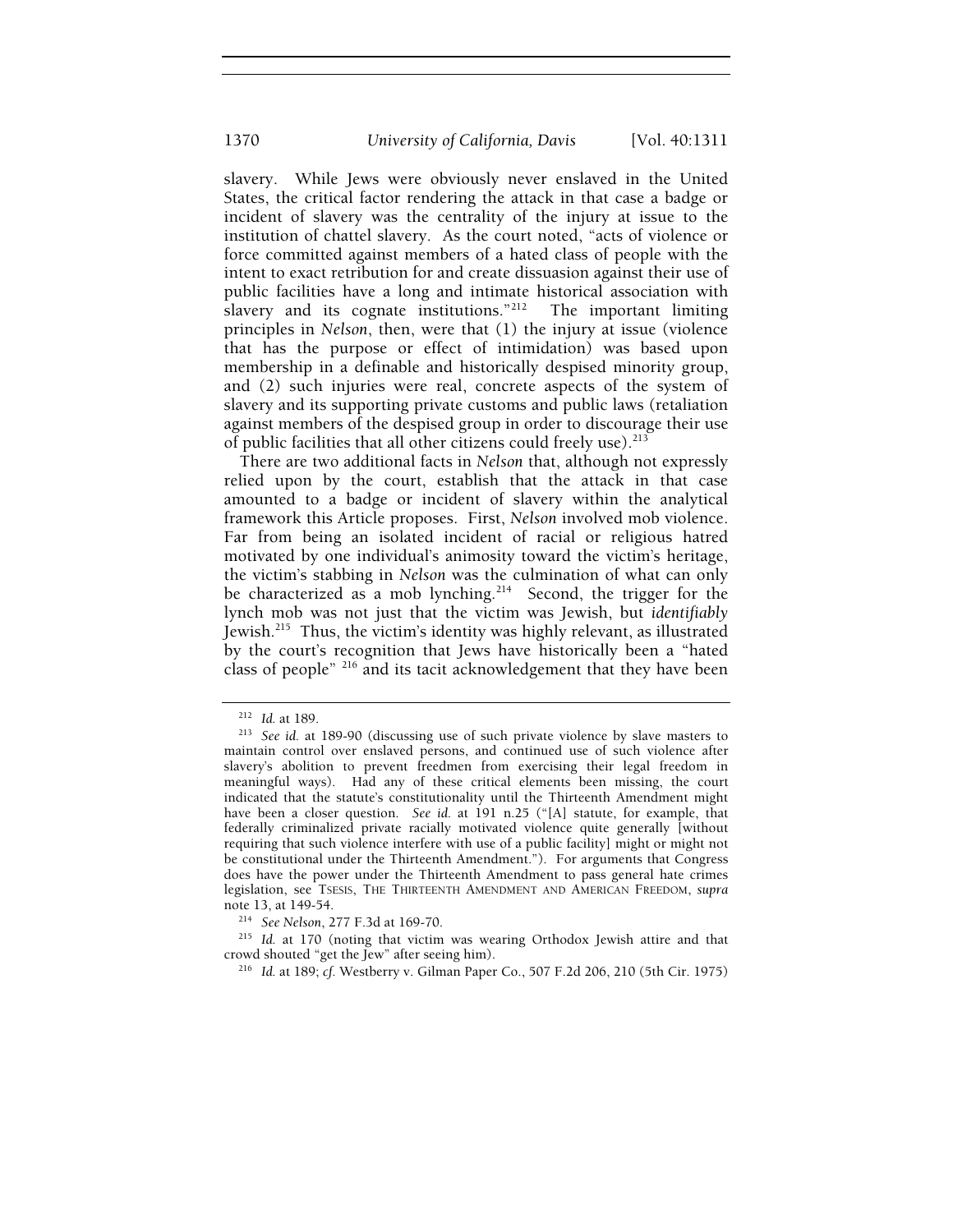the targets discrimination as virulent (if perhaps not as widespread or systemic) as that inflicted upon the descendants of the enslaved. Mob violence targeting a person because of his identifiable membership in a hated class was one of the primary tools white supremacists used to maintain slavery and control over the freedmen after the end of slavery.<sup>217</sup> If the Thirteenth Amendment does not promise at least the freedom from fear of mob violence on our public streets because of one's identifiable membership in a historically hated minority, it promises very little indeed. I do not believe that all of these factors need be present in every case alleging a badge or incident of slavery. But the confluence of these factors in *Nelson* demonstrates that the case involved an injury sufficiently linked to the institution of slavery and the structures essential to and created by it to be considered a lingering vestige of that institution within the analytical framework this Article proposes.

## 2. Racial Profiling of Arabs and Muslims in Terrorism Investigations

The efficacy and constitutionality of using race, ethnicity, or religion as a predictor of who is likely to engage in terrorist acts has been the subject of much controversy.<sup>218</sup> The full extent of this debate is beyond the scope of this Article. However, in addition to raising substantial concerns under the Fourth Amendment and the Equal Protection Clause, I do believe that the singling out of Arabs and Muslims for suspicion of terrorism based in whole or in part on their race or religion constitutes a badge or incident of slavery under the approach this Article suggests. Again, as an initial matter, neither Arabs nor Muslims were subjected to chattel slavery in the United

<sup>218</sup> For two very different views as to why racial profiling should not be used in terrorism investigations, see Nelson Lund, *The Conservative Case Against Racial Profiling in the War on Terrorism*, 66 ALB. L. REV. 329 (2003); Leti Volpp, *The Citizen and the Terrorist*, 49 UCLA L. REV. 1575, 1585-86 (2002).

<sup>(</sup>noting, in construing scope of § 1985(3), that "[t]he aim of the [Thirteenth] amendment is to provide protection for racial groups which have historically been oppressed").

<sup>217</sup> *See, e.g.*, *Nelson,* 277 F.3d at 189 ("[T]here is widespread agreement among scholars of slavery that slavery . . . centrally involve[d] the master's constant power to use private violence against the slave [with both impunity in fact and immunity in law]."); *see also* ERIC FONER, FREE SOIL, FREE LABOR, FREE MEN: THE IDEOLOGY OF THE REPUBLICAN PARTY BEFORE THE CIVIL WAR 119-20 (1970); RANDALL KENNEDY, RACE, CRIME, AND THE LAW 41-49 (1997); DONALD G. NIEMAN, TO SET THE LAW IN MOTION: THE FREEDMEN'S BUREAU AND THE LEGAL RIGHTS OF BLACKS, 1865-1868, at 98 (1979); Amar, supra note 13, at 156.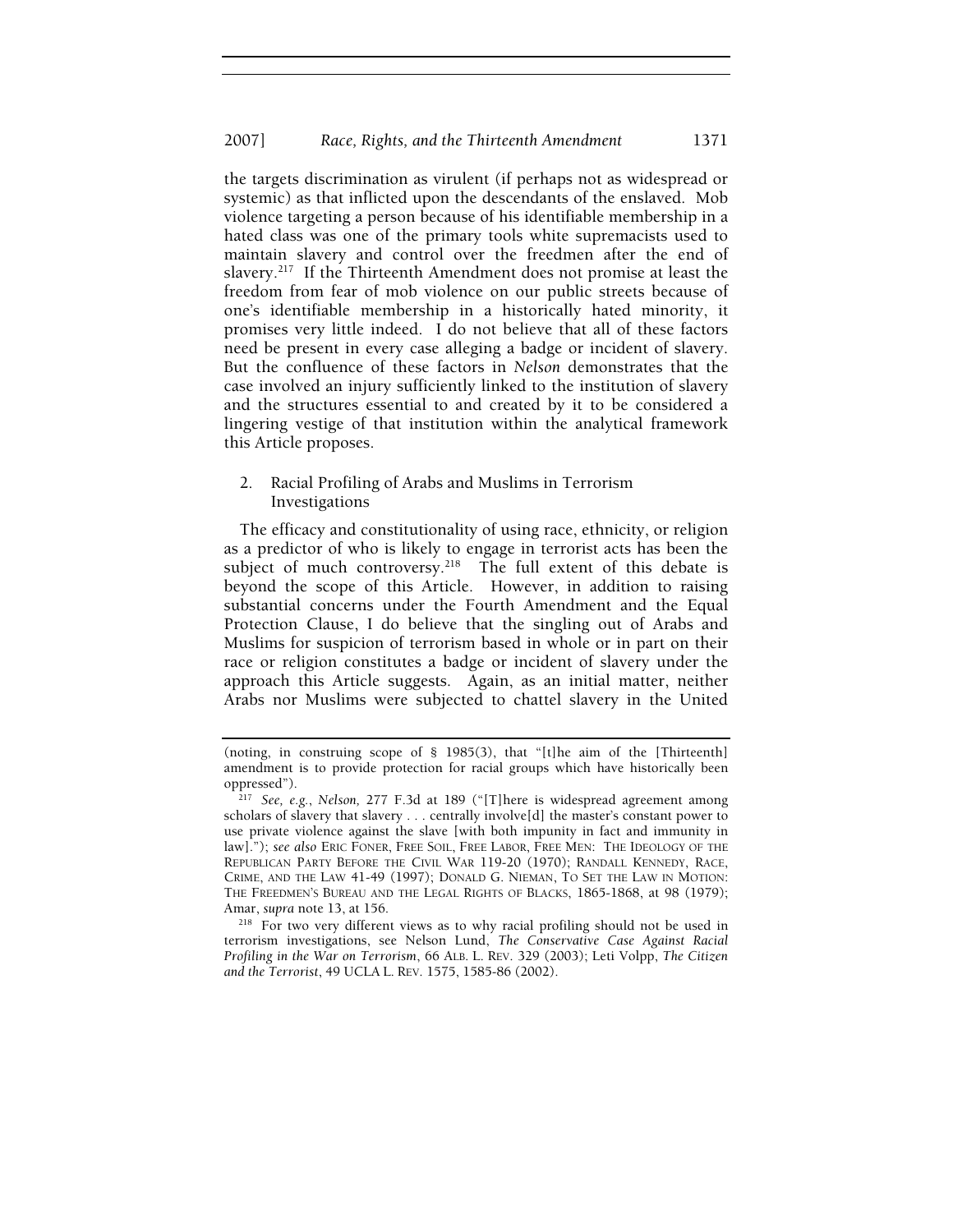States. Yet the injury at issue bears such an intimate connection to the societal structures both supporting and created by slavery that it should be seen as a badge or incident of slavery. It is, in fact, the modern manifestation of an evil that is inconsistent with our Reconstructed Constitution. The argument that racial or religious profiling of Arabs and Muslims<sup>219</sup> today violates the Thirteenth Amendment depends not on generalities about whether all racial prejudice amounts to a badge or incident of slavery but rather, as with all badges and incidents of slavery claims, rests upon the understanding that slavery engraved certain specific prejudices that were useful to a slaveholding society into American law and custom.

Racial profiling occurs when law enforcement officials use race as an indicator of possible criminality. While defenders of racial profiling argue that it is an effective law enforcement tool that simply relies upon accurate data regarding rates of criminality among various ethnic groups, $220$  the practice of racial profiling is invariably influenced by explicit or implicit stereotypes and assumptions about the dangerousness of the "other."<sup>221</sup>

Elsewhere, I have argued that the historical de jure and de facto entwinement of blackness with "dangerousness" and the use of law enforcement power to enforce this stigma renders racial profiling of African Americans a badge or incident of slavery.<sup>222</sup> It is true that the presumption of congenital criminality or increased likelihood of dangerousness has most often been applied to African Americans. The centrality of racialized law enforcement to the institution of slavery, however, renders it a badge or incident of slavery when applied to any person who is singled out for law enforcement attention solely or primarily because of his or her identifiable membership in a feared or hated minority.

<sup>219</sup> A person can, of course, be of Arab descent and not Muslim, or be a Muslim of non-Arab descent. While a person's ethnic descent is usually visible and a person's religion generally is not, I am using those terms interchangeably for purposes of this brief discussion under the assumption that the stigma of group dangerousness is applied similarly to both groups in the post-September 11 environment. 220 *See, e.g.*, Heather MacDonald, *The Myth of Racial Profiling*, CITY J., Spring 2001,

at 1, *available at* http://www.city-journal.org/html/11\_2\_the\_myth.html (arguing that opposition to racial profiling arises out of "willful blindness to the demographics of crime"). 221 *See, e.g.*, DAVID A. HARRIS, PROFILES IN INJUSTICE: WHY RACIAL PROFILING CANNOT

WORK 149 (2002) ("Much of what we think of as racial profiling comes from attitudes and beliefs people hold about certain racial or ethnic groups."). 222 *See generally* Carter, *supra* note 13.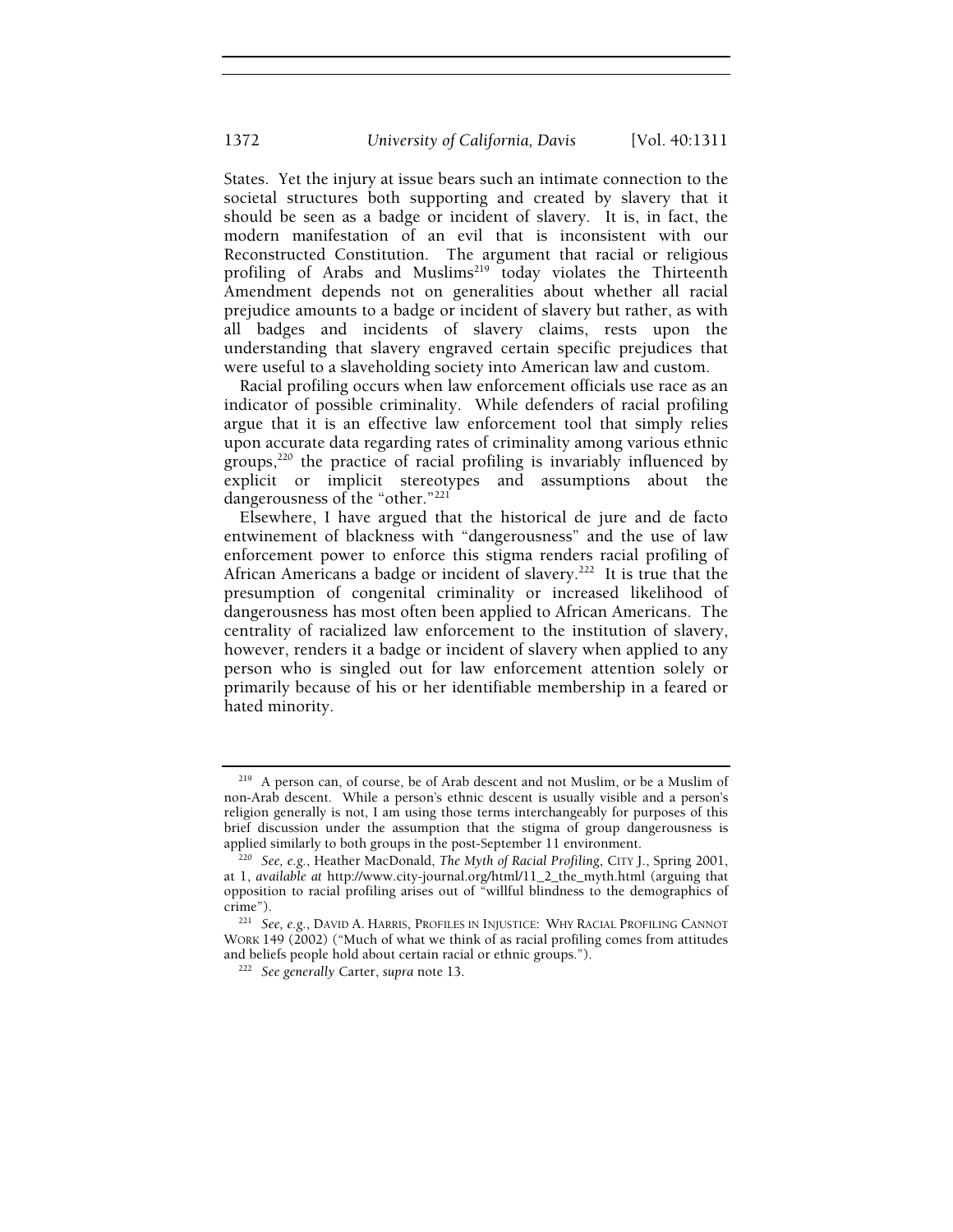Race-based criminal suspicion was crucial to the institution of American slavery in several ways. First, the myth of blacks' inherent, criminal propensity (and, particularly, violent criminality) was key to dehumanizing the enslaved as "beasts" or chattel over whom brutal control was both needed and justified.<sup>223</sup> Second, the various slave codes in force during slavery and the Black Codes that replaced them after the Civil War enshrined the connection between skin color and criminality into law. These codes added both the enforcement power and perceived legitimacy of the law to the customary stigmatization of blacks as inherently predisposed toward criminality. Third, these oppressive law enforcement practices were based upon explicit appeals to white fear and were thought necessary to ensure white safety.<sup>224</sup>

The stigma created by the ex ante correlation of race and dangerousness and the use of law enforcement power to enforce this stigma arose out of the system of slavery, was essential thereto, and continues to exist today. When law enforcement officials apply this stigma to Arabs and Muslims because of their supposedly greater risk of terrorist violence due to their race or ethnicity, such officials are replicating one of the key aspects of the slave system: namely, subjugation of a feared group by virtue of reductionist reasoning equating membership in that group with a negative trait associated with the group as a whole.<sup>225</sup> The Thirteenth Amendment's drafters, while divided on certain aspects of what substantive changes the Amendment would work, $226$  agreed that, at a minimum, the Amendment would guarantee civil equality, including full equality before the law.<sup>227</sup> When law enforcement officials single out members

<sup>223</sup> *See, e.g.*, A. LEON HIGGINBOTHAM, JR., IN THE MATTER OF COLOR, RACE AND THE AMERICAN LEGAL PROCESS: THE COLONIAL PERIOD 8 (1978) (noting that issue of white safety and fear of insurrection helped legitimate "the dehumanized status of blacks and slaves" by treating them as inherently dangerous).

<sup>&</sup>lt;sup>224</sup> For example, the South Carolina slave code stated that the code was necessary to "tend to the safety and security of the [white] people of this province and their estates" in light of the "disorders, rapines and inhumanity[] to which [blacks] are naturally prone and inclined." WINTHROP D. JORDAN, WHITE OVER BLACK: AMERICAN ATTITUDES TOWARD THE NEGRO, 1550-1812, at 109-10 (1968).<br><sup>225</sup> For the views of a security expert regarding the dangers of relying on

stereotypes in terrorism investigations, see Clark Kent Ervin, Op-Ed., *The Usual Suspects*, N.Y. TIMES, June 27, 2006, at A17 ("[I]t is unjust to [stereotype] a whole group of people on account of the misdeeds of a few.") (arguing against use of racial

<sup>&</sup>lt;sup>226</sup> See supra note 33 (discussing debate among Republican factions regarding whether Amendment would guarantee freedmen's social and political rights as well as civil rights). 227 *See supra* note 207.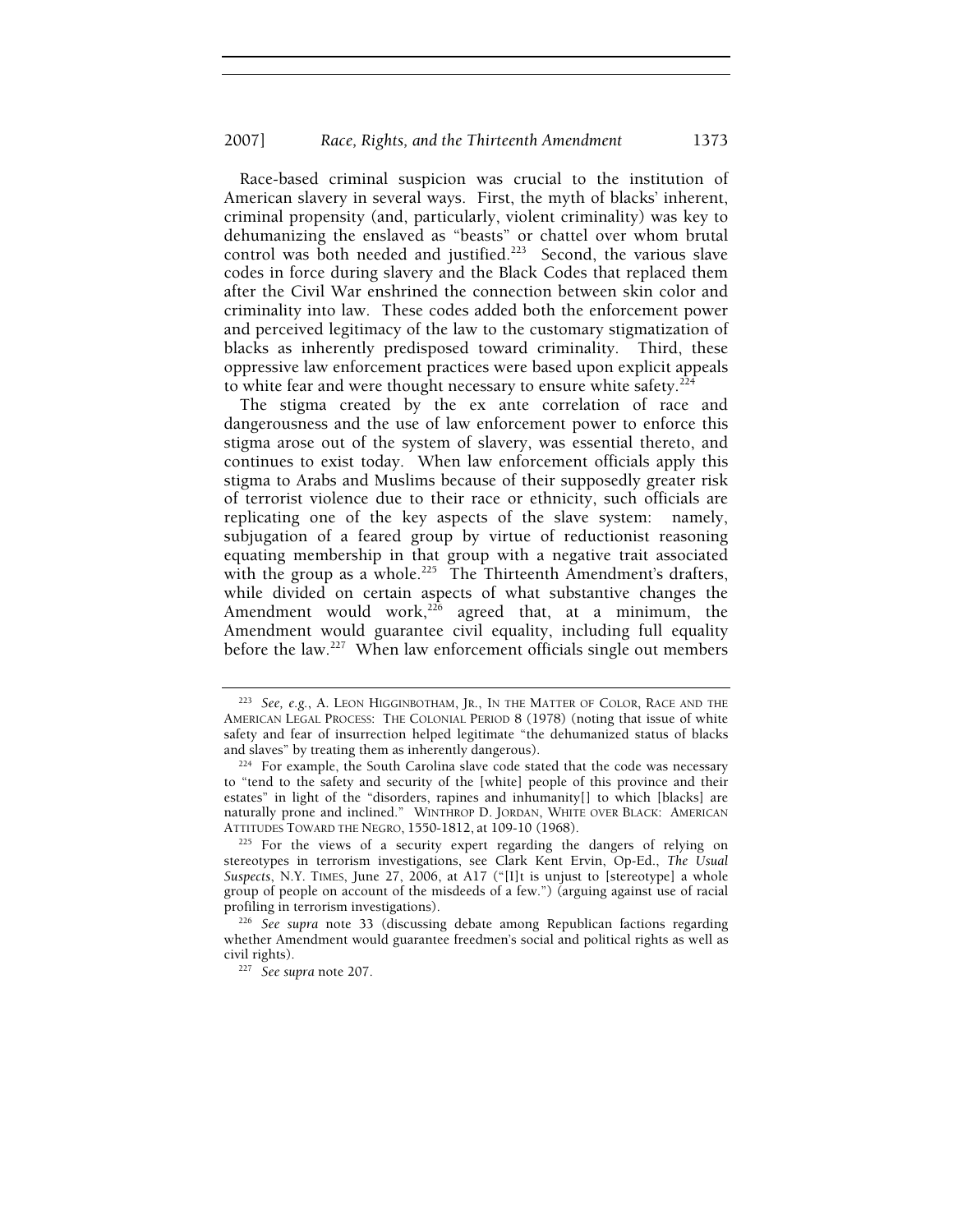of minority groups for suspicion because of the assumption that group status is a signal of danger, the resulting climate of fear and dehumanization should be considered a badge or incident of slavery cognizable under the Thirteenth Amendment.<sup>228</sup>

3. The "Digital Divide" and the Badges and Incidents of Slavery

I have provided two examples of how the Thirteenth Amendment analysis proposed in this Article might apply to situations involving non-African Americans. In this section I demonstrate the limits of the badges and incidents of slavery theory via an example of a substantial form of inequality affecting African Americans that I believe does not amount to a Thirteenth Amendment violation. That example is the so-called "digital divide," or the highly racialized gap in access to and use of information technology. As the National Telecommunications and Information Administration ("NTIA") has consistently recognized, race and wealth are highly correlated with access to and use of computers, the Internet, and other forms of information technology. NTIA findings make clear that the digital divide cannot be accounted for solely by differences in family income, but also contains a significant racial component. As but one example of the relevant data, NTIA has found that that "a child in a *low-income* White family is *three times* as likely to have Internet access as a child in a comparable Black family, and *four times* as likely to have access as children in a comparable Hispanic household."<sup>229</sup>

<sup>&</sup>lt;sup>228</sup> As but one example of the inequality and fear racial profiling creates, a recent study financed by the National Institute of Justice indicates that Arab Americans have a substantial fear of racial profiling in the post-September 11 climate. Andrea Elliot, *After 9/11, Arab-Americans Fear Police Acts, Study Finds*, N.Y. TIMES, June 12, 2006, at A15 (noting that Arab Americans responding to study "reported an increasing sense of victimization, suspicion of government and law enforcement, and concerns about protecting their civil liberties").<br><sup>229</sup> NAT'L TELECOMM. AND INFO. ADMIN., DEP'T OF COMMERCE, FALLING THROUGH THE

NET: DEFINING THE DIGITAL DIVIDE, pt. I, *available at* http://www.ntia.doc.gov/ ntiahome/fttn99/part1.html (last visited Mar. 12, 2007) (first emphasis added). While a complete analysis of this complex issue is well beyond the scope of this Article, and while there is significant debate as to whether ethnicity or income is a more significant determinant of access to and use of information technology, it is worth noting that other studies have also concluded that income disparities between racial and ethnic groups only partially account for the digital divide. *See, e.g.*, Robert Fairlie, *Race and the Digital Divide*, CONTRIBUTIONS TO ECON. ANALYSIS & POL'Y, 2004, *available at* http://www.bepress.com/cgi/viewcontent.cgi?article=1263&context=bejeap (last visited Mar. 12, 2007) ("The digital divide between races, however, is not simply an 'income divide' as income differences explain only 10 to 30 percent of the gaps in access to technology.").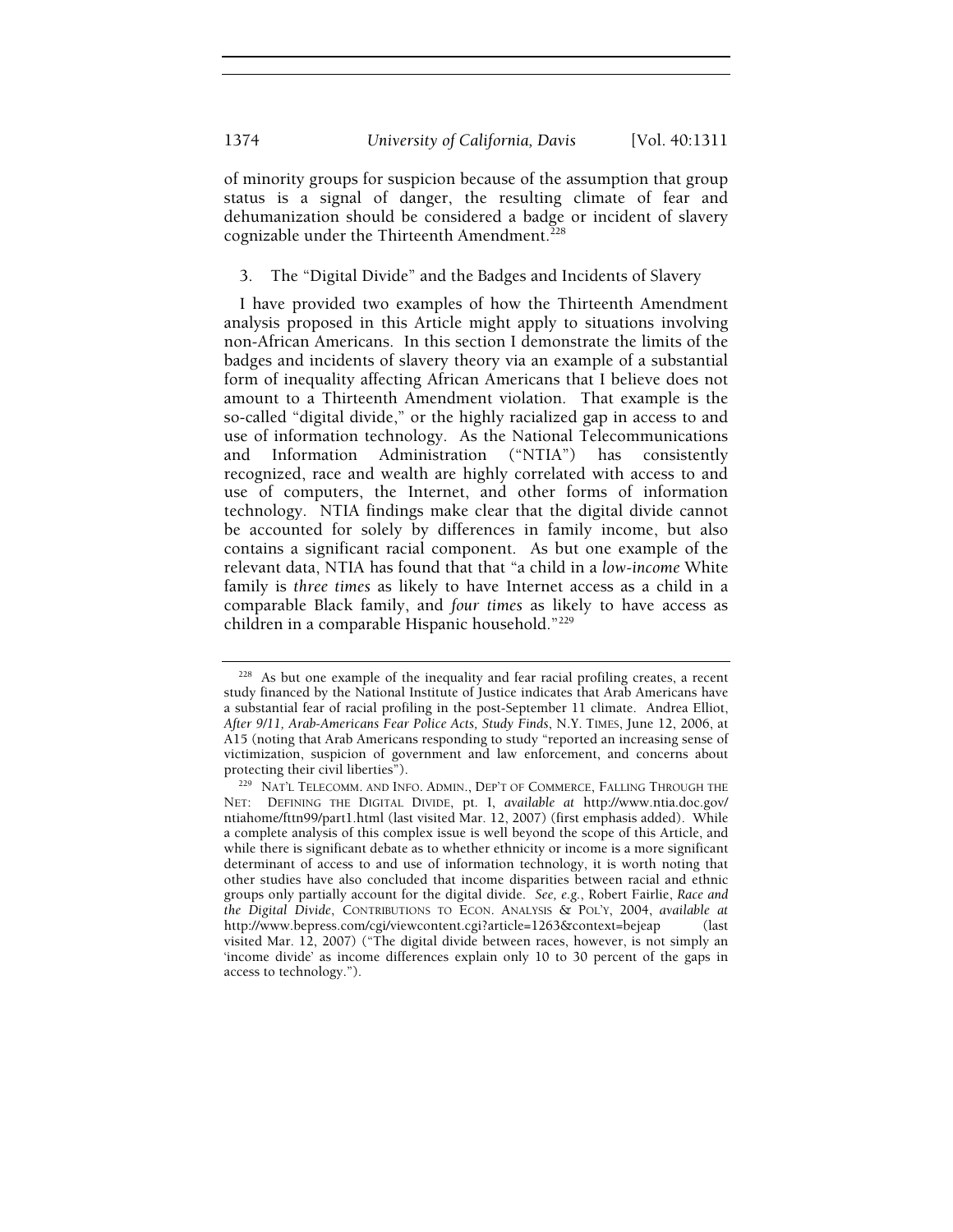The digital divide is by most accounts a real and significant problem, with African Americans and Latinos grossly overrepresented in the ranks of those without sufficient access to vital tools of our information age. This information disparity is sure to perpetuate and perhaps worsen existing racial inequalities. And yet, under the analysis proposed in this Article, it is not likely to amount to a badge or incident of slavery. When considering the digital divide as to African Americans, the first part of my proposed framework, which requires an examination of the link between the aggrieved individual and the institution of chattel slavery, is easily satisfied. It is the second part — which requires an examination of the relationship between the complained-of injury and chattel slavery — that is weakest in the digital divide context.

Disparities in access to information technology surely have realworld consequences for those on the wrong side of the digital divide. The fact that such disparities are not attributable to intentional racial discrimination by governmental actors is not determinative for Thirteenth Amendment purposes because the Amendment applies to both private and government action<sup>230</sup> and because the Supreme Court has held open the possibility that the Amendment reaches disparate impact discrimination.<sup>231</sup> Nor is the problem that, from an originalist perspective, the Amendment's drafters could not have anticipated the rise of digital technology. While this is true, this Article advocates an evolutionary view of the Thirteenth Amendment's scope.<sup>232</sup> Finally, the fact that a contemporary form of inequality may not have existed in precisely the same form in American slaveholding society does not, under my proposed framework, prevent it from being recognized as a badge or incident of slavery today.<sup>233</sup>

In my view, the barrier that prevents the digital divide from being considered a badge or incident of slavery is that it has little connection to the institution of chattel slavery. It is neither analogous to a situation that existed during American slavery nor is it a contemporary form of inequality that arose out of the conditions endured by or socio-legal subordination imposed upon the enslaved. At best, it can be said that during slavery, the enslaved were denied access to the same free flow of information that free persons enjoyed and that limiting enslaved persons' intellectual freedom was a means of

<sup>230</sup> *See* sources cited *supra* note 50. 231 *See* sources cited *supra* note 52.

<sup>232</sup> *See supra* Part II. 233 *See* discussion *supra* Part IV.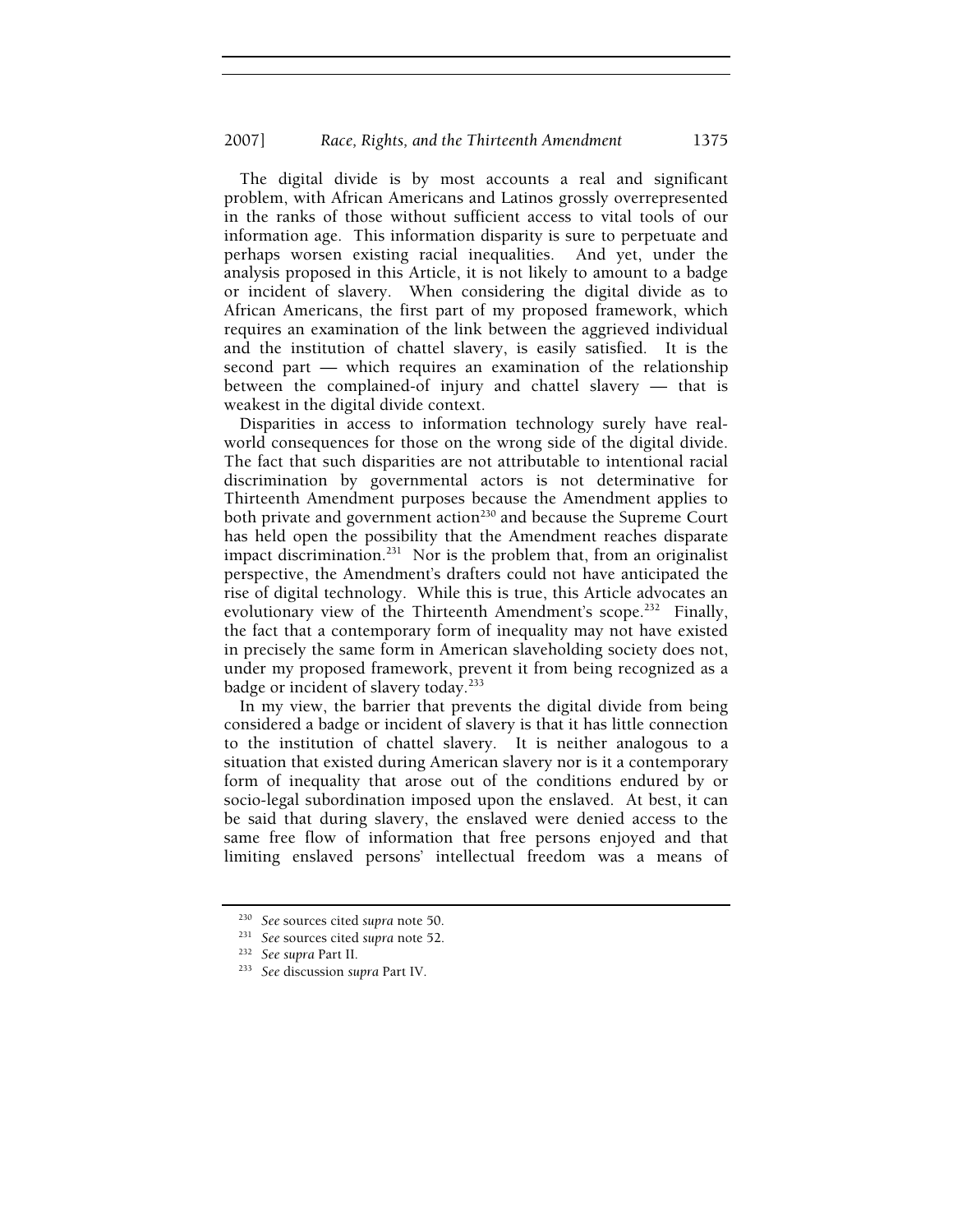constraining their physical and economic freedom. While this is a reasonable argument, it presents at least one significant problem under the theory of the badges and incidents of slavery that this Article advocates. Despite the tremendous importance of information technology, the digital divide likely does not impose or arise out of a stigma of the type that characterizes the badges and incidents of slavery. One of the primary legacies of slavery is the stigma of blackness, which encompasses a host of negative characteristics, none of which is likely to be evoked by racially disparate access to information technology. Absent such a tie to the institution of chattel slavery, the digital divide, while unjust as a matter of policy and even potentially violative of other provisions of federal or state law, would not be considered a badge or incident of slavery under the approach this Article advocates.<sup>234</sup>

## *C. The "Black-White Binary Paradigm" and Commonality of Oppression: Criticism and Response*

This Article proposes that the badges and incidents of slavery be evaluated with specific reference to the damaging effects of the institution of slavery itself and the experience of African Americans under that system and thereafter. While I have endeavored to make clear that this analytical structure does not limit the applicability of the badges and incidents of slavery remedy solely to African Americans, one significant criticism of my proposal is that it plays into the "Black-White Binary Paradigm" that has come under increasing criticism in the critical race studies literature.<sup>235</sup> The problem presented by the Black-White Binary Paradigm of civil rights has been neatly encapsulated as follows: "We have a place for the Negro and a place for the white man: the Mexican is not a Negro, and the white man refuses him equal status."<sup>236</sup> In other words, the Black-White Binary Paradigm is "the conception that race in America consists, either exclusively or primarily, of only two constituent racial groups, the Black and the White." $237$  While recognizing the centrality of the

 $234$  It is worth reiterating that the analysis in this section of examples and counterexamples of the badges and incidents of slavery is highly preliminary and is intended only to explore the limits of the theory proposed herein.

<sup>&</sup>lt;sup>235</sup> Juan F. Perea, *The Black/White Binary Paradigm of Race: The "Normal Science" of American Racial Thought*, 85 CAL. L. REV. 1213, 1213 (1997) (internal quotation marks omitted). 236 *Id.*

<sup>237</sup> *Id.* at 1219.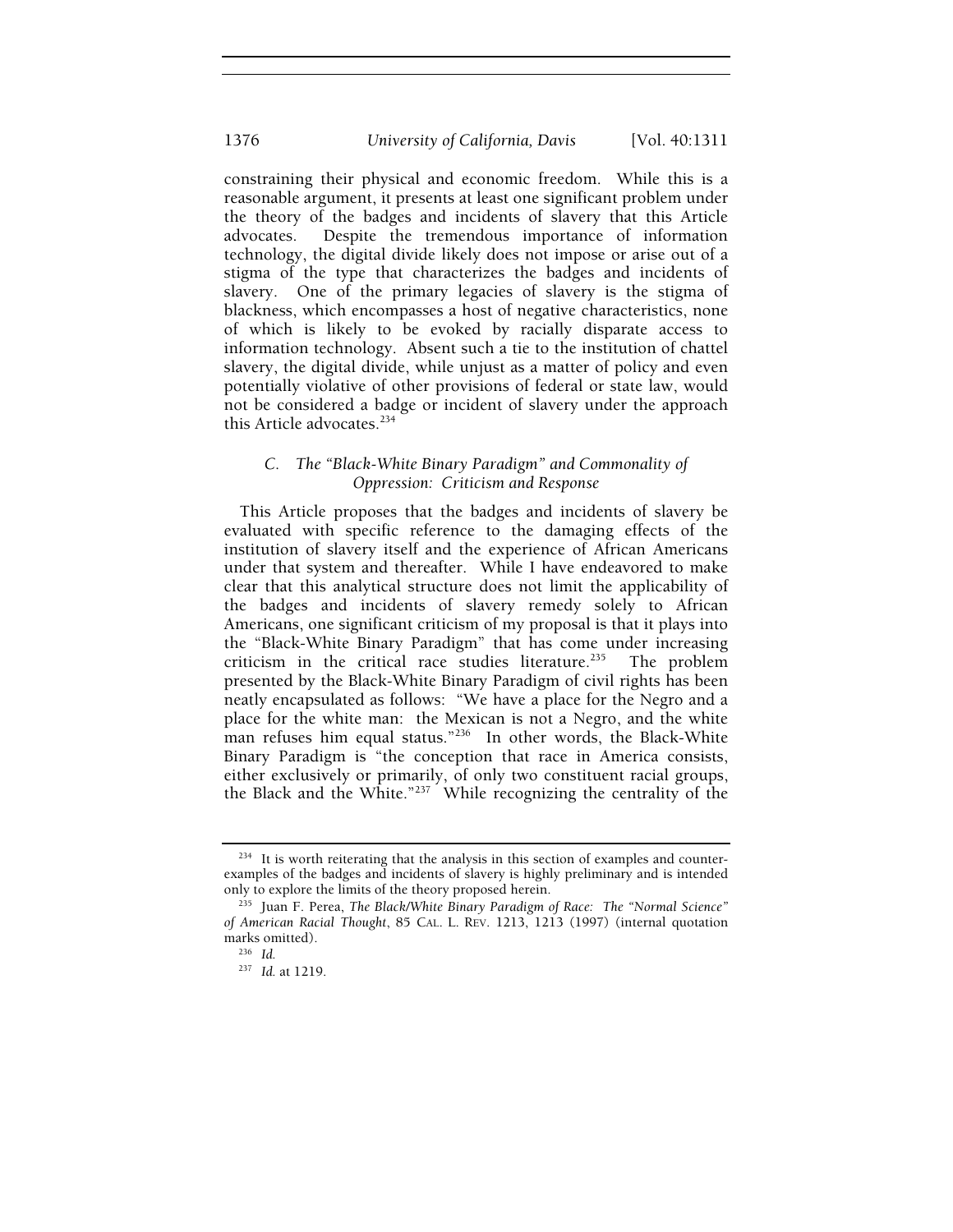African American experience to American law and history, critics of this paradigm argue that by constructing our understanding of civil rights law solely with reference to the African American experience with white racism, and by forcing the experiences of other groups to fit this paradigm, we marginalize non-black racial minorities.

While this is a serious criticism of the approach advocated in this Article and it deserves more consideration than I can provide here, a few responses are appropriate. First, one can desire a society based upon equality of all persons while recognizing that not every legal remedy need apply in the same way to all persons in every conceivable situation even if such a result would be desirable as a matter of policy.<sup>238</sup> The interpretative approach advocated in this Article The interpretative approach advocated in this Article concedes the applicability of the axiom that the fact that one has a hammer does not make every problem a nail. Second, it is important as a matter of reparative justice and historical accuracy not to lose sight of the fact that only African Americans were held as property in this country and systematically dehumanized and brutalized both by law and by private action sanctioned or ignored by the legal system.<sup>239</sup> It is clear that African Americans generally fare the worst today in almost every conceivable category: they tend to have lesser educational achievement and opportunity, worse health, less family wealth, lower incomes, less political power, and are disproportionately the subjects of the criminal justice system. $240$  Last, to state a perhaps

<sup>238</sup> *Cf.* United States v. Nelson, 277 F.3d 164, 191 n.27 (2d Cir. 2002) ("[T]he post-Civil War amendments' specific historical focus on [protecting] black Americans

<sup>&</sup>lt;sup>239</sup> Professor Joyce McConnell, who has forcefully argued that violence against women can be a form of involuntary servitude prohibited by the Thirteenth Amendment, has just as forcefully argued against the "women as slaves" metaphor:

No matter how rhetorically useful this metaphor [may seem, it] . . . remains grossly inaccurate and inherently racist. It obscure[s] the fact that white women were slaveholders or beneficiaries of the slave system. It fail[s] to recognize that even though there were significant legal, political and social restraints on white women, they did not as a class suffer in the way that African Americans did under slavery. Finally, it ignore[s] the fact that African American women were slaves and that other women were not, no matter what their subordinate legal or socio-economic status.

McConnell, *supra* note 11, at 207-08.<br><sup>240</sup> See, e.g., Harold A. McDougall, *For Critical Race Practitioners:* Race, Racism and American Law (4th ed.) *by Derrick Bell*, 46 HOW. L.J. 1, 9 n.37 (2002) (book review) (providing statistics of various socioeconomic measures); *see also id.* at 37 ("The incidence of black arrest, arraignment, detention without parole, conviction, harsh sentencing (the death penalty in particular) and denial of parole is, in every instance,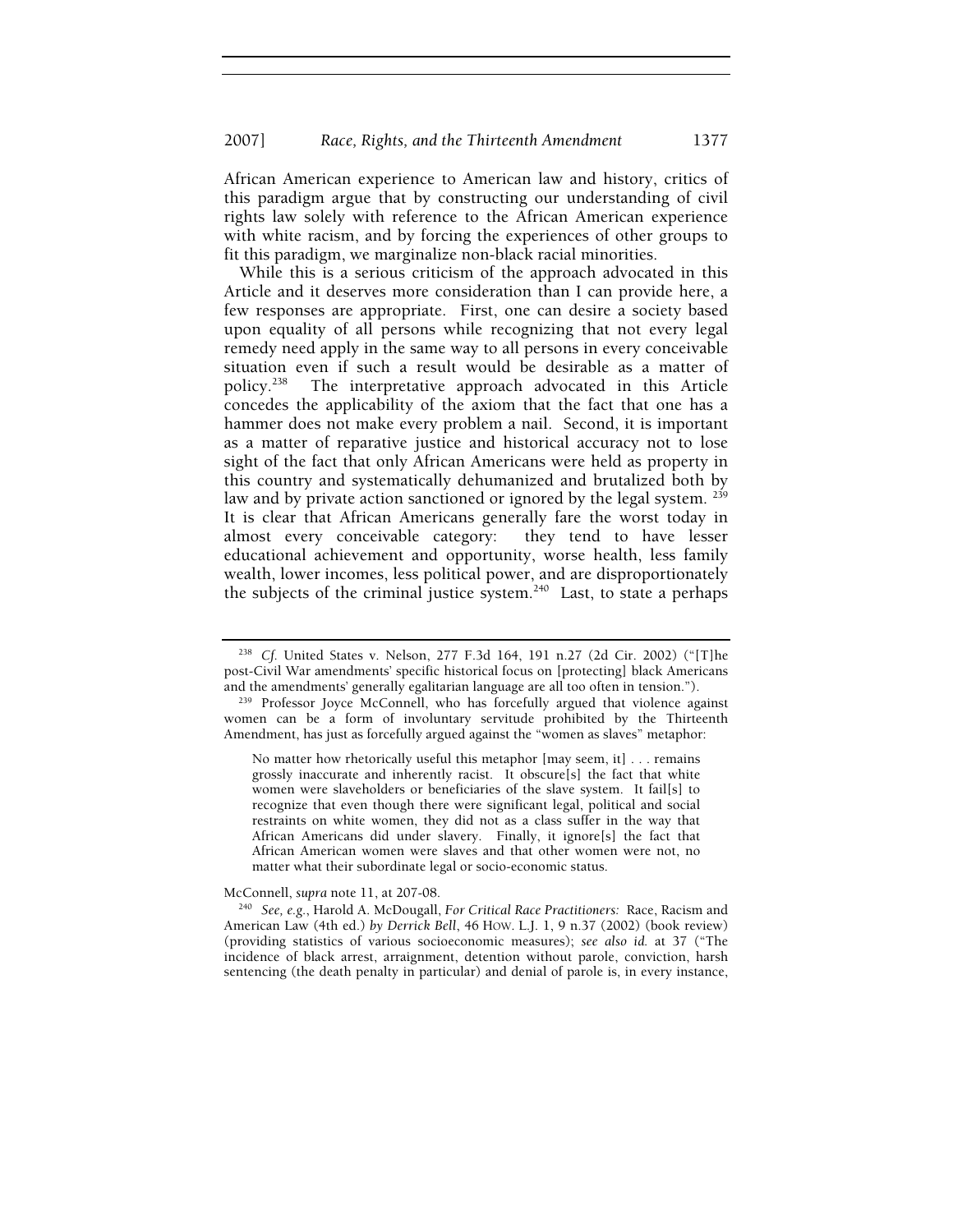redundant proposition, but one that can be easily overlooked: in construing a constitutional tool intended to remedy the lingering effects *of slavery*, 241 the system of slavery itself should provide the

## **CONCLUSION**

point of reference, not merely as a pro forma starting point but as an

integral part of the analytical structure.

The Thirteenth Amendment provides a vibrant legal basis for Congress and the judiciary to craft legal remedies to confront the legacies of slavery in the United States. It would be misguided as a matter of originalism to interpret the Thirteenth Amendment as a mere historical curiosity whose sole purpose was accomplished with the end of chattel slavery. If the Thirteenth Amendment is to realistically mean anything, however, it cannot mean everything. While it is tempting in the current regressive climate in the area of civil rights to turn to the relatively blank slate of the Thirteenth

massively higher than the incidence for white accused."); Edmund L. Andrews, *Blacks Hit Hardest by Costlier Mortgages*, N.Y. TIMES, Sept. 14, 2005, at C1 (reporting that Federal Reserve's 2005 nationwide lending survey revealed that blacks were three times as likely as whites at similar income levels to have costlier "sub-prime" home mortgages which, for buyer of \$200,000 home, would translate to extra \$3,000 in annual interest payments); Bob Herbert, Op-Ed, *An Emerging Catastrophe*, N.Y. TIMES, July 19, 2004, at 17 (detailing employment crisis among black men). While the statistics cited above usually are given in terms of "blacks," which presumably includes recent African immigrants, for example, there is every reason to believe that the statistics would be worse if limited to descendants of the enslaved, i.e., "African Americans." For example, the descendants of the enslaved fare much worse in higher education at elite schools than African immigrants. The reasons for this are the subject of much debate. *See* Sara Rimer & Karen W. Arenson, *Top Colleges Take More Blacks, but Which Ones?*, N.Y. TIMES, June 24, 2004, at A1 (noting that more than majority of black students at Harvard "were West Indian and African immigrants or their children, or to a lesser extent, children of biracial couples"). Despite the depressing litany above, however, I also recognize that despite all the challenges African Americans face, they are arguably "the most well-to-do nonwhites in the world" by global socioeconomic measures. McDougall, *supra*, at 13 n.52 (quoting

 $241$  Some would argue that differences in social status are primarily biological or otherwise innate and not caused by sociological conditions or the history of past discrimination. *See, e.g.*, RICHARD J. HERRNSTEIN & CHARLES MURRAY, THE BELL CURVE: INTELLIGENCE AND CLASS STRUCTURE IN AMERICAN LIFE (1994) (arguing that differences in achievement are at least partially attributable to innate differences in intelligence); MICHAEL LEVIN, WHY RACE MATTERS: RACIAL DIFFERENCES AND WHAT THEY MEAN 213 (1997) (same). I do not intend to enter the "biology as destiny" debate here because others have already shown the flaws in these theories. *See, e.g.*, THE BELL CURVE WARS: RACE, INTELLIGENCE, AND THE FUTURE OF AMERICA (Steven Fraser ed., 1995) (collecting writings debating THE BELL CURVE).